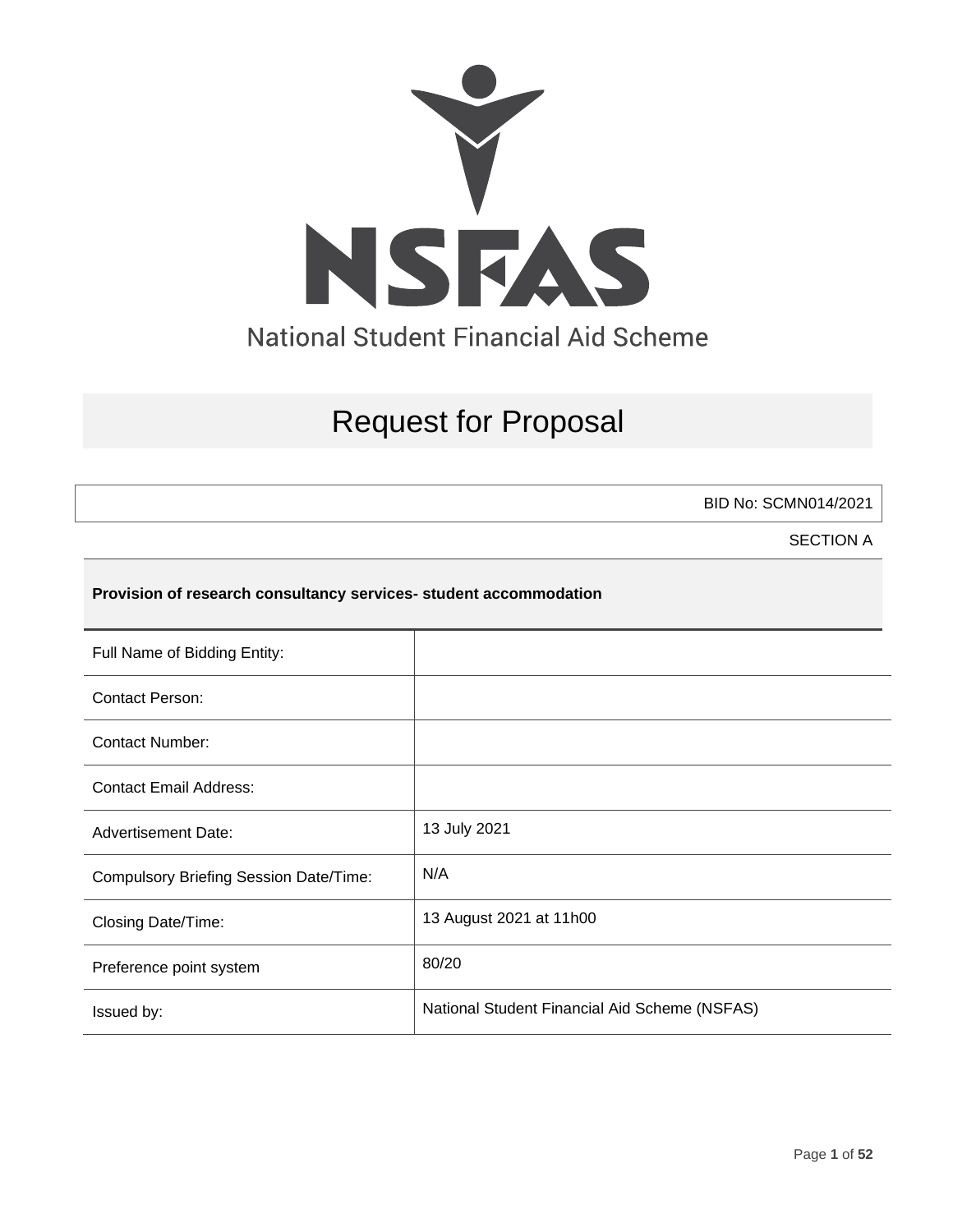# **INVITATION TO BID (SBD1)**

|                                                                                                                                                                      | YOU ARE HEREBY INVITED TO BID FOR REQUIREMENTS OF THE NATONAL STUDENT FINANCIAL AID SCHEME (NSFAS) |                  |                                 |                         |                                                                   |                              |                           |                              |
|----------------------------------------------------------------------------------------------------------------------------------------------------------------------|----------------------------------------------------------------------------------------------------|------------------|---------------------------------|-------------------------|-------------------------------------------------------------------|------------------------------|---------------------------|------------------------------|
| <b>BID NUMBER:</b>                                                                                                                                                   | SCMN014/2021                                                                                       |                  | <b>CLOSING DATE:</b>            |                         | 13 August 2021                                                    | <b>CLOSING TIME:</b>         |                           | 11:00AM                      |
| <b>DESCRIPTION</b>                                                                                                                                                   |                                                                                                    |                  |                                 |                         | Provision of research consultancy services- student accommodation |                              |                           |                              |
| BID RESPONSE DOCUMENTS MUST BE DEPOSITED IN THE BID BOX SITUATED AT (STREET ADDRESS)                                                                                 |                                                                                                    |                  |                                 |                         |                                                                   |                              |                           |                              |
| NSFAS Office, 10 Brodie Road                                                                                                                                         |                                                                                                    |                  |                                 |                         |                                                                   |                              |                           |                              |
| 2nd Floor, House Vincent Building                                                                                                                                    |                                                                                                    |                  |                                 |                         |                                                                   |                              |                           |                              |
| Wynberg, Cape Town                                                                                                                                                   |                                                                                                    |                  |                                 |                         |                                                                   |                              |                           |                              |
| 7801                                                                                                                                                                 |                                                                                                    |                  |                                 |                         |                                                                   |                              |                           |                              |
| <b>BIDDING PROCEDURE ENQUIRIES MAY BE DIRECTED TO</b>                                                                                                                |                                                                                                    |                  |                                 |                         | <b>TECHNICAL ENQUIRIES MAY BE DIRECTED TO:</b>                    |                              |                           |                              |
| <b>CONTACT PERSON</b>                                                                                                                                                | <b>SCM</b>                                                                                         |                  |                                 | <b>CONTACT PERSON</b>   |                                                                   |                              | <b>SCM</b>                |                              |
| <b>TELEPHONE NUMBER</b>                                                                                                                                              | 021 763 3200                                                                                       |                  |                                 | <b>TELEPHONE NUMBER</b> |                                                                   |                              | 021 763 3200              |                              |
| <b>FACSIMILE NUMBER</b>                                                                                                                                              | N/A                                                                                                |                  |                                 | <b>FACSIMILE NUMBER</b> |                                                                   |                              | N/A                       |                              |
| <b>E-MAIL ADDRESS</b>                                                                                                                                                |                                                                                                    | SCM@NSFAS.ORG.ZA |                                 | <b>E-MAIL ADDRESS</b>   |                                                                   |                              |                           | SCM@NSFAS.ORG.ZA             |
| <b>SUPPLIER INFORMATION</b>                                                                                                                                          |                                                                                                    |                  |                                 |                         |                                                                   |                              |                           |                              |
| NAME OF BIDDER                                                                                                                                                       |                                                                                                    |                  |                                 |                         |                                                                   |                              |                           |                              |
| POSTAL ADDRESS                                                                                                                                                       |                                                                                                    |                  |                                 |                         |                                                                   |                              |                           |                              |
| STREET ADDRESS                                                                                                                                                       |                                                                                                    |                  |                                 |                         |                                                                   |                              |                           |                              |
| <b>TELEPHONE NUMBER</b>                                                                                                                                              | CODE                                                                                               |                  |                                 |                         | <b>NUMBER</b>                                                     |                              |                           |                              |
| <b>CELLPHONE NUMBER</b>                                                                                                                                              |                                                                                                    |                  |                                 |                         |                                                                   |                              |                           |                              |
| <b>FACSIMILE NUMBER</b>                                                                                                                                              | CODE                                                                                               |                  |                                 |                         | <b>NUMBER</b>                                                     |                              |                           |                              |
| <b>E-MAIL ADDRESS</b>                                                                                                                                                |                                                                                                    |                  |                                 |                         |                                                                   |                              |                           |                              |
| VAT REGISTRATION NUMBER                                                                                                                                              |                                                                                                    |                  |                                 |                         |                                                                   |                              |                           |                              |
| <b>SUPPLIER</b><br><b>COMPLIANCE STATUS</b>                                                                                                                          | <b>SYSTEM PIN:</b>                                                                                 | TAX COMPLIANCE   |                                 | <b>OR</b>               | CENTRAL SUPPLIER<br>DATABASE No:                                  | MAAA                         |                           |                              |
| <b>B-BBEE STATUS</b>                                                                                                                                                 |                                                                                                    |                  | <b>TICK APPLICABLE BOXI</b>     |                         | <b>B-BBEE STATUS LEVEL SWORN</b>                                  |                              |                           | <b>[TICK APPLICABLE BOX]</b> |
| <b>LEVEL VERIFICATION</b><br><b>CERTIFICATE</b>                                                                                                                      |                                                                                                    | Yes              | $\Box$ No                       | <b>AFFIDAVIT</b>        |                                                                   |                              | Yes                       | No<br>$\mathcal{L}$          |
|                                                                                                                                                                      |                                                                                                    |                  |                                 |                         |                                                                   |                              |                           |                              |
| [A B-BBEE STATUS LEVEL VERIFICATION CERTIFICATE/ SWORN AFFIDAVIT (FOR EMES & QSEs) MUST BE SUBMITTED IN<br><b>ORDER TO QUALIFY FOR PREFERENCE POINTS FOR B-BBEE]</b> |                                                                                                    |                  |                                 |                         |                                                                   |                              |                           |                              |
| ARE YOU THE<br>1                                                                                                                                                     |                                                                                                    |                  |                                 |                         |                                                                   |                              | $\exists$ Yes             | $\exists$ No                 |
| <b>ACCREDITED</b>                                                                                                                                                    |                                                                                                    | $\Box$ Yes       | $\square$ No                    | $\mathbf{2}$            | ARE YOU A FOREIGN<br>BASED SUPPLIER FOR THE GOODS                 |                              | <b>IF YES, ANSWER THE</b> |                              |
| REPRESENTATIVE IN SOUTH                                                                                                                                              |                                                                                                    |                  | <b>/SERVICES/WORKS OFFERED?</b> |                         |                                                                   | <b>QUESTIONNAIRE BELOW 1</b> |                           |                              |
| AFRICA FOR THE GOODS<br>/SERVICES /WORKS OFFERED?                                                                                                                    |                                                                                                    |                  | [IF YES ENCLOSE PROOF]          |                         |                                                                   |                              |                           |                              |
| <b>QUESTIONNAIRE TO BIDDING FOREIGN SUPPLIERS</b>                                                                                                                    |                                                                                                    |                  |                                 |                         |                                                                   |                              |                           |                              |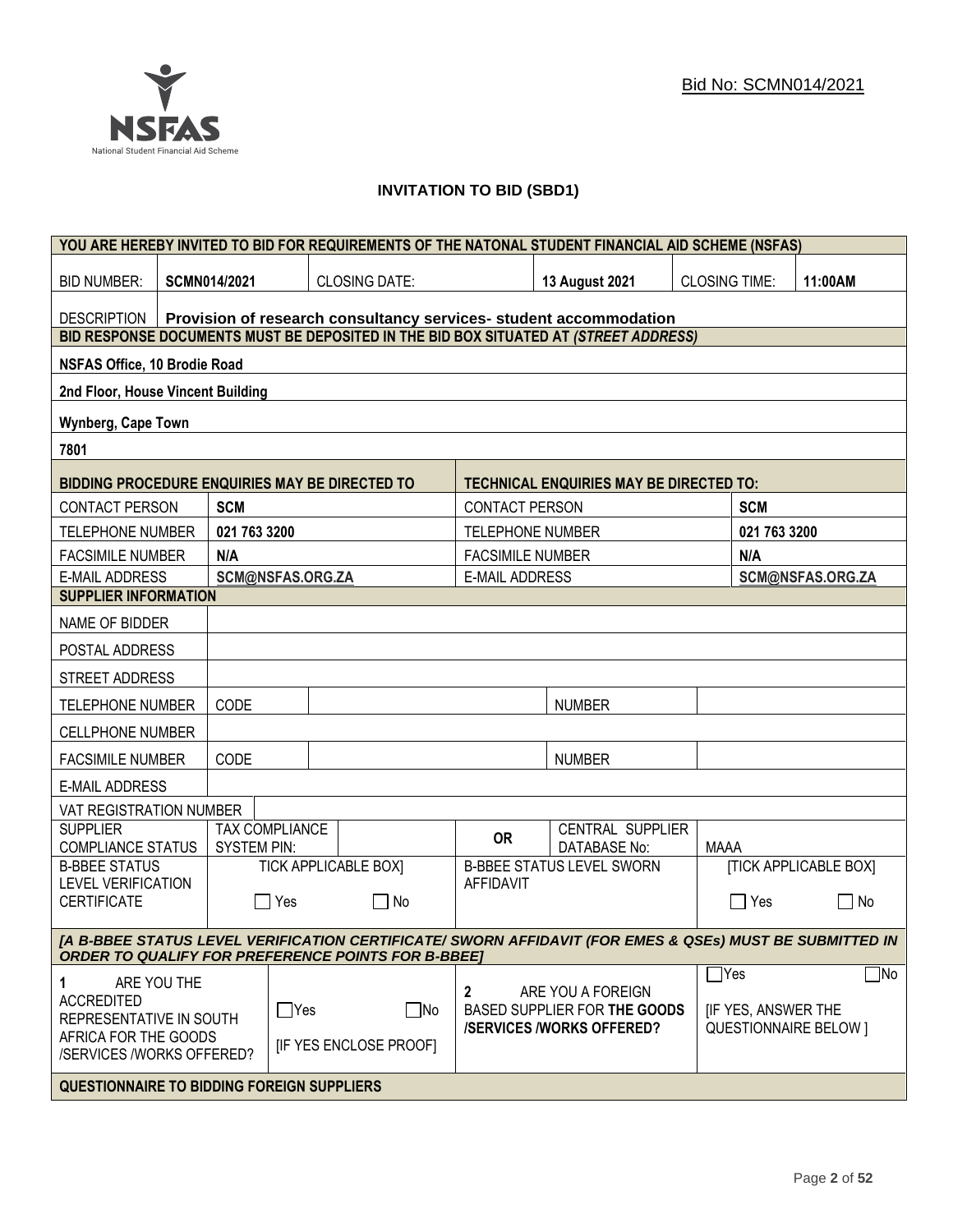

| IS THE ENTITY A RESIDENT OF THE REPUBLIC OF SOUTH AFRICA (RSA)?                                                                                                                                                                                                                     | $\Box$ YES $\Box$ NO |
|-------------------------------------------------------------------------------------------------------------------------------------------------------------------------------------------------------------------------------------------------------------------------------------|----------------------|
| DOES THE ENTITY HAVE A BRANCH IN THE RSA?                                                                                                                                                                                                                                           | $\Box$ YES $\Box$ NO |
| DOES THE ENTITY HAVE A PERMANENT ESTABLISHMENT IN THE RSA?                                                                                                                                                                                                                          | $\Box$ YES $\Box$ NO |
| DOES THE ENTITY HAVE ANY SOURCE OF INCOME IN THE RSA?                                                                                                                                                                                                                               | $\Box$ YES $\Box$ NO |
| IS THE ENTITY LIABLE IN THE RSA FOR ANY FORM OF TAXATION?<br>IF THE ANSWER IS "NO" TO ALL OF THE ABOVE, THEN IT IS NOT A REQUIREMENT TO REGISTER FOR A TAX COMPLIANCE STATUS<br>SYSTEM PIN CODE FROM THE SOUTH AFRICAN REVENUE SERVICE (SARS) AND IF NOT REGISTER AS PER 2.3 BELOW. | $\Box$ YES $\Box$ NO |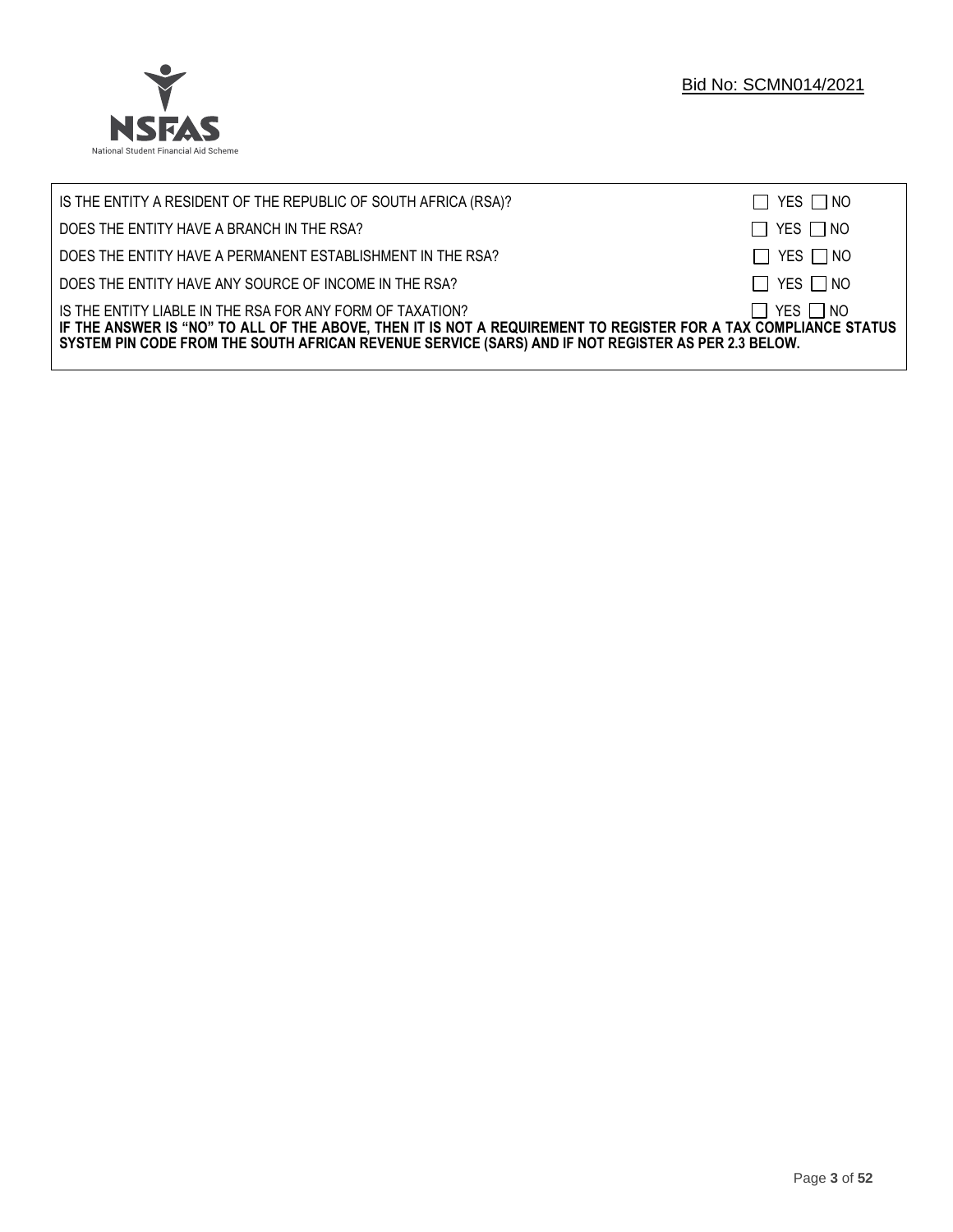

# **TERMS AND CONDITIONS FOR BIDDING**

| $\overline{1}$ . | <b>BID SUBMISSION:</b>                                                                                    |
|------------------|-----------------------------------------------------------------------------------------------------------|
|                  | 1.1. BIDS MUST BE DELIVERED BY THE STIPULATED TIME TO THE CORRECT ADDRESS. LATE BIDS WILL NOT BE ACCEPTED |
|                  | FOR CONSIDERATION.                                                                                        |
|                  | 1.2. ALL BIDS MUST BE SUBMITTED ON THE OFFICIAL FORMS PROVIDED-(NOT TO BE RE-TYPED) OR IN THE MANNER      |
|                  | PRESCRIBED IN THE BID DOCUMENT.                                                                           |
|                  | 1.3. THIS BID IS SUBJECT TO THE PREFERENTIAL PROCUREMENT POLICY FRAMEWORK ACT, 2000 AND THE PREFERENTIAL  |
|                  | PROCUREMENT REGULATIONS, 2017, THE GENERAL CONDITIONS OF CONTRACT (GCC) AND, IF APPLICABLE, ANY           |
|                  | OTHER SPECIAL CONDITIONS OF CONTRACT.                                                                     |
|                  | 1.4. THE SUCCESSFUL BIDDER WILL BE REQUIRED TO FILL IN AND SIGN A WRITTEN CONTRACT FORM (SBD7).           |
|                  |                                                                                                           |
| 2.               | <b>TAX COMPLIANCE REQUIREMENTS</b>                                                                        |
| 2.1              | BIDDERS MUST ENSURE COMPLIANCE WITH THEIR TAX OBLIGATIONS.                                                |
| $2.2\phantom{0}$ | BIDDERS ARE REQUIRED TO SUBMIT THEIR UNIQUE PERSONAL IDENTIFICATION NUMBER (PIN) ISSUED BY SARS TO        |
|                  | ENABLE THE ORGAN OF STATE TO VERIFY THE TAXPAYER'S PROFILE AND TAX STATUS.                                |
| 2.3              | APPLICATION FOR TAX COMPLIANCE STATUS (TCS) PIN MAY BE MADE VIA E-FILING THROUGH THE SARS WEBSITE         |
|                  | WWW.SARS.GOV.ZA.                                                                                          |
| 2.4              | BIDDERS MAY ALSO SUBMIT A PRINTED TCS CERTIFICATE TOGETHER WITH THE BID.                                  |
| 2.5              | IN BIDS WHERE CONSORTIA / JOINT VENTURES / SUB-CONTRACTORS ARE INVOLVED, EACH PARTY MUST SUBMIT A         |
|                  | SEPARATE TCS CERTIFICATE / PIN / CSD NUMBER.                                                              |
| 2.6              | WHERE NO TCS PIN IS AVAILABLE BUT THE BIDDER IS REGISTERED ON THE CENTRAL SUPPLIER DATABASE (CSD), A      |
|                  | CSD NUMBER MUST BE PROVIDED.                                                                              |
| 2.7              | NO BIDS WILL BE CONSIDERED FROM PERSONS IN THE SERVICE OF THE STATE, COMPANIES WITH DIRECTORS WHO         |
|                  | ARE PERSONS IN THE SERVICE OF THE STATE, OR CLOSE CORPORATIONS WITH MEMBERS PERSONS IN THE SERVICE        |
|                  | OF THE STATE."                                                                                            |
|                  | NR: EAII HDE TO DDOVIDE / OD COMDI V WITH ANY OF THE AROVE DADTICHI ADS MAY DENDED THE RID INVALID        |

# **NB: FAILURE TO PROVIDE / OR COMPLY WITH ANY OF THE ABOVE PARTICULARS MAY RENDER THE BID INVALID**.

|  | SIGNATURE OF BIDDER: |
|--|----------------------|
|--|----------------------|

SIGNATURE OF BIDDER: ……………………………………………

CAPACITY UNDER WHICH THIS BID IS SIGNED: …………………………………………… (Proof of authority must be submitted e.g. company resolution)

DATE: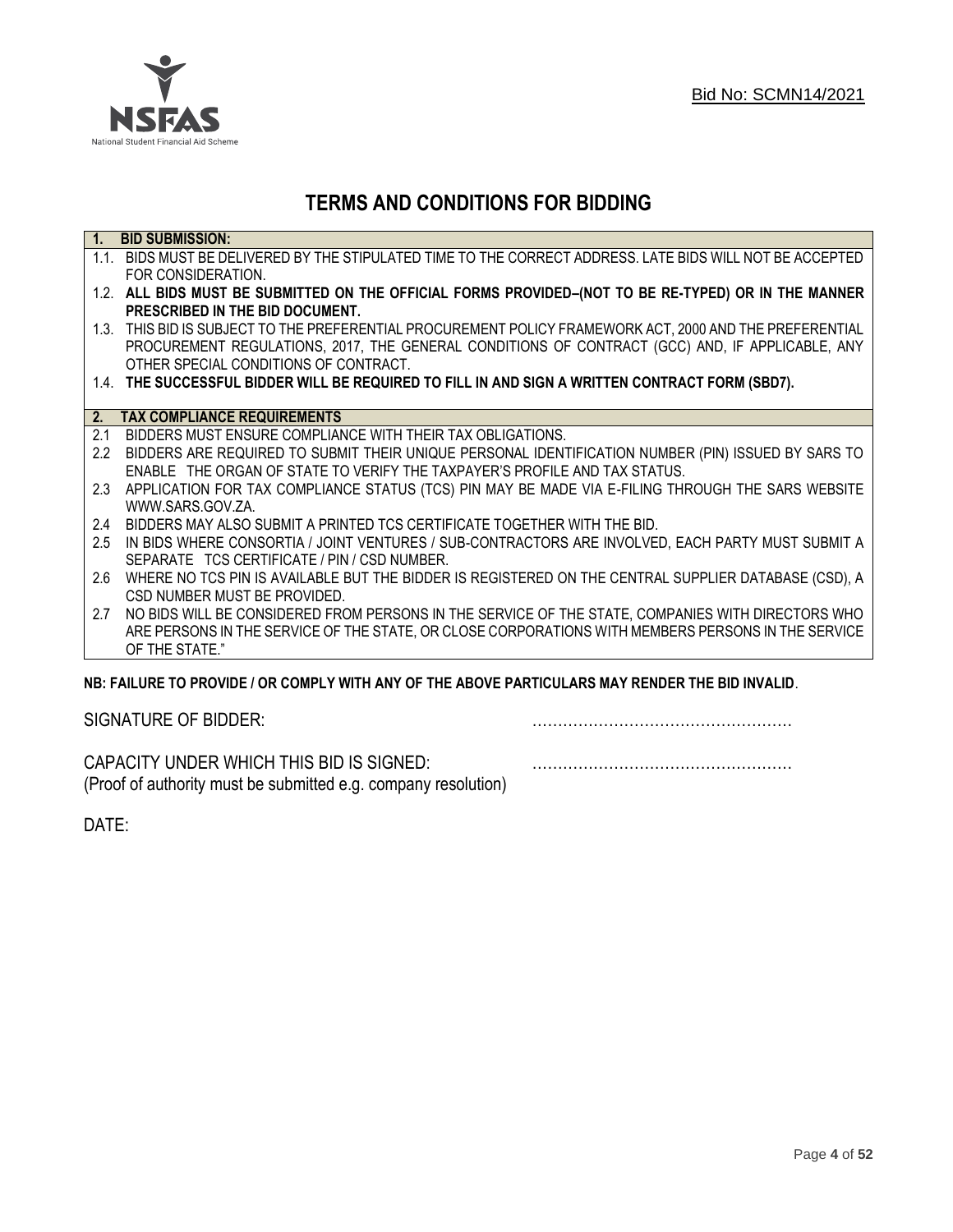

#### **NSFAS overview**

The National Student Financial Aid Scheme (NSFAS) is a statutory body providing financial aid to eligible students who wish to study at public universities and Technical Vocational Education and Training (TVET) colleges. NSFAS is mandated to manage and distribute funds in accordance with the provisions of the NSFAS Act (Act 56 of 1999).

# **Fraud and Corruption**

All providers are to take note of the implications of contravening the Prevention and Combating of Corrupt Activities Act, Act No 12 of 2004 and any other Act applicable.

The National Student Financial Aid Scheme is committed to conducting business ethically and is constantly introducing proactive measures to ensure that we identify and appropriately respond to any unlawful and unethical business practices. All NSFAS tenders are subject to certain audit processes and limited due diligence checks with the intend to identify any possible unlawful or unethical practices.

# **Reporting of any unlawful or unethical incidents to NSFAS**

Should any bidder, potential or current supplier of NSFAS or any other third party:

- receive any irregular contact or correspondence from anyone presenting themselves as an employee or representative of NSFAS
- receive any contact or correspondence from anyone soliciting any bribe of any form
- become aware of any irregular or illegal conduct by any party who has a relationship with NSFAS or any NSFAS official

you are requested to immediately report it to NSFAS's Governance, Risk and Compliance (GRC) Department. All information provided to the NSFAS GRC department will be treated with utmost confidentiality and in terms of the Protected Disclosures Act, Act 26 of 2000.

For any unlawful or unethical incidents, please email: [forensics@nsfas.org.za](mailto:forensics@nsfas.org.za)

All **questions for clarity** in relation to the bid must be submitted to [scm@nsfas.org.za.](mailto:scm@nsfas.org.za), and not to any other email address.

# **Reporting of any unlawful or unethical incidents to the South African Police**

Bidders, current or potential NSFAS suppliers or any other third party who become aware of any unlawful and unethical conduct are encouraged to report the matter to the South African Police. NSFAS request that details of such reports made to the SAP be shared with NSFAS official listed above so as to enable consolidation of possible related investigations.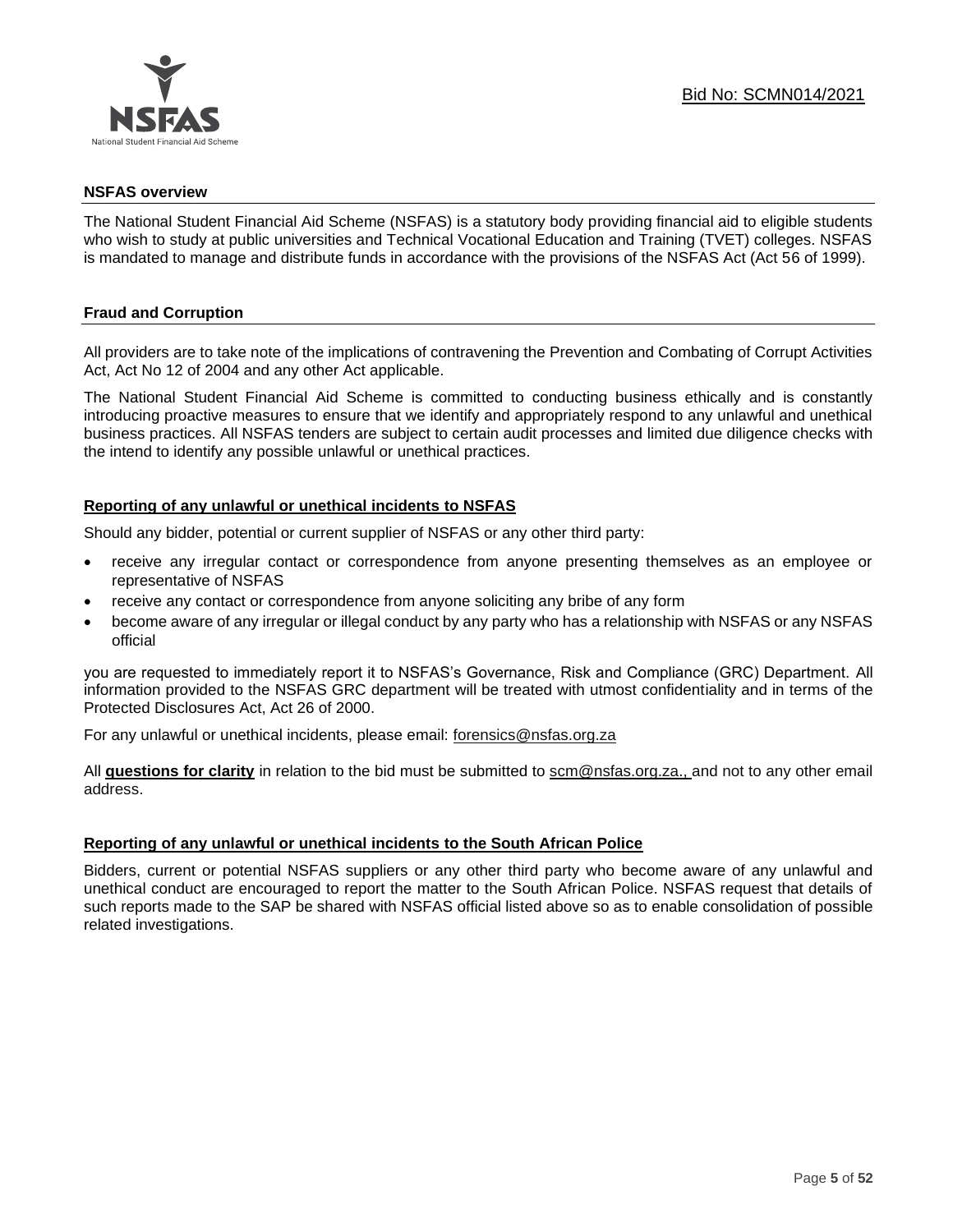

#### **Clarifications / Additional information / Rights**

# **Clarification**

Any clarification required by a bidder regarding the meaning or interpretation of the bid specifications, or any other aspect concerning the bid, are to be requested in writing by email from [scm@nsfas.org.za](mailto:scm@nsfas.org.za) (and not to any other email address) at least five (5) working days before the closing date of the bid. The bid number should be mentioned in all correspondence. Telephonic requests for clarification will not be accepted. Bidders are reminded that NSFAS SCM officials will never contact bidders telephonically or by other method other that through the official SCM email address listed above.

#### **Additional Information**

During the evaluation of the bids, additional information may be requested in writing from bidders, for clarity. Replies to such requests must be submitted, within 5 (five) working days from the date of request, or as otherwise indicated. Failure to comply, may lead to your bid being disregarded.

# **Rights**

The following rights are reserved:

- 1) NSFAS reserves the right to appoint more than one (1) service provider.
- 2) NSFAS further reserves the right to engage with the short-listed bidders for price negotiation and a site inspection where necessary.
- 3) NSFAS reserves the right to invite the shortlisted for a presentation as part of the bid process.
- 4) NSFAS reserves the right to not select the lowest price.
- 5) NSFAS reserves the right to not award the tender to the shortlisted bidder should any risk arise from any NSFAS due diligence assessment performed and/or any underperformance was identified in a previous and/or current contract held with the bidder.
- 6) NSFAS reserves the right to award the contract in whole or in parts.

#### **Consent**

By responding to this tender, both the entity and its directors provide consent to NSFAS to perform background checks which would include amongst others, the relevant Transunion checks, should it wish to do so.

By responding to this tender, the bidder agrees to all the terms and conditions as included in the bid document.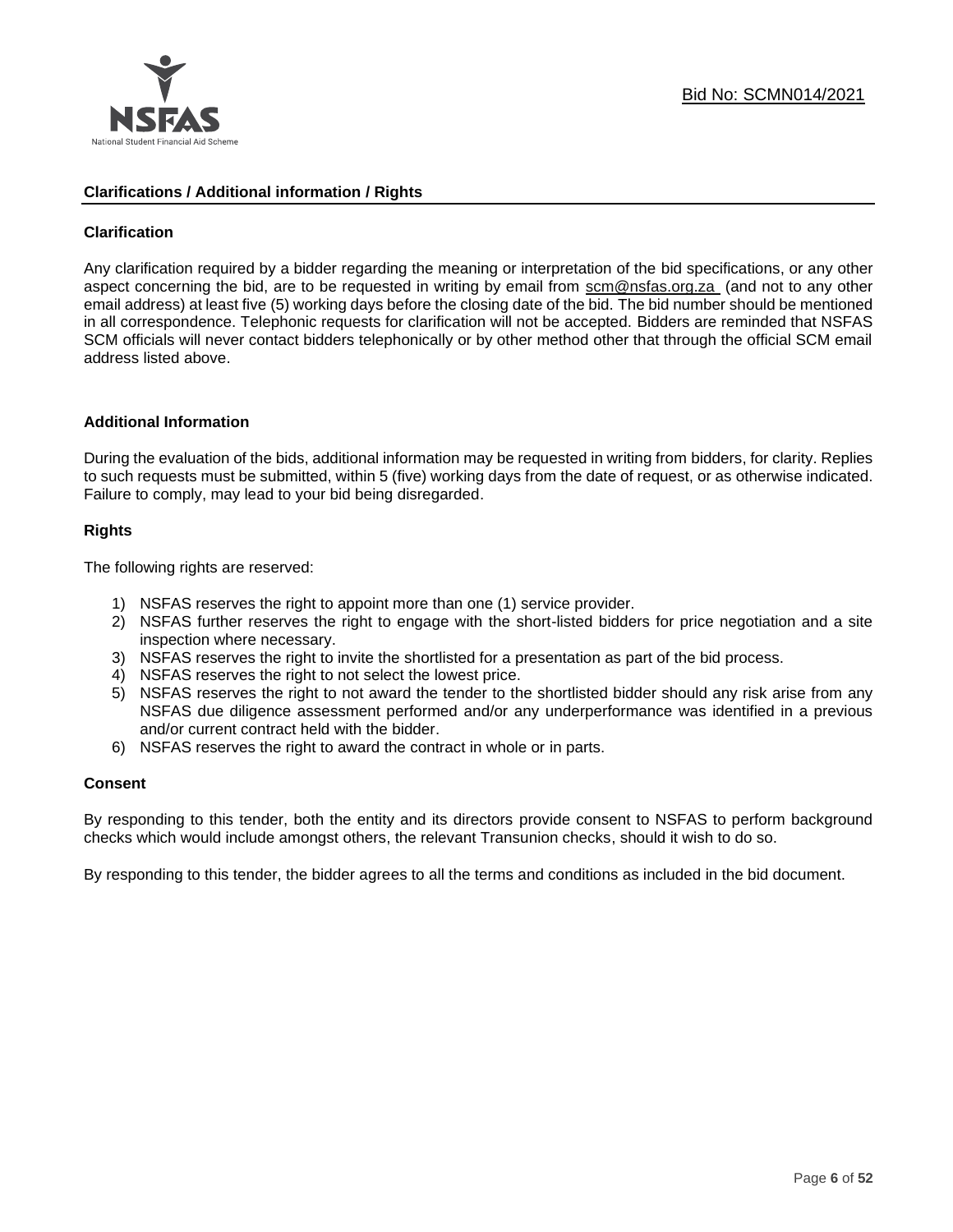

# **Bid submission**

**One (1) physical bid proposal** MUST be handed in/delivered to:

The deposit box situated at: 2nd Floor, House Vincent Brodie Road Wynberg 7801

Tenders can be delivered and deposited into the tender box between 08:30 and 16:00, Mondays to Fridays prior to the closing date, and between 08:30 and 11:00 on the closing date. Please do not leave bid submissions at the security desk or at the reception. ALL bid submissions muse be deposited into the tender box.

**Any bid submissions provided to NSFAS that is not submitted in the tender box will be disregarded.**

**No faxed or e-mailed bid proposals will be accepted.** The bidders are encouraged to index and paginate the bid proposal.

Respondents should ensure that tender documents are delivered to NSFAS in the tender box before the closing date and time of the tender. If the tender document is late, it will not be accepted and will be disregarded. Bid proposals submitted on time shall not be returned to the bidder.

Any tender submitted shall remain valid, irrevocable and open for written acceptance by NSFAS for a period of 120 (one hundred and twenty) days. A tender submitted shall further be deemed to remain valid after the expiry of the above mentioned 120-day period until formal acceptance by NSFAS, unless NSFAS is notified in writing by the tenderer of anything to the contrary (including any further conditions the tender may introduce). Any further conditions that the tenderer may introduce will be considered at the sole discretion of NSFAS.

Bidders should indicate on the cover of the bid proposal (in a sealed envelope/box), the following information:

- Bid number SCMN014/2021
- Closing date and time **13 August 2021 at 11:00**
- The name and address of the bidder

#### **Late bids**

Bids received late will not be considered for evaluation purposes. A bid will be considered late if it arrived even one second after 11:00 am or any time thereafter. The tender (bid) box shall be locked at exactly 11:00 am and bids arriving late will not be considered under any circumstances. Bidders are therefore strongly advised to ensure that bids be dispatched allowing enough time for any unforeseen events that may delay the delivery of the bid. Bids should not be given to the security or reception. It must be submitted in the tender box.

Bids sent to NSFAS via courier shall be deemed to be received at the date and time of arrival at the NSFAS premises (tender box) Bids received in the tender box after the closing date and time of the bid, shall therefore be deemed to be received late. Bidders should allow time to access the premises due to security arrangements that need to be observed.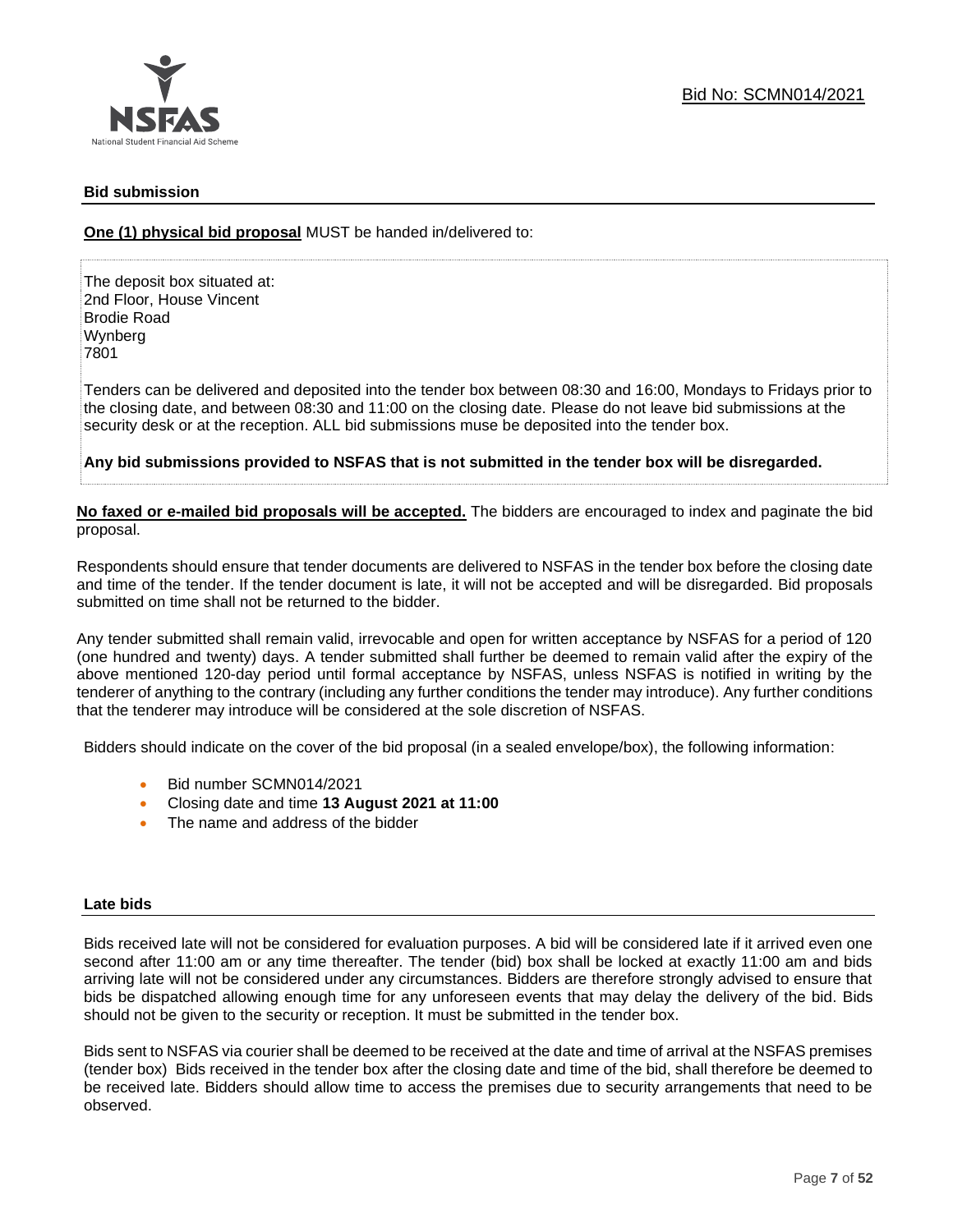

# **Response Structure:**

The contents of the bid document must be as follows, and numbering below, with each schedule punched, placed in a file and separated from the next schedule with a file divider.

Please complete the checklist below to verify your submission of the relevant documents. It is recommended that the format and flow of the tender file submission be aligned to the checklist.

| <b>Schedules</b>  | Description                                                                                                                                                                                                                                |     | Submitted<br>(tick box below): |  |
|-------------------|--------------------------------------------------------------------------------------------------------------------------------------------------------------------------------------------------------------------------------------------|-----|--------------------------------|--|
|                   |                                                                                                                                                                                                                                            | Yes | <b>No</b>                      |  |
| <b>Schedule 1</b> | Entity registration documentation                                                                                                                                                                                                          |     |                                |  |
| <b>Schedule 2</b> | Consent by the entity and its directors to perform the necessary background<br>checks which includes amongst others, the TransUnion checks.                                                                                                |     |                                |  |
| <b>Schedule 3</b> | Original Valid Tax Clearance Certificate/tax pin                                                                                                                                                                                           |     |                                |  |
| <b>Schedule 4</b> | BBB-EE Certificate, or,<br>BBBEE Sworn Affidavit for EME/QSE signed and stamped by Commissioner<br>of Oaths.                                                                                                                               |     |                                |  |
| <b>Schedule 5</b> | National Treasury Central Supplier Database (CSD) proof of registration -<br>please provide the latest full report. Note that the details of the Directors on<br>the SBD4 form must correspond to the details of the Directors on the CSD. |     |                                |  |
| Schedule 6        | Letter from Bank confirming banking details (not older than 3 months from<br>date of closing date of tender)                                                                                                                               |     |                                |  |
| Schedule 7        | Completed and signed Tender Documents: including the following.<br>SBD <sub>1</sub><br>SBD <sub>4</sub><br>SBD <sub>6.1</sub><br>SBD <sub>8</sub><br>SBD <sub>9</sub><br>General Conditions of Contracts (with every page initiated)       |     |                                |  |
| <b>Schedule 8</b> | Company profile indicating relevant company experience                                                                                                                                                                                     |     |                                |  |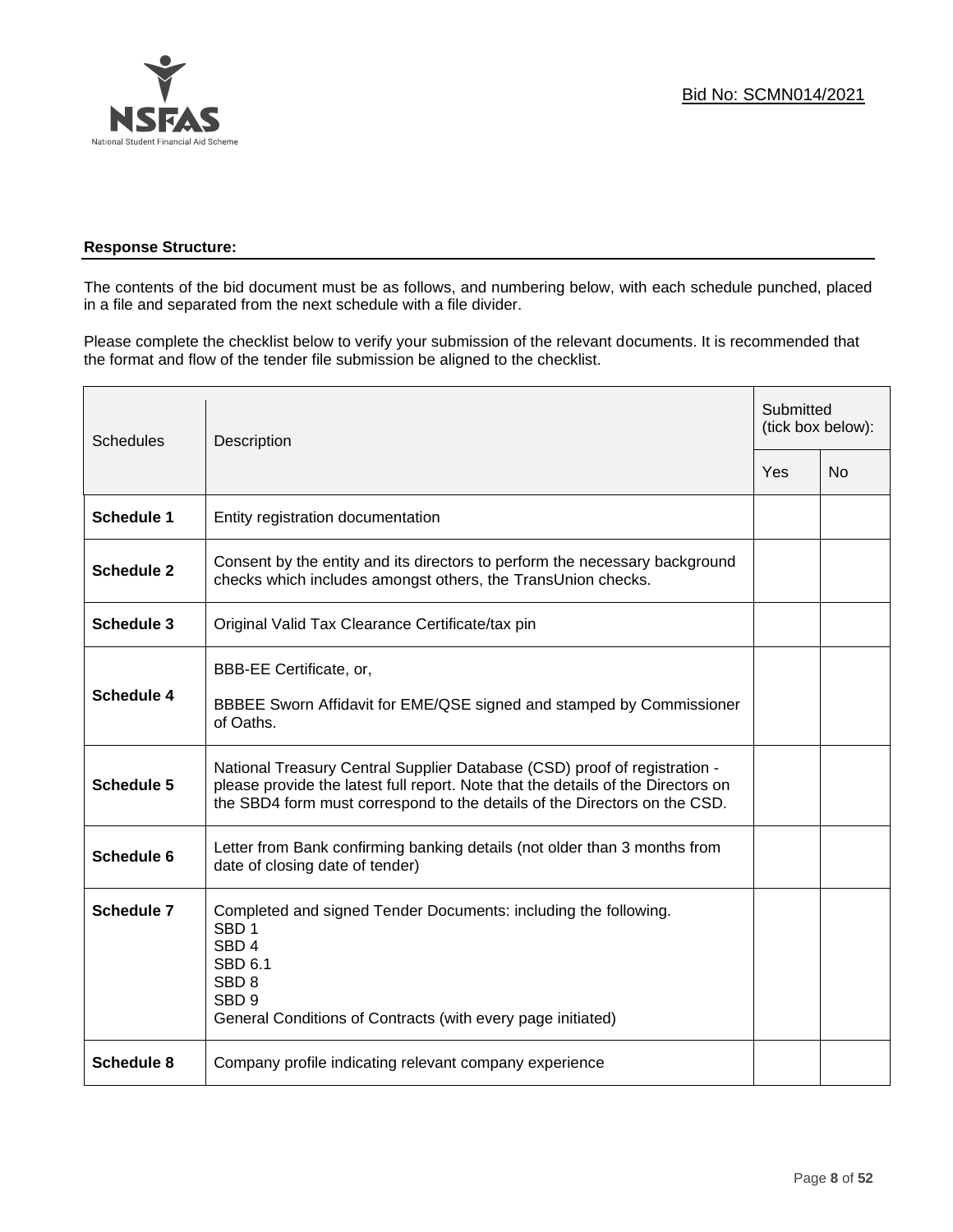

 $\overline{ }$ 

| Schedules   | Description                                                                                                                                     |  | Submitted<br>(tick box below): |  |
|-------------|-------------------------------------------------------------------------------------------------------------------------------------------------|--|--------------------------------|--|
|             |                                                                                                                                                 |  | N <sub>0</sub>                 |  |
| Schedule 9  | Resource team, experience and qualifications                                                                                                    |  |                                |  |
| Schedule 10 | Detailed methodology, plan and timelines                                                                                                        |  |                                |  |
| Schedule 11 | Detailed plan and timelines                                                                                                                     |  |                                |  |
| Schedule 12 | Previous publications and evidence of previous experience of conducting<br>research on student accommodation in the PSET system in South Africa |  |                                |  |
| Schedule 13 | <b>Transformation statistics</b>                                                                                                                |  |                                |  |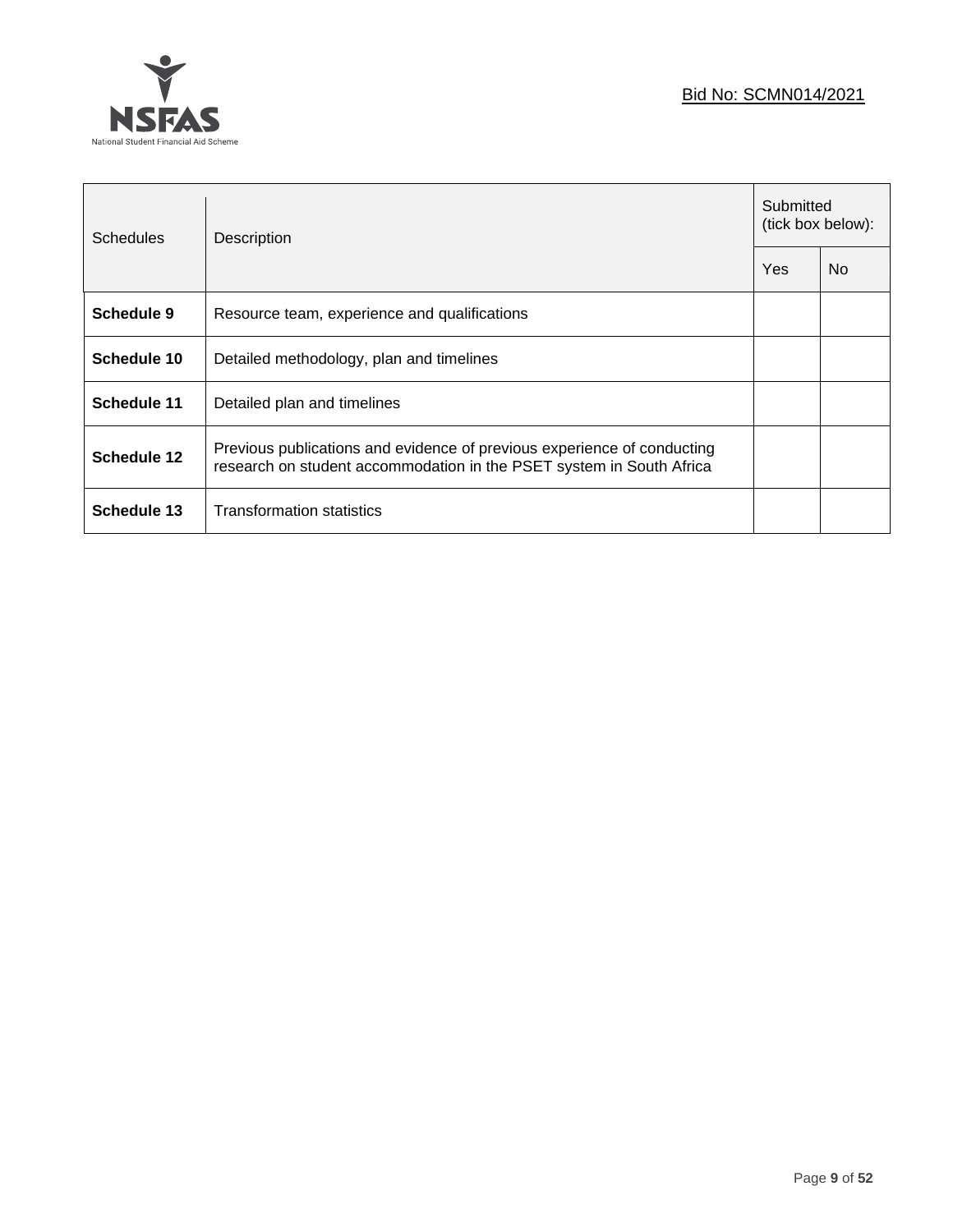# **Contract Negotiations**

The successful bidder (s) will be required to enter into a written contract/SLA with NSFAS. The final terms and conditions will be negotiated between NSFAS and the successful bidders (s). Should the awarded bidder fail to sign the SLA within a reasonable timeframe deemed by NSFAS, NSFAS reserves the right to cancel the award/contract and award the tender to the 2<sup>nd</sup> placed bidder.

# **Payments**

By responding to this bid document, the service provider agrees to the following

NSFAS will pay the successful bidder (s) the fees set out in the final contract according to the table of deliverables. No additional amounts will be payable by NSFAS to the successful bidder (s).

The successful bidder (s) shall invoice NSFAS for the services rendered in a reasonable timeframe. The invoices billed to NSFAS must be in relation to the original scope of work/terms of reference.

The invoice must be accompanied by supporting source document(s) containing detailed information, as NSFAS may reasonably require, for the purposes of establishing the specific nature, extent and quality of the services which were undertaken by the successful bidder (s). The purchase order number must be included in all invoices submitted to NSFAS.

No payment will be made to the successful bidder (s) unless an original tax invoice complying with section 20 of the VAT Act, 1991 (Act No 89 of 1991), as amended, has been submitted to NSFAS.

Payment shall be made by bank transfer into the successful bidder (s) back account normally 30 days after receipt of an acceptable, original, valid tax invoice.

Payments will only be made to the bidder in accordance with the purchase order issued to the awarded bidder. Any services delivered by the bidder outside of the original bid specifications and over and above the purchase order value will not be paid for as NSFAS is not liable for these payments. Should the service provider perform any additional work outside of the tender award and its requirements, NSFAS will not be held liable for such payment to the service provider. Should you receive any instruction from NSFAS that does not come from the SCM unit to perform any work outside of the original bid specification, NSFAS will not be held liable for this payment.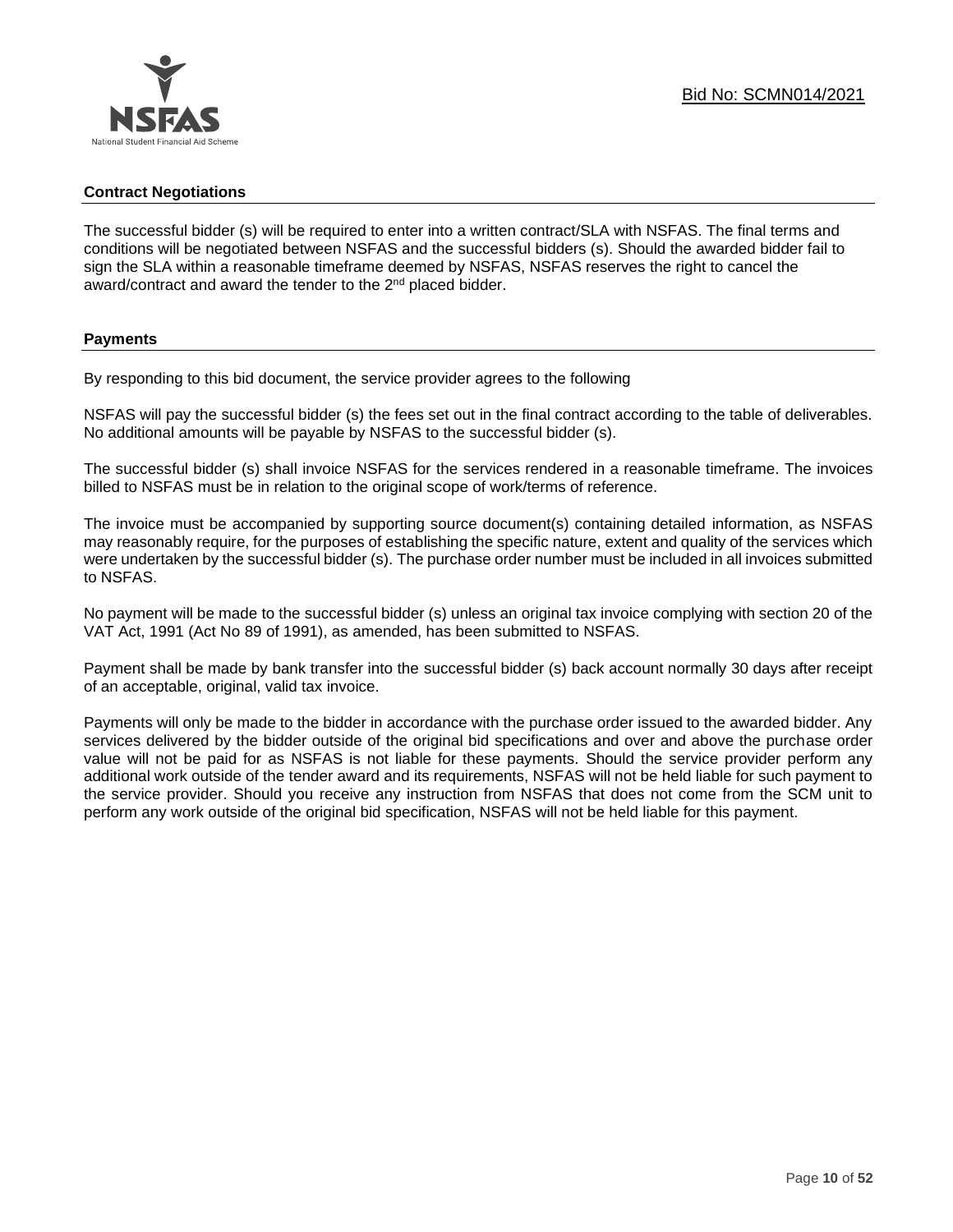# **1. Purpose**

- 1.1 The National Student Financial Aid Scheme (NSFAS) provides financial assistance to eligible students at public universities and at Technical Vocational Education and Training (TVET) colleges throughout South Africa. The mandate of the NSFAS outlines seven (7) responsibilities, of which, research plays an important role towards:
- 1.1.1 Developing criteria and conditions for the granting of loans and bursaries to eligible students in consultation with the Minister of Higher Education, Science and Innovation.
- 1.1.2 Maintaining and analysing a database and undertaking research for the better utilisation of financial resources; and
- 1.1.3 Advising the Minister on matters relating to student financial aid.
- 1.2 Research is thus central, to assist the organisation in fulfilling its operational requirements, but also to strategically position, plan and advise on the role of student financial aid in reaching education and training, and broader societal goals.
- 1.3 The purpose of this request for proposal (RFP) is to procure the services of an established Principal Investigator, supported by an experienced research team, in the South African post-school education and training field. The intention is that the successful research team will conduct research, create and compile a credible evidence base and produce a research report that will provide concrete recommendations on reasonable rates at which to standardise accommodation in the university system.

#### **2. Background**

- 2.1 The sustainability of the Department of Higher Education and Training (DHET) bursary scheme is a key concern within the post-school education and training system. It is an area for constant reflection, given the large and growing sums of investment in this system as evidenced in the budget votes over the recent years and allocations to bursary funding over the Medium-Term Expenditure Framework (MTEF) and longer-term plans for growth and development in the country. This thematic area will always remain an important subject for research across different financial years. Although priority and focus might shift, there are a range of core research and policy questions that continue to drive this area. Essentially this area investigates what policy options are available for alleviating the tension between managing the budget for funding and addressing societal inequality through bursary funding.
- 2.2 For this financial period, under this area of investigation, NSFAS has prioritised the need to establish evidence to support policy on the standardisation and availability of student accommodation in the postschool education and training (PSET) system. While acknowledging that accommodation allowances have been standardised to some extent in the TVET College system, there is little current work to indicate whether current values are either sufficient or reasonable, reflective enough of locational differences, and compares well across the realities of the university and TVET College systems. Thus, the principles underpinning the setting of accommodation allowances require further development.
- 2.3 Creating an evidence-base on current cost structures, availability of accommodation, clearer classification of different accommodation types and location types will inform the development of a more fair and rational set of principles underlying the standardisation of allowance values.
- 2.4 Some historical internal data and reports exist to feed into the conceptualisation, construction of a methodology and analytical strategy for this project. NSFAS conducted primary research in 2019 and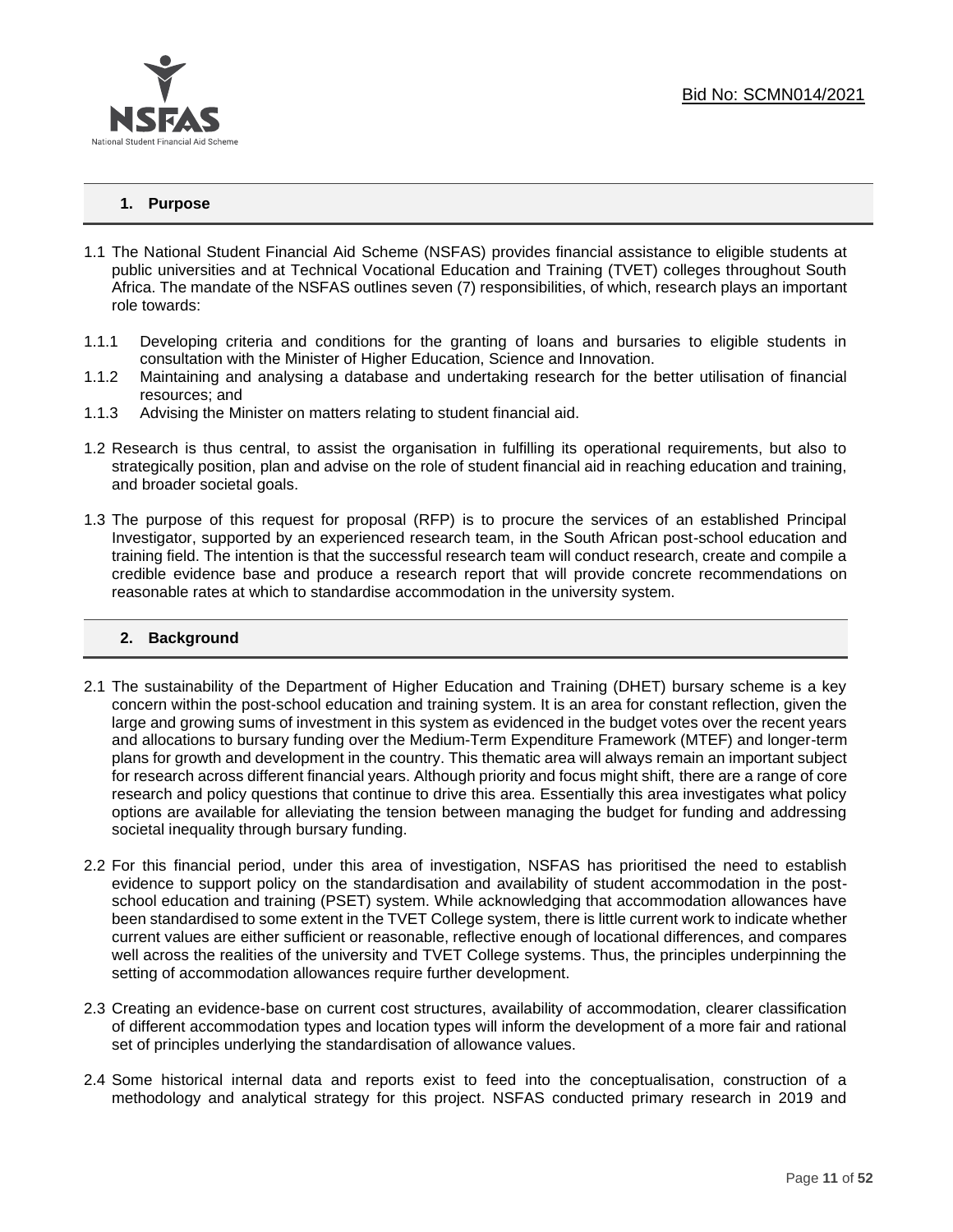

constructed a dataset for analysis based on the sample of institutions that submitted the requested information. The team made policy recommendations on all allowance categories, but in order to strengthen advice and improve generalisability of findings, it would be important to gain more data from more institutions and update the data to be reflective of current prices. The research at the time, also was not able to give a sense of available private accommodation.

# **3. Functional specifications**

In line with the background and context described for this research, the specific objectives and/or research questions are outlined and need to be addressed in the research proposal submitted:

Research objectives:

- 1. Establish the number and costs of available bed spaces for student accommodation:
	- a. This should distinguish between institution (TVET College and University) owned, leased and private accommodation.
	- b. This should also identify public private partnerships.
	- c. This should be disaggregated by province, city, town and should indicate feeder institutions in that particular area.
	- d. There should be a distinction between formal (accredited) and informal accommodation (unaccredited).
	- e. A further distinction has to be made between accommodation available in rural and urban areas.
- 2. Establish the numbers of students currently utilising institution accredited accommodation:
	- a. This should be presented as a ratio against those that stay in unaccredited accommodation
- 3. Establish the student demand for accommodation:
- 4. Survey of private providers:
	- a. How many belong to reputable industry associations?
	- b. Do they distinguish between University and TVET College students when costing their accommodation rates?
	- c. What are their views on the effectiveness of students contracting and paying directly to the private providers?
- 5. Survey of institutional experience:
	- a. This should focus on assessing challenges, lessons learnt and best practice in accrediting private accommodation.
- 6. Provide recommendations towards the establishment of a grading system for student accommodation:
	- a. This should differentiate by rural/urban areas
	- b. Consider also the merits and demerits of institutions to be accrediting private accommodation, particularly taking into account the NSFAS funded student
- 7. Taking into account results from objectives  $1 4$ , provide recommendations on the standardisation of costs for accommodation:
	- a. In terms of methodology to be used
	- b. How this can align to the recommendations on the principles to underpin the grading system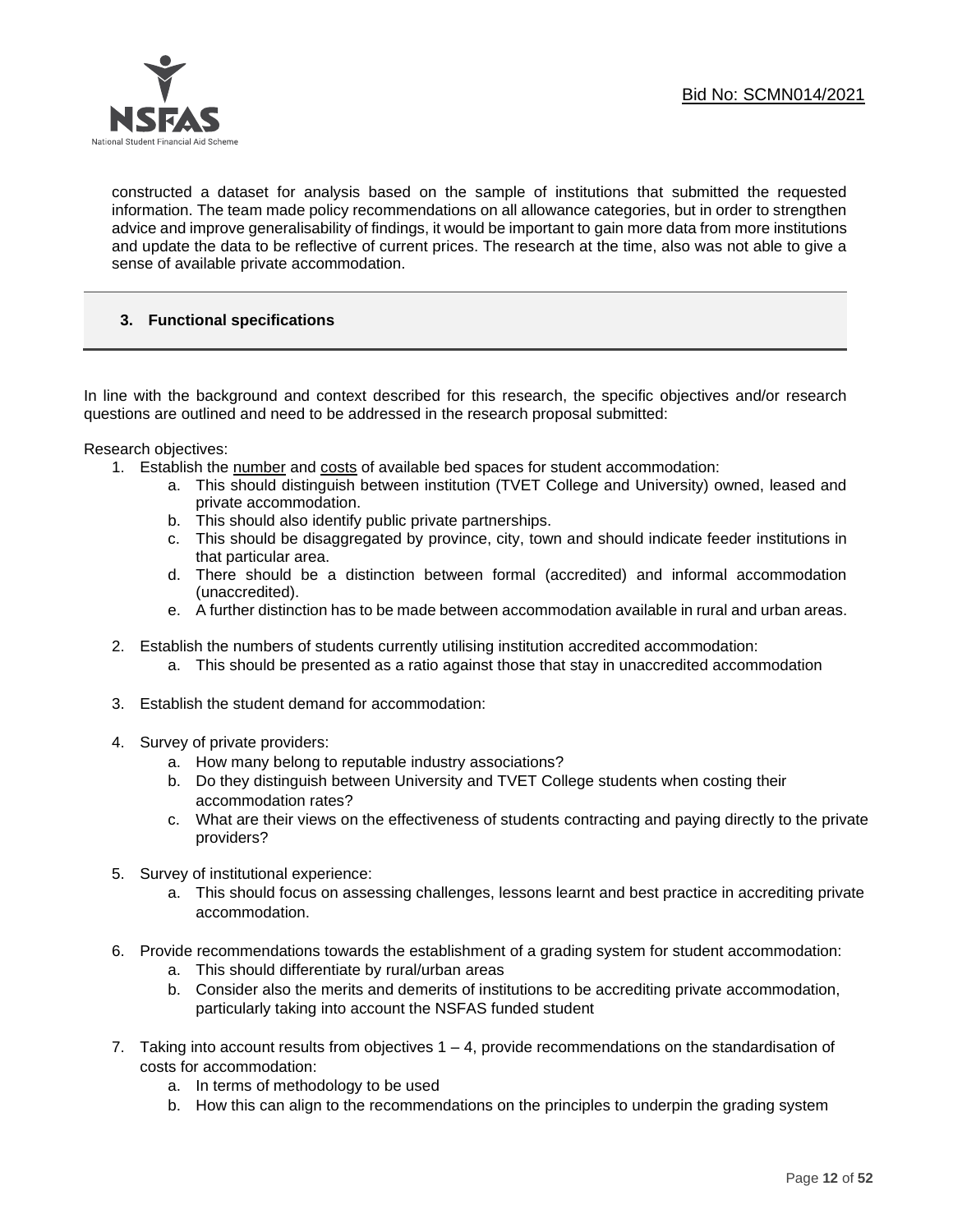

- 8. Advise on public private partnerships that NSFAS could enter into to provide student accommodation: a. This should also outline the criteria to be used in assessing and entering into agreements
- 9. Investigate the relation between different accommodation types and academic success

*It would be critical to first assess the state of available accommodation data and whether or not this is conducive*  to study based on the proposed categorisations. The proposal will have to detail what the suggestions are if *these categories are not possible.*

#### **The service provider will be expected to perform the following:**

*General:* The NSFAS is looking to appoint an experienced service provider/ consultancy to conduct research, establish a credible evidence base and produce a research report that will contribute to establishing reasonable rates at which to standardise accommodation in the South African university system.

*Deliverable/s*: A research report and policy/advisory brief.

# **Key requirements of service provider:**

The NSFAS seeks to procure the services of an experienced research team. This should comprise a Principal Investigator, supported by a strong research team, with strong quantitative and qualitative analysis skills, that are experienced in conducting research on higher education specifically, but also the broad post-school education and training (PSET) system would also be relevant:

Illustration of proficiency and experience:

- Published research reports and academic publications on the PSET system in South Africa
- Quantitative and qualitative research skills
- Principal Investigator holding a doctoral level qualification, alongside demonstrable experience in conducting research in the South African post-schooling system.
- Preference would be given to a team that has experience on conducting research on accommodation

This would be a senior level appointment at Principal Investigator level, alongside appropriate levels of support in a composite research team with demonstrable and appropriate mix of skills.

*Tasks and deliverables:* In the proposal for conducting the research, the bidder needs to set out a project plan to research the stated deliverables from appointment until the end of the project, which is estimated to be 28 February 2022.

#### *Time period:*

It is envisaged that the project will run over a period of 6 months. The below tasks and deliverables are illustrative, as the chosen methodologies and to some degree the analytical strategy will influence the final set and types of deliverables.

A research project will typically include the follow key activities, associated with the following key deliverables: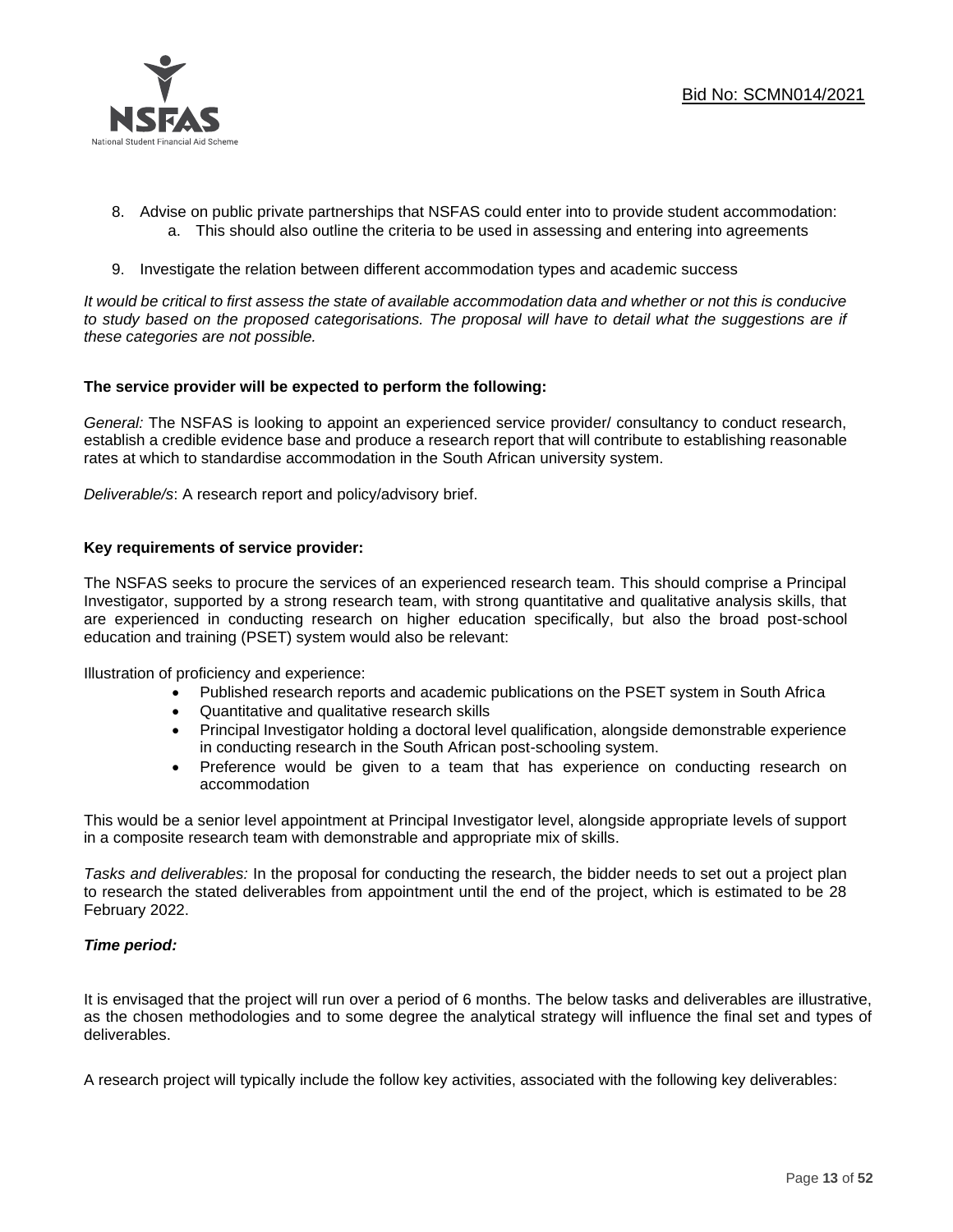

# Table 1: Illustration of key activities and deliverables

| Proposed key Activities                                                                                                                                  | Proposed key Deliverables                                               | Proposed timeframe                                   |
|----------------------------------------------------------------------------------------------------------------------------------------------------------|-------------------------------------------------------------------------|------------------------------------------------------|
| Preliminary research:<br>$1_{-}$<br>Desktop<br>research<br>and<br>a.<br>assessment of available data<br>on accommodation<br>Analysis of literature<br>b. | Background Report                                                       | 1 month (September 2021)                             |
| 2.<br>Survey construction and fielding<br>Data collection<br>a.<br>Data cleaning<br>b.                                                                   | Survey questionnaire<br>Completed dataset                               | 3 months (September 2021<br>to November 2021)        |
| 3.<br>Analysing data<br>Qualitative data analysis<br>a.<br>Quantitative data analysis<br>b.                                                              | Qualitative analysis short report<br>Quantitative analysis short report | 1.5<br>(November<br>months<br>2021 to December 2021) |
| Drafting of synthesis report<br>4.                                                                                                                       | Draft synthesis report                                                  | 1 month (January 2022)                               |
| 5.<br>Finalisation of synthesis report                                                                                                                   | Final synthesis report                                                  | 1 month (February 2022)                              |

# **4. Contract Period**

The contract period will be from the date of appointment with all expected deliverables being completed by 28 February 2022.

# **5. Pricing Schedule**

Please complete the pricing schedule below. The bidder should not provide their own pricing schedule other than the one below.

The pricing must be inclusive of ALL costs including disbursements (travel, accommodation etc) where applicable. The bidder must not provide travel/accommodation rates separately as this must be built into the rate per hour in the table below.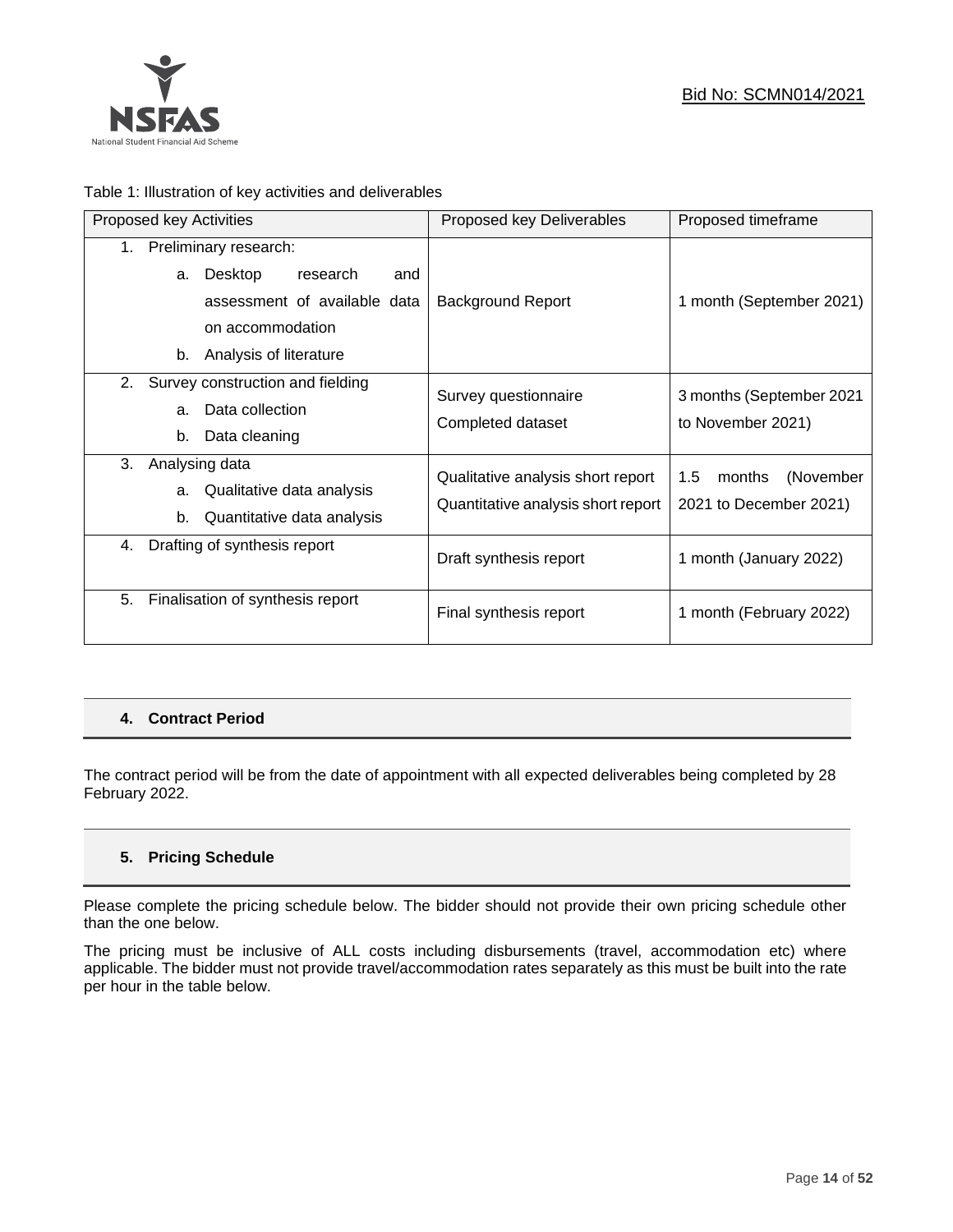

| <b>ITEM NO.</b>  | <b>DESCRIPTION</b>                                                                        | <b>TOTAL PRICE (EXCL. VAT)</b> |
|------------------|-------------------------------------------------------------------------------------------|--------------------------------|
|                  | Research consultancy services for full delivery of<br>scope of work in required timeframe | R                              |
| <b>SUB-TOTAL</b> |                                                                                           |                                |
| VAT @ 15%        |                                                                                           |                                |
|                  | <b>TOTAL COST (VAT INCLUDED)</b>                                                          |                                |

# **6. Evaluation Criteria**

# Technical evaluation criteria element:

| <b>Element</b>           | Weight |
|--------------------------|--------|
| Company experience       | 10%    |
| Skills and resources     | 30%    |
| Methodology and approach | 30%    |
| Research expertise       | 20%    |
| Transformation           | 10%    |
| <b>TOTAL</b>             | 100%   |

# Criteria and Weighting:

*Bidders need to score a minimum of 70% for functionality. Bidders who score less than 70% minimum for functionality will not be considered further for Price and BBBEE. Bids will be evaluated in accordance with the following technical criteria:*

| <b>Company experience</b>                                                                                      | Points available- max 10                       | <b>Bidder scoring</b> |
|----------------------------------------------------------------------------------------------------------------|------------------------------------------------|-----------------------|
| The bidder must have a minimum of five (5)<br>years' experience in research in the higher<br>education sector. | More than 7 years' experience $=$<br>10 points |                       |
|                                                                                                                | 5- 7 years' experience=                        |                       |
|                                                                                                                | 7 points                                       |                       |
|                                                                                                                | Less than 5 years' experience=<br>0 points     |                       |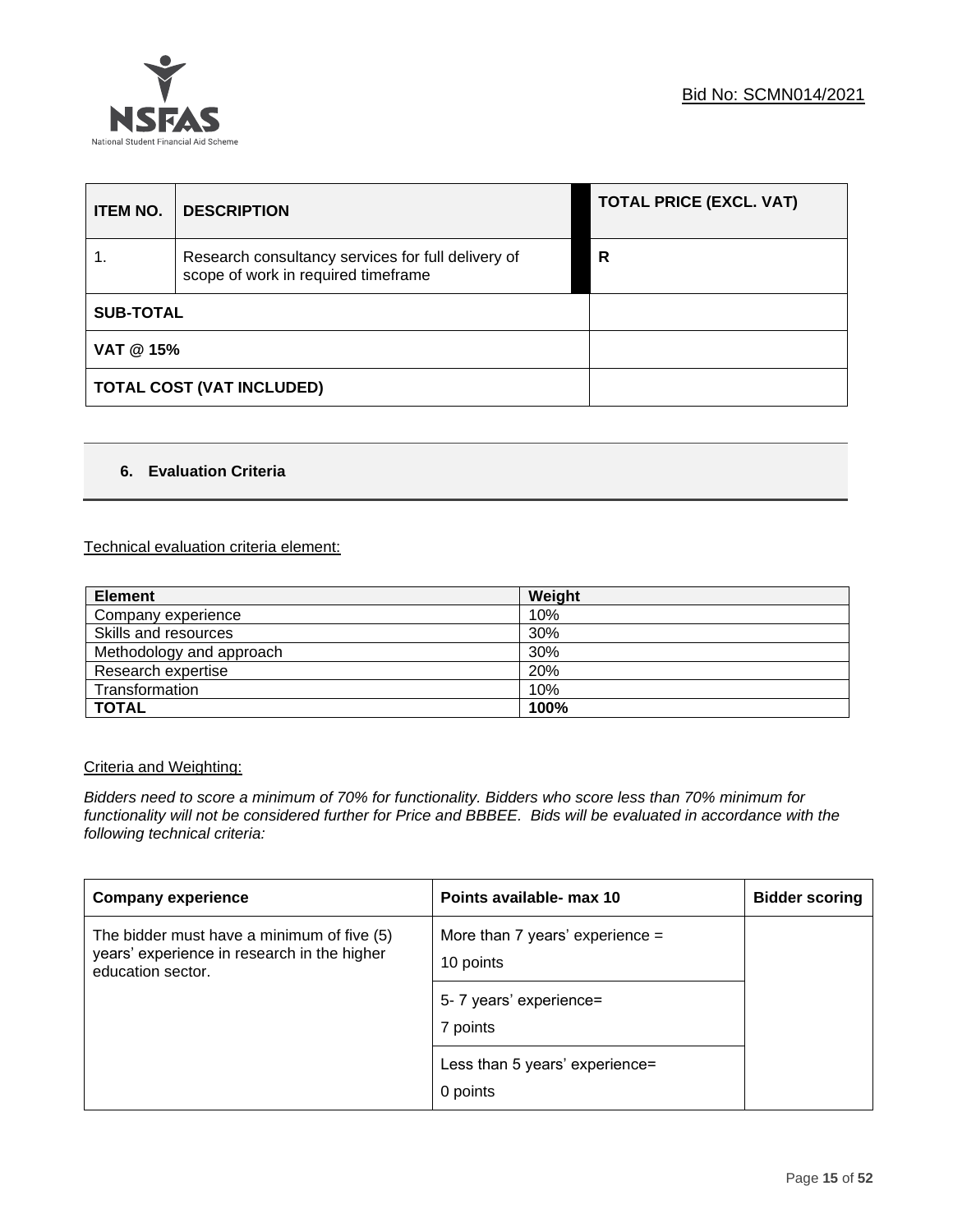

| <b>Skills and resources</b>                                                                         | Points available- max 30                                                                                                                                                                                                                                       | <b>Bidder scoring</b> |
|-----------------------------------------------------------------------------------------------------|----------------------------------------------------------------------------------------------------------------------------------------------------------------------------------------------------------------------------------------------------------------|-----------------------|
| The bidder must submit the full team<br>compliment which is inclusive of CVs and<br>qualifications. | Principal Investigator holding a doctoral<br>level qualification, alongside at least five<br>(5) years post-doctoral research<br>experience and 7 - 10 years' experience<br>in conducting research in the South<br>African post-schooling system=<br>15 points |                       |
|                                                                                                     | CVs of rest of research team submitted<br>which indicates a combined research<br>experience of five (5) years in the post-<br>schooling system =<br>15 points                                                                                                  |                       |

| Methodology and approach                                                                                                                                  | Points available- max 30                                                                                                                                                                                       | <b>Bidder scoring</b> |
|-----------------------------------------------------------------------------------------------------------------------------------------------------------|----------------------------------------------------------------------------------------------------------------------------------------------------------------------------------------------------------------|-----------------------|
| The bidder must provide a detailed project plan<br>and methodology which includes timelines and<br>the roles and responsibilities of the team<br>members. | Project management activities outlined in a<br>logical manner with a detailed and suitable<br>methodology and approach, inclusive of<br>timelines to achieve the planned<br>deliverable dates $=$<br>10 points |                       |
|                                                                                                                                                           | Allocation of work into work streams which<br>is logical, complete and aligns to the<br>methodology and approach and aligns to<br>the scope of work $=$<br>10 points                                           |                       |
|                                                                                                                                                           | Project plan achieves the timelines as<br>outlined in the table 1 under section $3 = 10$<br>points                                                                                                             |                       |

| Evidence of relevant research expertise | Points available- max 20     | <b>Bidder scoring</b> |
|-----------------------------------------|------------------------------|-----------------------|
|                                         | More than 5 publications $=$ |                       |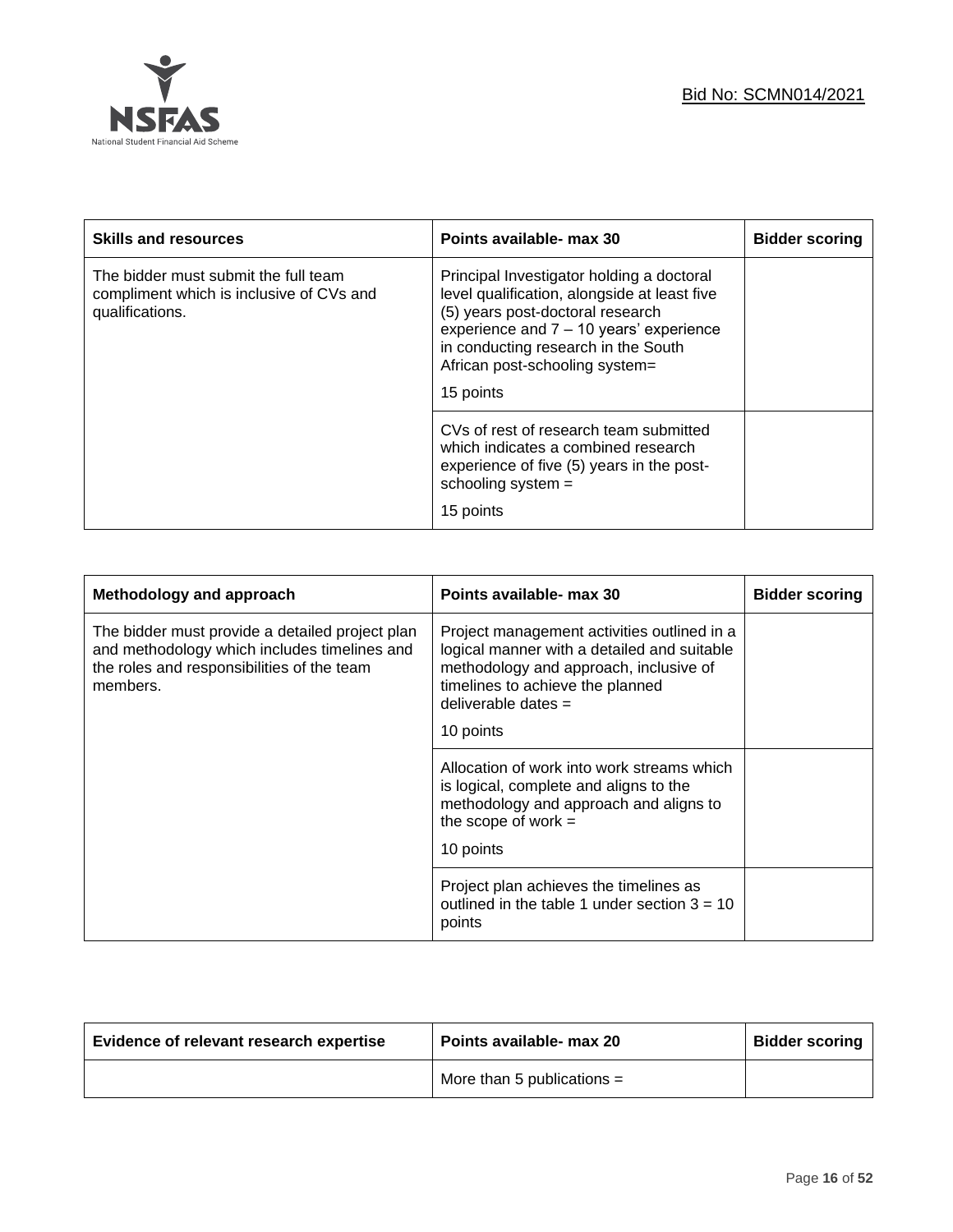

| The bidder must demonstrate/provide evidence                                                 | 10 points                                                                                                     |
|----------------------------------------------------------------------------------------------|---------------------------------------------------------------------------------------------------------------|
| of published research on the post-school<br>education and training system in South Africa: a | 3 to 4 publications=                                                                                          |
| minimum of five publications.                                                                | 5 points                                                                                                      |
|                                                                                              | Evidence submitted for conducting<br>research on student accommodation in the<br>PSET system in South Africa= |
|                                                                                              | 10 points                                                                                                     |

| <b>Transformation</b>                                                                     | Points available- max 10       | <b>Bidder scoring</b> |
|-------------------------------------------------------------------------------------------|--------------------------------|-----------------------|
| The bidder must meet the following<br>transformation criteria:<br>30% or more woman owned | Both criteria met= 10 points   |                       |
| Level 1 BBB-EE provider<br>$\bullet$                                                      | One (1) criteria met= 5 points |                       |

# **7. Preference Point System**

All proposals that will achieve the minimum qualifying score (acceptable tenders) will be evaluated further in terms of the preference point system as follows: A maximum of 80 points is allocated for price on the following basis:

#### **80/20**

$$
Ps = 80 \left( 1 - \frac{Pt - P \min}{P \min} \right)
$$

Where

Ps = Points scored for comparative price of proposal under consideration

Pt = Comparative price of bid under consideration

Pmin = Comparative price of lowest acceptable proposal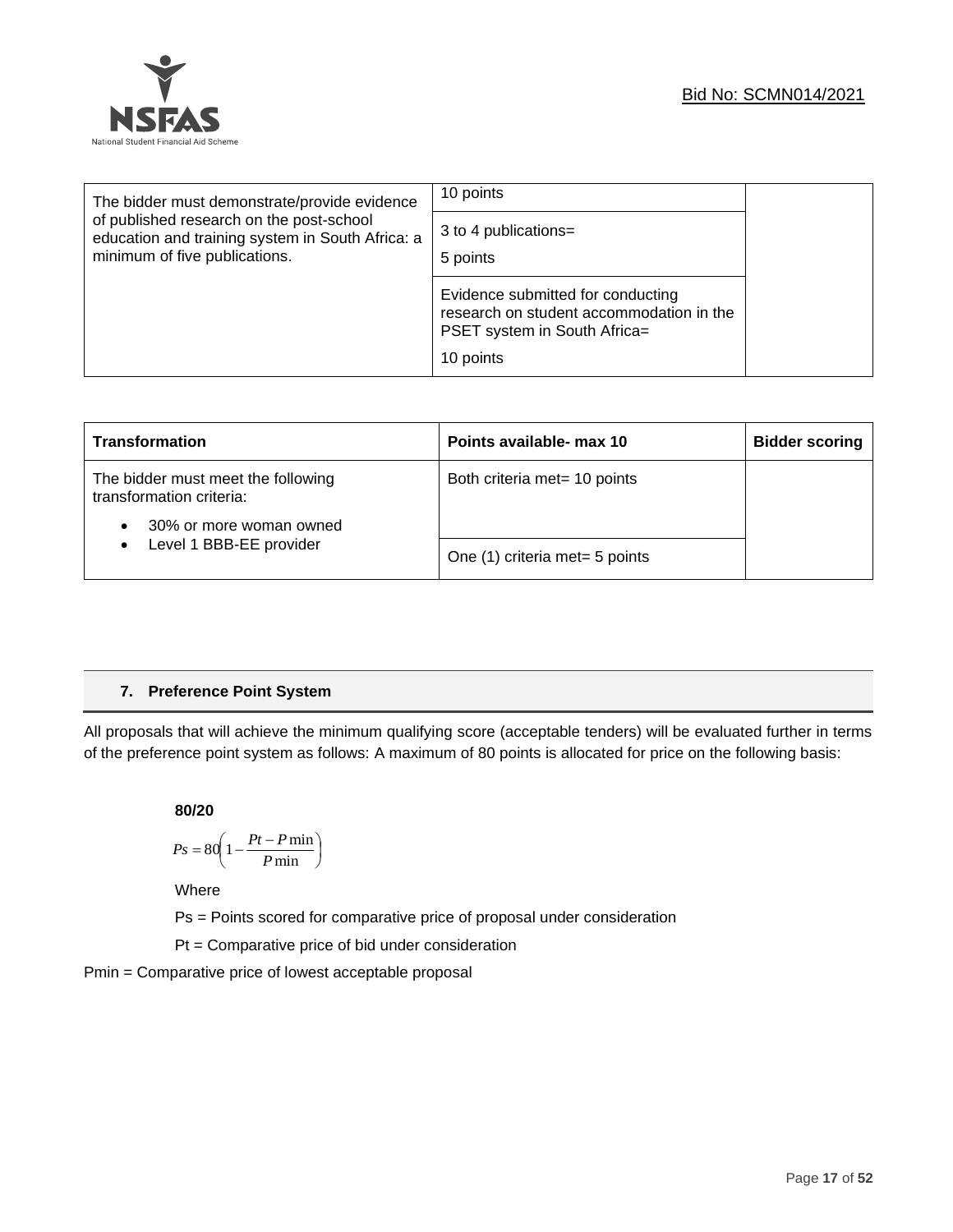

# **SBD4**

# **1. Declaration of Interest**

This declaration will be used by institutions to ensure that when goods and services are being procured, all reasonable steps are taken to combat the abuse of the supply chain management system.

The bid of any bidder may be disregarded if that bidder, or any of its directors have:

- A. abused the NSFAS's supply chain management system;
- B. committed fraud or any other improper conduct in relation to such system; or
- C. failed to perform on any previous contract.

**In order to give effect to the above, the following questionnaire must be completed and submitted with the bid**.

| The following particulars must be furnished: |                                                                                          |  |  |  |
|----------------------------------------------|------------------------------------------------------------------------------------------|--|--|--|
| 2.1                                          | Full Name of bidder or his or her representative:                                        |  |  |  |
|                                              |                                                                                          |  |  |  |
| 2.2                                          | <b>Identity Number:</b>                                                                  |  |  |  |
|                                              |                                                                                          |  |  |  |
| 2.3                                          | Position occupied in the Company (director, trustee, shareholder <sup>2</sup> , member): |  |  |  |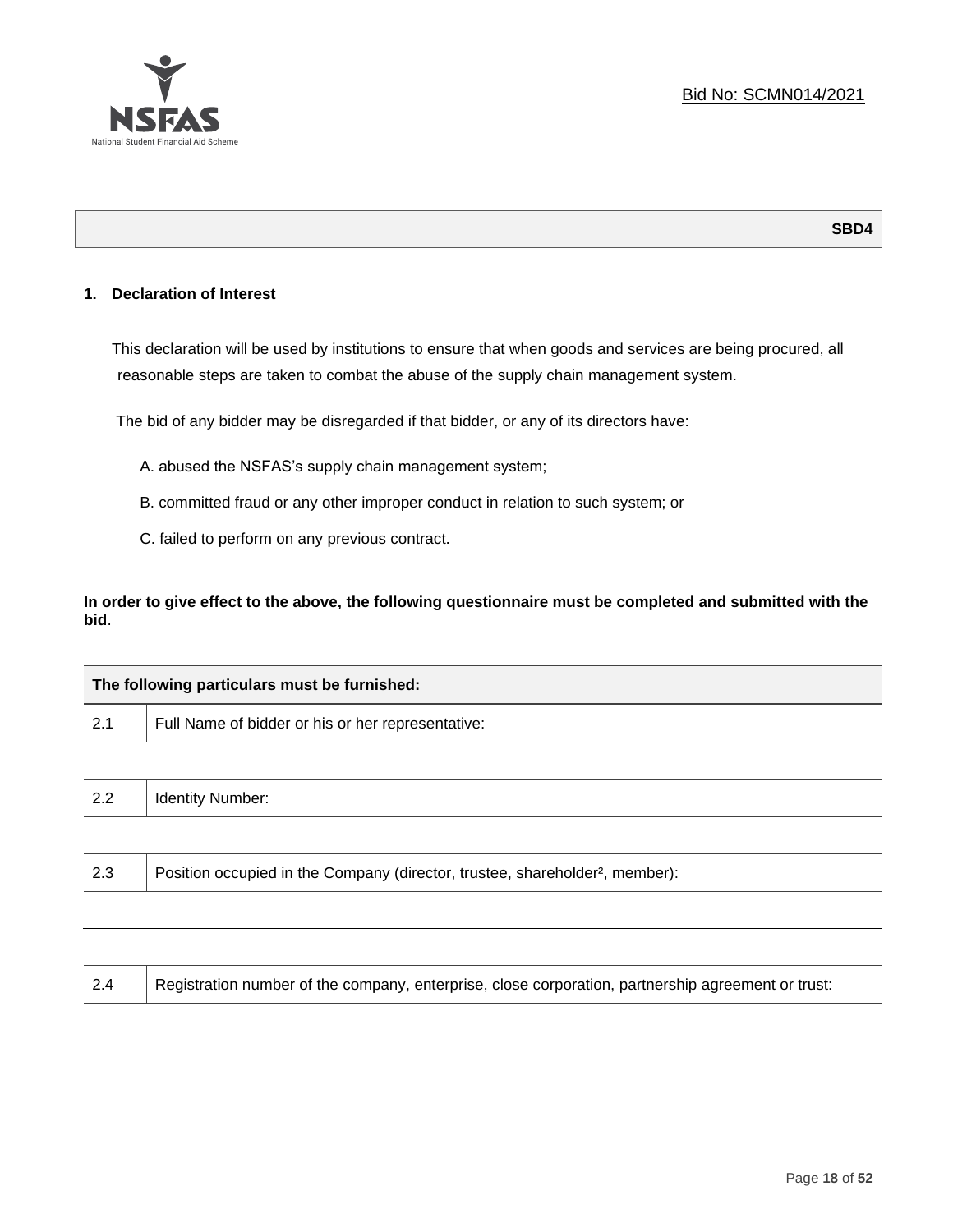

| $\Omega$<br>ن.∠ | Tax Reference Number: |
|-----------------|-----------------------|
|                 |                       |

| 2.6 | VAT Registration Number: |
|-----|--------------------------|
|-----|--------------------------|

| 2.6.1  | The names of all directors / trustees / shareholders / members, their individual identity numbers, tax<br>reference numbers and, if applicable, employee / PESAL numbers must be indicated in paragraph 3<br>below. |     |  |  |  |
|--------|---------------------------------------------------------------------------------------------------------------------------------------------------------------------------------------------------------------------|-----|--|--|--|
| 2.7    | Are you or any person connected with the bidder presently employed by the state?                                                                                                                                    |     |  |  |  |
|        | Yes                                                                                                                                                                                                                 | No. |  |  |  |
| 2.7.2. | If yes, furnish the following particulars:                                                                                                                                                                          |     |  |  |  |
|        | Name of person / director / trustee / shareholder/ member:                                                                                                                                                          |     |  |  |  |

| Name of state institution at which you or the person connected to the bidder is employed: |
|-------------------------------------------------------------------------------------------|
|                                                                                           |

Position occupied in the state institution:

#### "State" means

- (a) Any national or provincial department, national or provincial public entity or constitutional institution within the meaning of the Public Finance Management Act, 1999 (Act No 1 of 1999);
- (b) Any municipality or municipal entity;
- (c) Provincial legislature;
- (d) National Assembly or the National Council of Provinces;
- (e) Parliament.

"Shareholder" means a person who owns shares in the company and is actively involved in the management of the enterprise or business and exercises control over the enterprise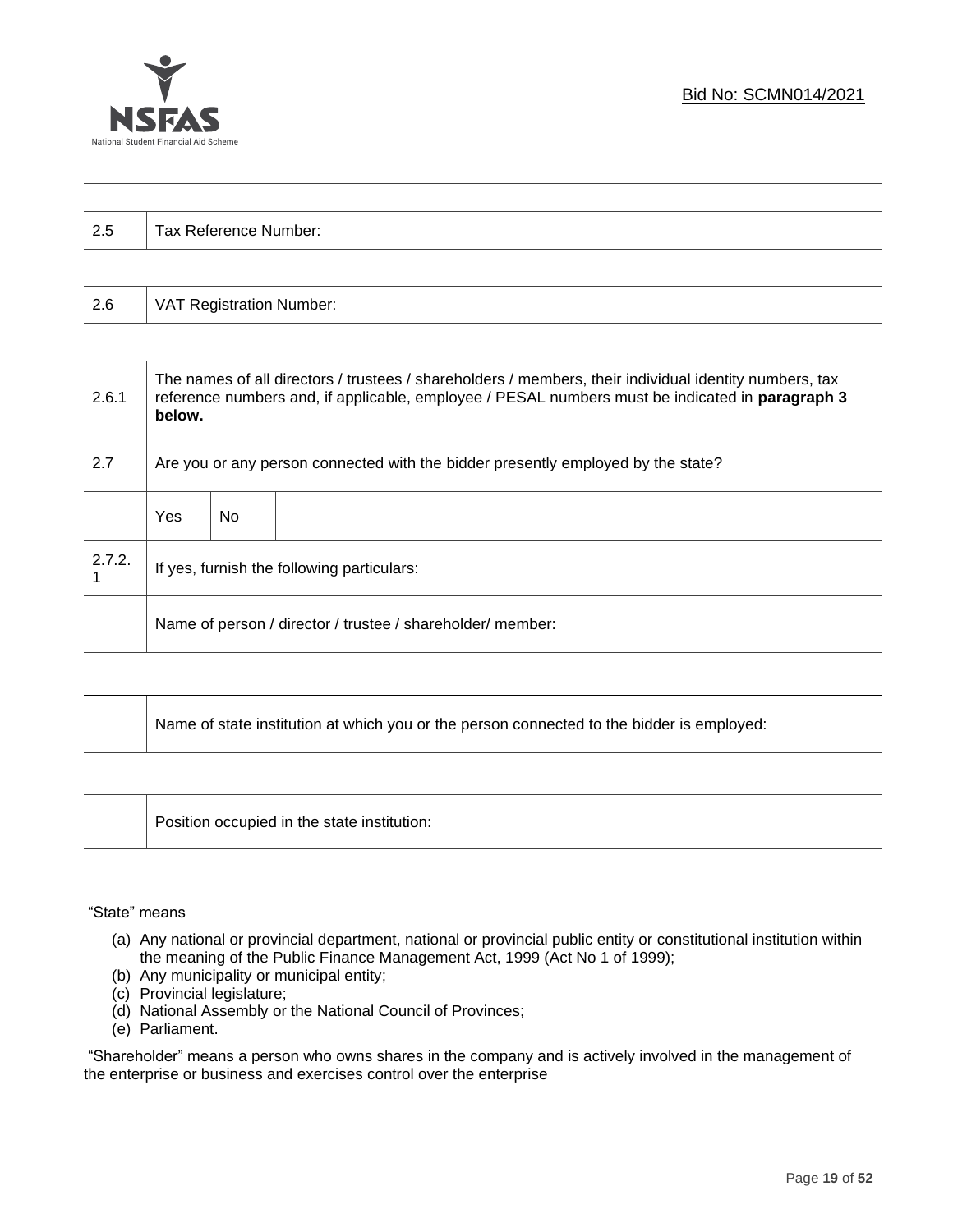

|             | Any other particulars:                                                                                                                                                                                                                           |    |  |  |
|-------------|--------------------------------------------------------------------------------------------------------------------------------------------------------------------------------------------------------------------------------------------------|----|--|--|
| 2.7.2       | If you are presently employed by the state, did you obtain the appropriate authority to undertake<br>remunerative work outside employment in the public sector?                                                                                  |    |  |  |
|             | Yes                                                                                                                                                                                                                                              | No |  |  |
|             | If yes, did you attach proof of such authority to the bid document?                                                                                                                                                                              |    |  |  |
| 2.7.2.<br>1 | Note: Failure to submit proof of such authority, where applicable, may result in the disqualification of the<br>bid.                                                                                                                             |    |  |  |
|             | Yes                                                                                                                                                                                                                                              | No |  |  |
| 2.7.2.<br>2 | If no, furnish reasons for non-submission of such proof:                                                                                                                                                                                         |    |  |  |
| 2.8         | Did you or your spouse, or any of the company's directors / trustees / shareholders / members or their<br>spouses conduct business with the state in the previous twelve months?                                                                 |    |  |  |
|             | Yes                                                                                                                                                                                                                                              | No |  |  |
| 2.8.1       | If so, furnish particulars:                                                                                                                                                                                                                      |    |  |  |
| 2.9         | Do you, or any person connected with the bidder, have any relationship (family, friend, other) with a<br>person employed by the state and who may be involved with the evaluation and or adjudication of this<br>bid?                            |    |  |  |
|             | Yes                                                                                                                                                                                                                                              | No |  |  |
| 2.9.1       | If so, furnish particulars:                                                                                                                                                                                                                      |    |  |  |
| 2.10        | Are you, or any person connected with the bidder, aware of any relationship (family, friend, other)<br>between any other bidder and any person employed by the state who may be involved with the<br>evaluation and or adjudication of this bid? |    |  |  |
|             | Yes                                                                                                                                                                                                                                              | No |  |  |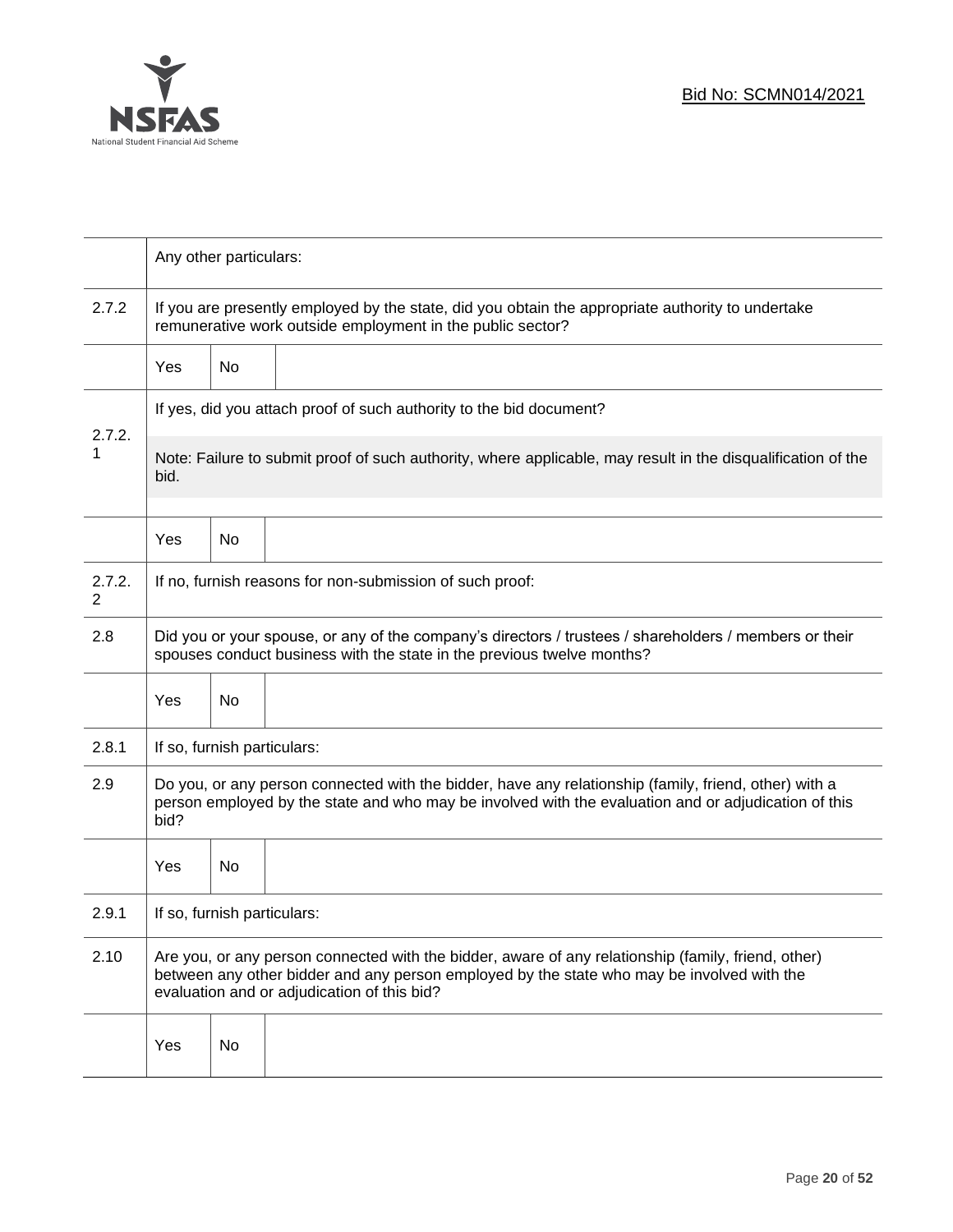

| 2.10.1 | If so, furnish particulars:                                                                                                                                                              |     |  |  |
|--------|------------------------------------------------------------------------------------------------------------------------------------------------------------------------------------------|-----|--|--|
| 2.11   | Do you or any of the directors / trustees / shareholders / members of the company have any interest in<br>any other related companies whether or not they are bidding for this contract? |     |  |  |
|        | Yes                                                                                                                                                                                      | No. |  |  |
| 2.11.1 | If so, furnish particulars:                                                                                                                                                              |     |  |  |

# **Full details of directors / trustees / members / shareholders**.

| Full Name | <b>Identity Number</b> | Personal Income Tax<br>Reference Number | State Employee Number /<br>PERSEL Number |
|-----------|------------------------|-----------------------------------------|------------------------------------------|
|           |                        |                                         |                                          |
|           |                        |                                         |                                          |
|           |                        |                                         |                                          |
|           |                        |                                         |                                          |
|           |                        |                                         |                                          |
|           |                        |                                         |                                          |
|           |                        |                                         |                                          |
|           |                        |                                         |                                          |
|           |                        |                                         |                                          |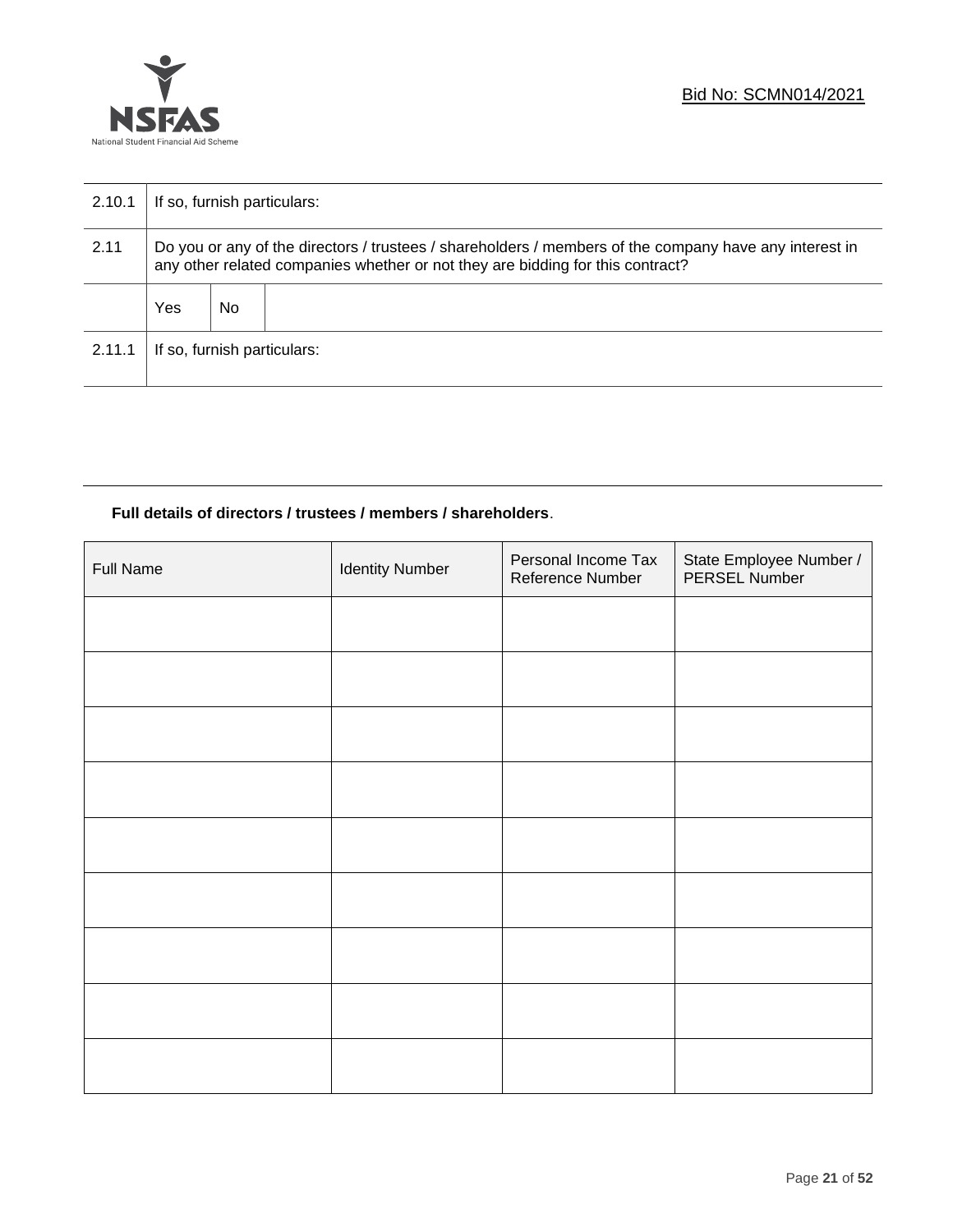

# **Declaration**

I, the undersigned (NAME)………………………………………………………………………

Certify that the information furnished in paragraphs 2 and 3 above is correct. I accept that the state may reject the bid or act against me should this declaration prove to be false.

| <b>Signature</b> | <b>Date</b>    |
|------------------|----------------|
|                  |                |
| <b>Position</b>  | Name of bidder |
|                  |                |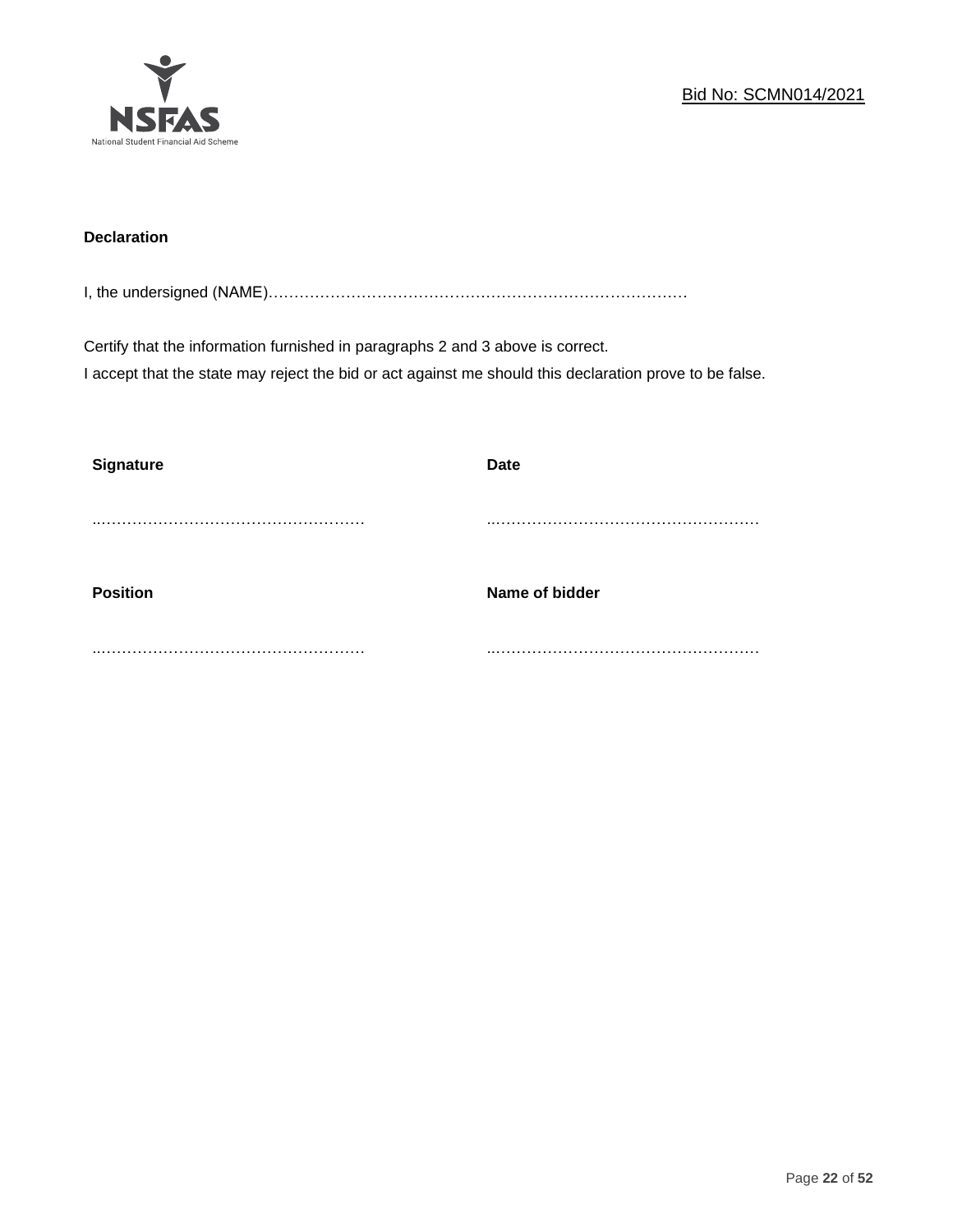

# **Declaration of bidder's past Supply Chain Management practices**

**SBD 8**

This declaration will be used by institutions to ensure that when goods and services are being procured, all reasonable steps are taken to combat the abuse of the supply chain management system.

The bid of any bidder may be disregarded if that bidder, or any of its directors have -

- (a) abused the institution's supply chain management system.
- (b) committed fraud or any other improper conduct in relation to such system; or
- (c) failed to perform on any previous contract.

In order to give effect to the above, **the following questionnaire must be completed and submitted with the bid.**

**The following particulars must be furnished:**

|                                                                                                                                                                                                                                                       |     |                             | Is the bidder or any of its directors listed on the National Treasury's Database of Restricted Suppliers as<br>companies or persons prohibited from doing business with the public sector?                                                                                                                                                                                           |
|-------------------------------------------------------------------------------------------------------------------------------------------------------------------------------------------------------------------------------------------------------|-----|-----------------------------|--------------------------------------------------------------------------------------------------------------------------------------------------------------------------------------------------------------------------------------------------------------------------------------------------------------------------------------------------------------------------------------|
| (Companies or persons who are listed on this Database were informed in writing of this restriction by the<br>Accounting Officer/Authority of the institution that imposed the restriction after the audi alteram partem<br>1.1.<br>rule was applied). |     |                             |                                                                                                                                                                                                                                                                                                                                                                                      |
|                                                                                                                                                                                                                                                       | The |                             | Database of Restricted Suppliers now resides on the National<br>Treasury's website<br>(http://www.treasury.gov.za) and can be accessed by clicking on its link at the bottom of the home page.                                                                                                                                                                                       |
|                                                                                                                                                                                                                                                       | Yes | <b>No</b>                   |                                                                                                                                                                                                                                                                                                                                                                                      |
| 1.2.                                                                                                                                                                                                                                                  |     | If so, furnish particulars: |                                                                                                                                                                                                                                                                                                                                                                                      |
| 1.3.                                                                                                                                                                                                                                                  | the | Prevention                  | Is the bidder or any of its directors listed on the Register for Tender Defaulters in terms of section 29 of<br>Activities<br>(No<br>Combating<br>of<br>Corrupt<br>12<br>2004)?<br>and<br>Act<br>of<br>The Register for Tender Defaulters can be accessed on the National Treasury's website<br>(http://www.treasury.gov.za) by clicking on its link at the bottom of the home page. |
|                                                                                                                                                                                                                                                       | Yes | No                          |                                                                                                                                                                                                                                                                                                                                                                                      |
| 1.4.                                                                                                                                                                                                                                                  |     | If so, furnish particulars: |                                                                                                                                                                                                                                                                                                                                                                                      |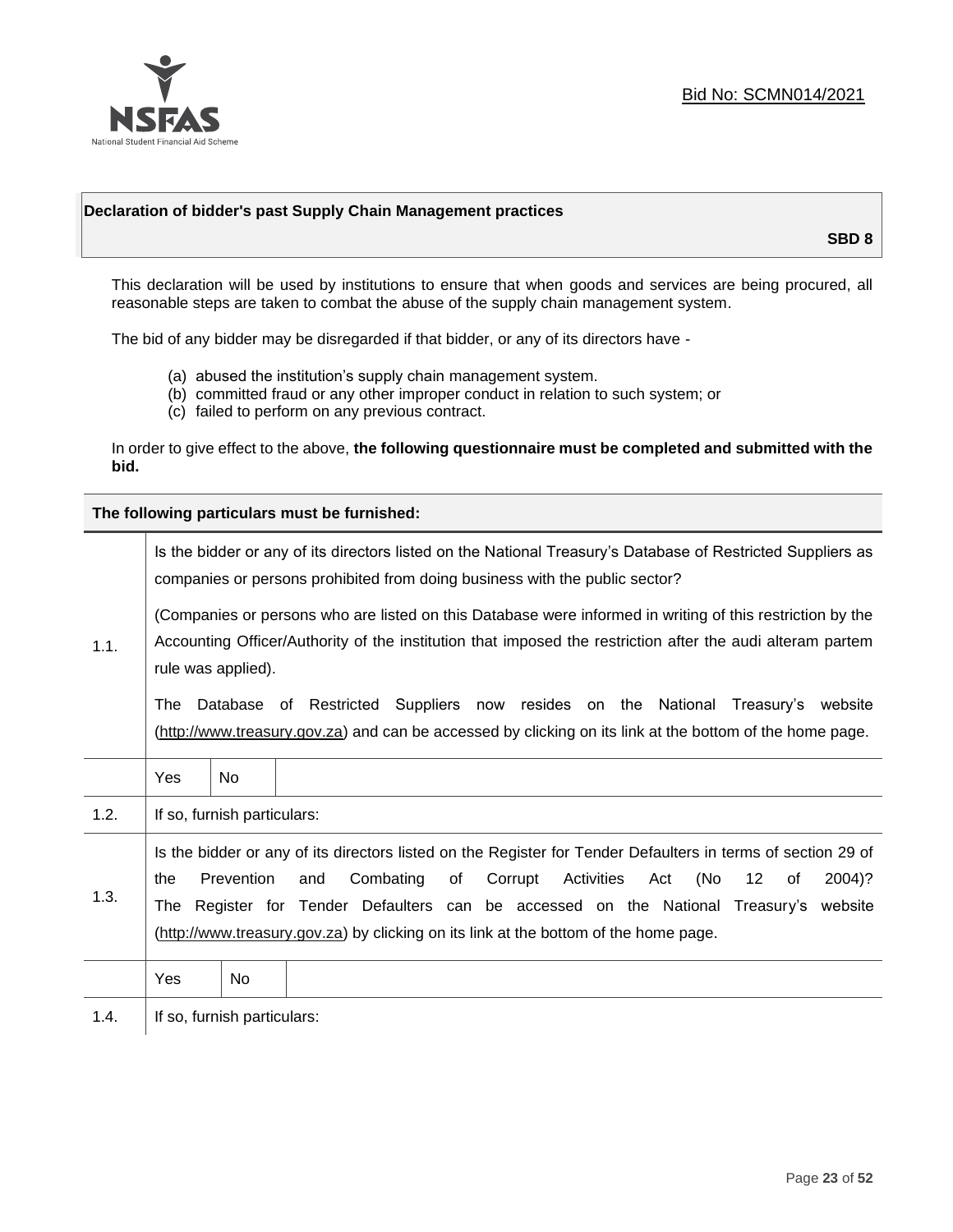

T

| 1.5. | Was the bidder or any of its directors convicted by a court of law (including a court outside of the<br>Republic of South Africa) for fraud or corruption during the past five years? |    |  |
|------|---------------------------------------------------------------------------------------------------------------------------------------------------------------------------------------|----|--|
|      | <b>Yes</b>                                                                                                                                                                            | No |  |
| 1.6. | If so, furnish particulars:                                                                                                                                                           |    |  |
| 1.7. | Was any contract between the bidder and any organ of state terminated during the past five years on<br>account of failure to perform on or comply with the contract?                  |    |  |
|      | Yes<br>No                                                                                                                                                                             |    |  |
| 1.8. | If so, furnish particulars:                                                                                                                                                           |    |  |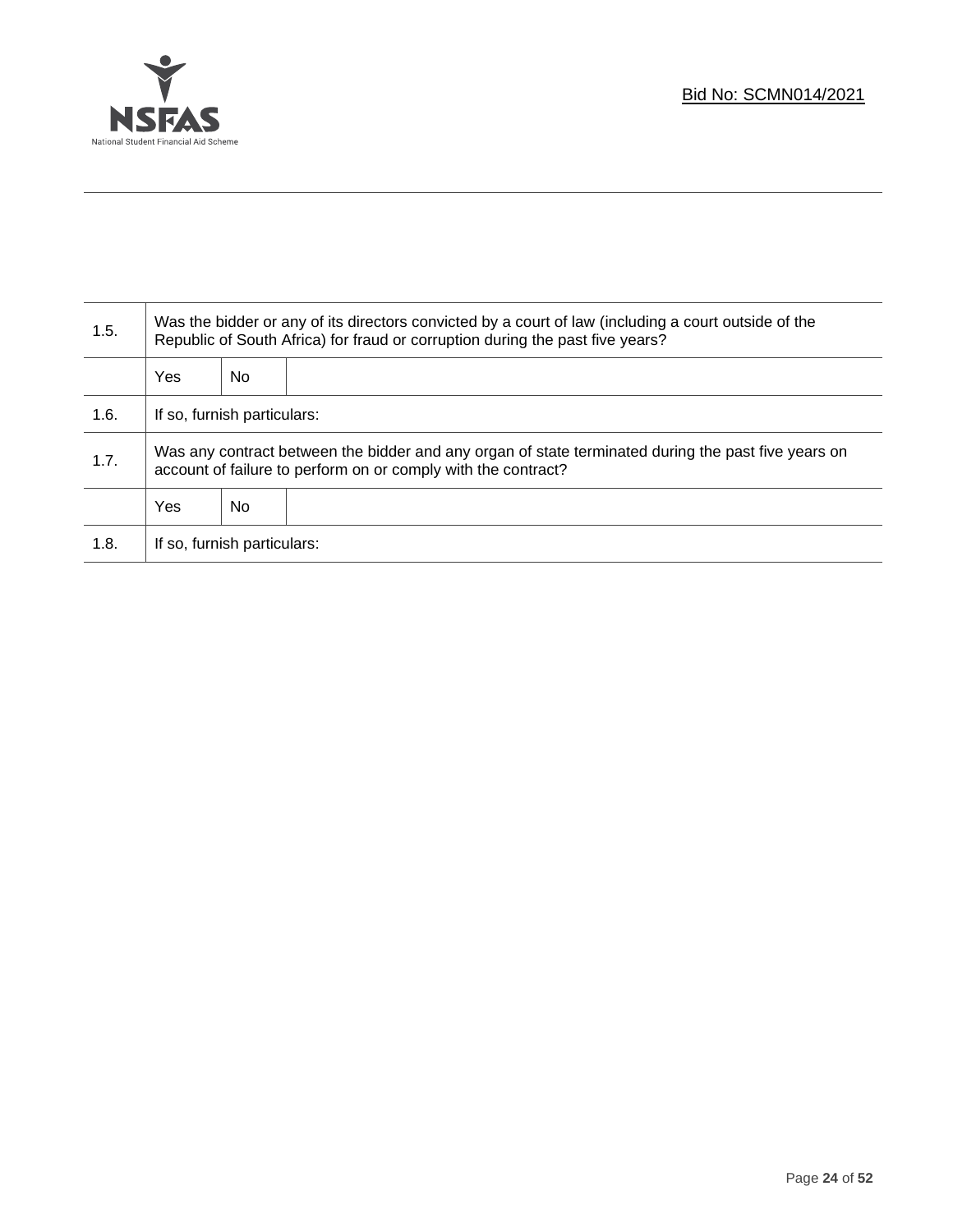

# **Declaration**

I, the undersigned (NAME)………………………………………………………………………

Certify that the information furnished on the declaration from is true and correct.

I accept that, in addition to cancellation of a contract, action may be taken against me should this declaration provide to be false.

| Signature       | Date           |
|-----------------|----------------|
|                 |                |
|                 |                |
| <b>Position</b> | Name of bidder |
|                 |                |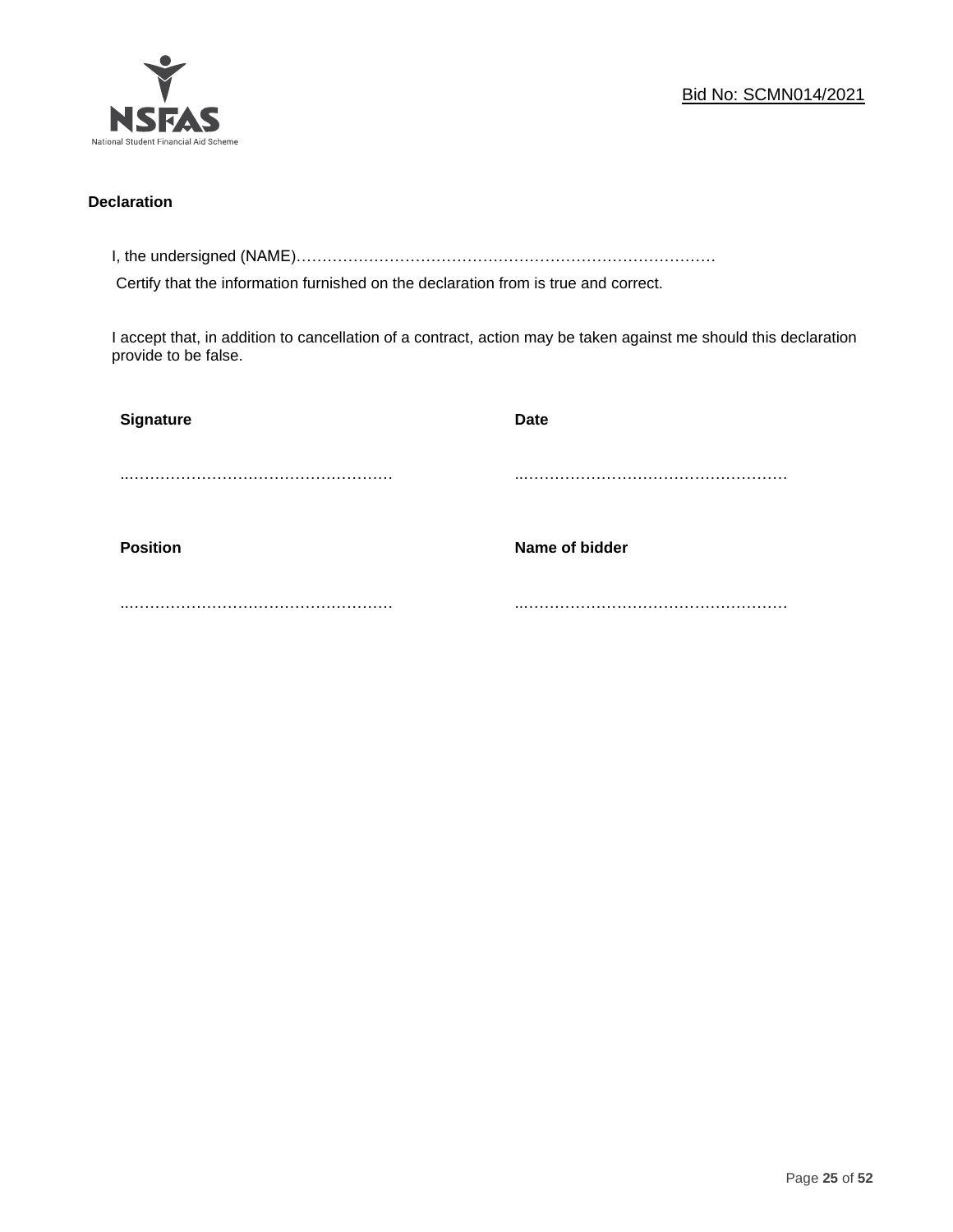

# **SBD 9**

# **CERTIFICATE OF INDEPENDENT BID DETERMINATION**

I, the undersigned, in submitting the accompanying bid in response to the invitation for the bid made by: NSFAS

(Name of Institution)

Do hereby make the following statements that I certify to be true and complete in every respect:

| I certify, on behalf of: |  |
|--------------------------|--|
| (Name of Bidder)         |  |

- 1. I have read, and I understand the contents of this Certificate.
- 6.1.I understand that the accompanying bid will be disqualified if this Certificate is found not to be true and complete in every respect.
- 6.2.I am authorized by the bidder to sign this Certificate, and to submit the accompanying bid, on behalf of the bidder.
- 6.3.Each person whose signature appears on the accompanying bid has been authorized by the bidder to determine the terms of, and to sign the bid, on behalf of the bidder.
- 6.4.For the purposes of this Certificate and the accompanying bid, I understand that the word "competitor" shall include any individual or organization, other than the bidder, whether or not affiliated with the bidder, who:
	- 6.4.1.1.1. has been requested to submit a bid in response to this bid invitation.
	- 6.4.1.1.2. could potentially submit a bid in response to this bid invitation, based on their qualifications,
	- 6.4.1.1.3. Abilities or experience.
- 6.10. Provides the same goods and services as the bidder and/or is in the same line of business as the bidder.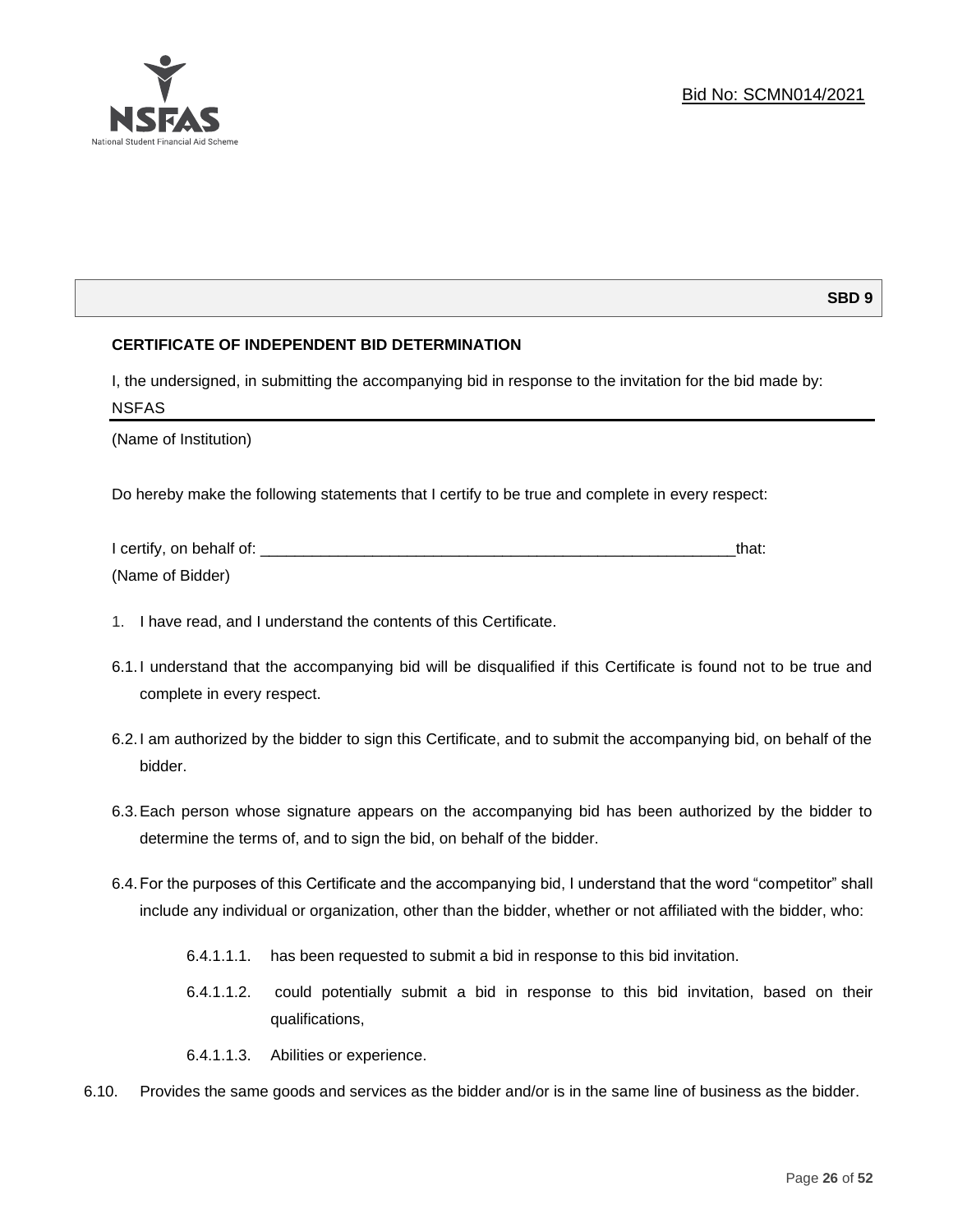

6.11. The bidder has arrived at the accompanying bid independently from, and without consultation, communication, agreement or arrangement with any competitor. However, communication between partners in a joint venture or consortium<sup>3</sup> will not be construed as collusive bidding.

<sup>3</sup> Joint venture or Consortium means an association of persons for the purpose of combining their expertise, property, capital, efforts, skill and knowledge in an activity for the execution of a contract.

- 6.12. In particular, without limiting the generality of paragraphs 6 above, there has been no consultation, communication, agreement or arrangement with any competitor regarding:
	- (a) prices
	- (b) geographical area where product or service will be rendered (market allocation)
	- (c) methods, factors or formulas used to calculate prices;
	- (d) the intention or decision to submit or not to submit, a bid;
	- (e) the submission of a bid which does not meet the specifications and conditions of the bid; or
	- (f) bidding with the intention not to win the bid.
- 6.13. In addition, there have been no consultations, communications, agreements or arrangements with any competitor regarding the quality, quantity, specifications and conditions or delivery particulars of the products or services to which this bid invitation relates.
- 6.14. The terms of the accompanying bid have not been, and will not be, disclosed by the bidder, directly or indirectly, to any competitor, prior to the date and time of the official bid opening or of the awarding of the contract.
- 6.15. I am aware that, in addition and without prejudice to any other remedy provided to combat any restrictive practices related to bids and contracts, bids that are suspicious will be reported to the Competition Commission for investigation and possible imposition of administrative penalties in terms of section 59 of the Competition Act No 89 of 1998 and or may be reported to the National Prosecuting Authority (NPA) for criminal investigation and or may be restricted from conducting business with the public sector for a period not exceeding ten (10) years in terms of the Prevention and Combating of Corrupt Activities Act No 12 of 2004 or any other applicable legislation.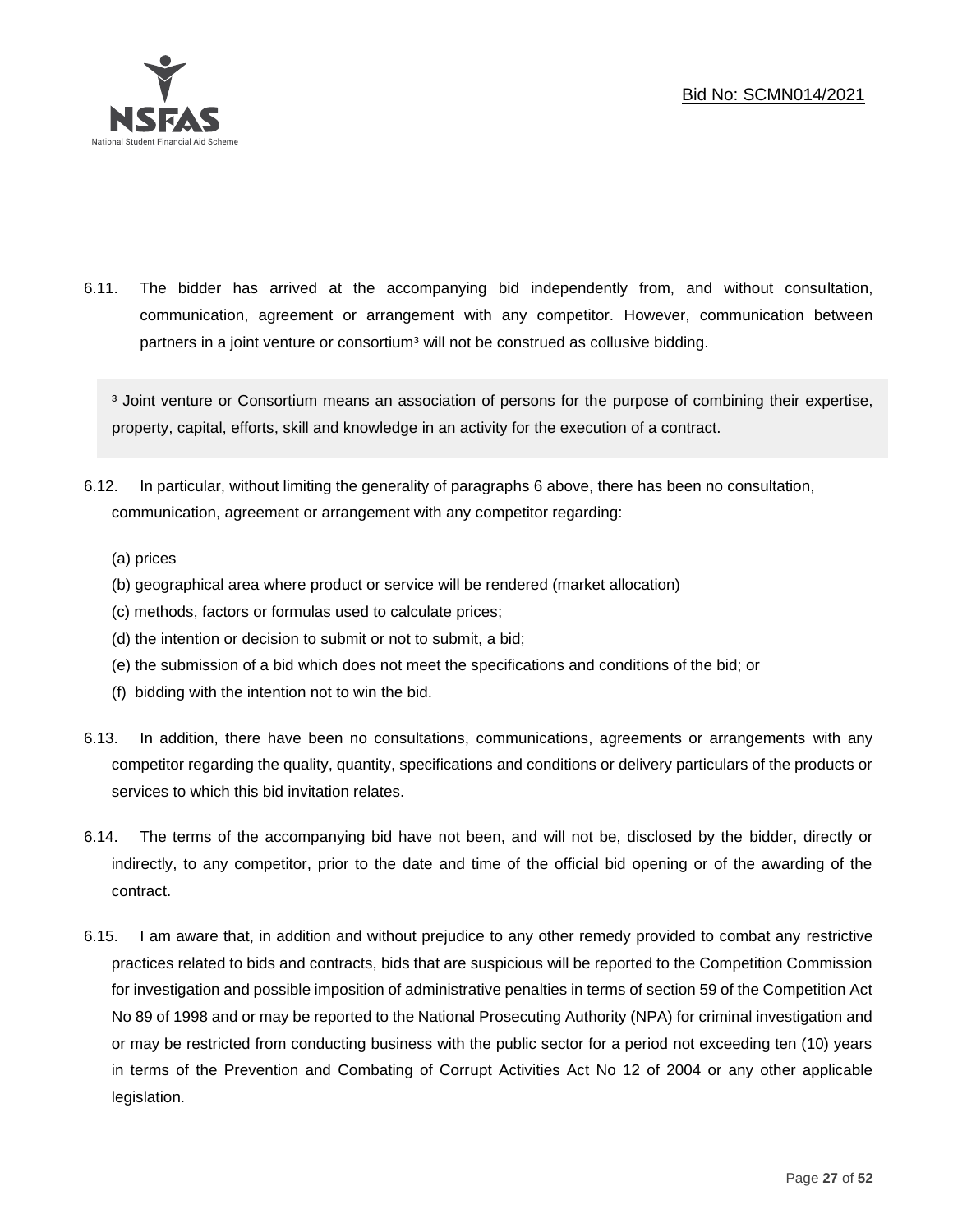

| Signature | Date           |
|-----------|----------------|
|           |                |
|           |                |
|           |                |
| Position  | Name of bidder |
|           |                |
|           |                |
|           |                |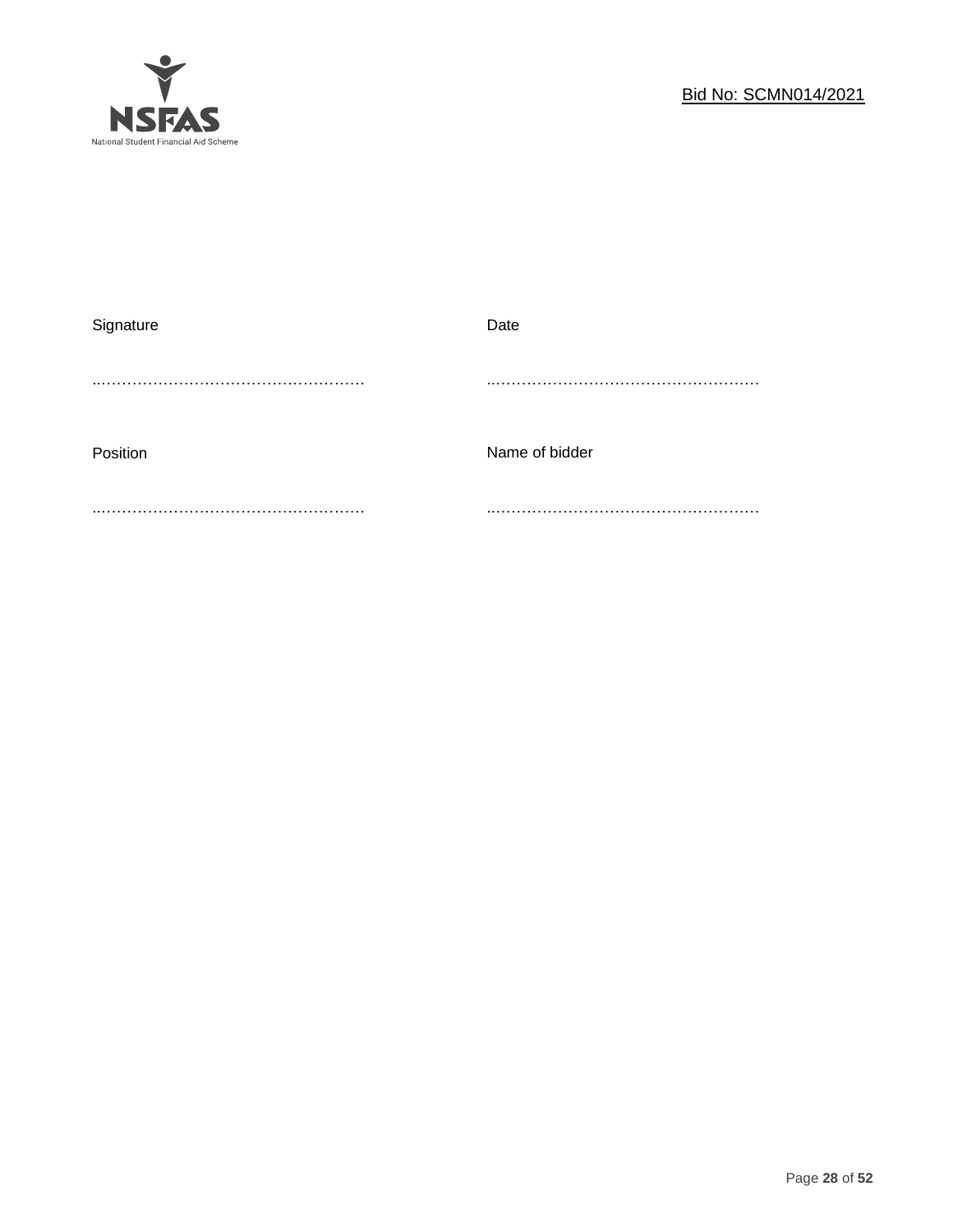

**SBD 6.1**

# **1. PREFERENCE POINTS CLAIM FORM IN TERMS OF THE PREFERENTIAL PROCUREMENT REGULATIONS 2017**

This preference form must form part of all bids invited. It contains general information and serves as a claim form for preference points for Broad-Based Black Economic Empowerment (B-BBEE) Status Level of Contribution

# **NB: BEFORE COMPLETING THIS FORM, BIDDERS MUST STUDY THE GENERAL CONDITIONS, DEFINITIONS AND DIRECTIVES APPLICABLE IN RESPECT OF B-BBEE, AS PRESCRIBED IN THE PREFERENTIAL PROCUREMENT REGULATIONS, 2017.**

# **1. GENERAL CONDITIONS**

- 1.1 The following preference point systems are applicable to all bid:
	- the 80/20 system for requirements with a Rand value of up to R50 000 000 (all applicable taxes included); and

1.2

a) The value of this bid is estimated not to exceed R50 000 000 (all applicable taxes included) and therefore the 80/20 Preference point system shall be applicable.

Points for this bid shall be awarded for:

- (a) Price; and
- (b) B-BBEE Status Level of Contributor.
- 1.3 The maximum points for this bid are allocated as follows:

|                                                   | <b>POINTS</b> |
|---------------------------------------------------|---------------|
| <b>PRICE</b>                                      |               |
| <b>B-BBEE STATUS LEVEL OF CONTRIBUTOR</b>         | 20            |
| Total points for Price and B-BBEE must not exceed | 100           |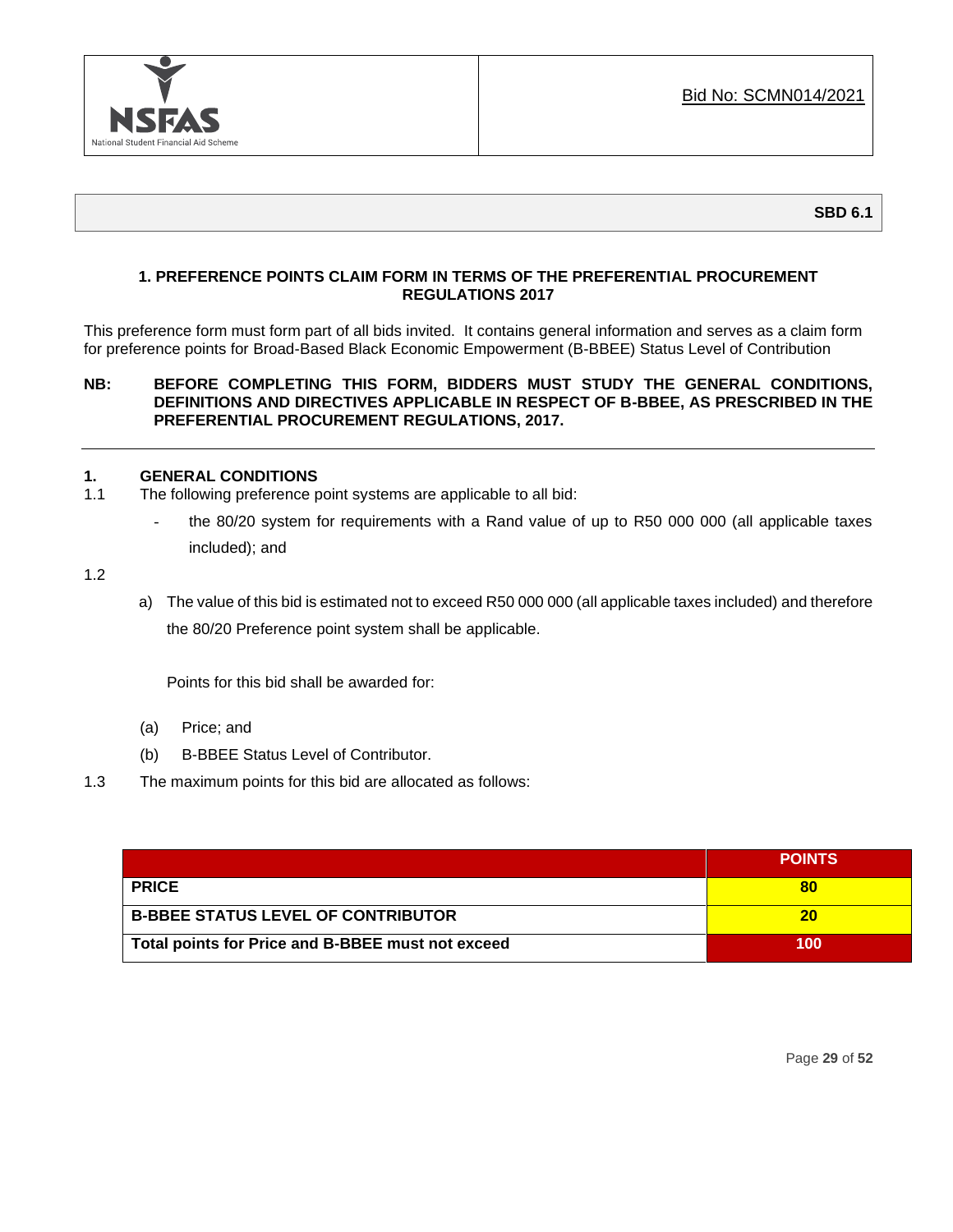

- 1.4 Failure on the part of a bidder to submit proof of B-BBEE Status level of contributor together with the bid, will be interpreted to mean that preference points for B-BBEE status level of contribution are not claimed.
- 1.5 The purchaser reserves the right to require of a bidder, either before a bid is adjudicated or at any time subsequently, to substantiate any claim in regard to preferences, in any manner required by the purchaser.

# **2. DEFINITIONS**

- (a) **"B-BBEE"** means broad-based black economic empowerment as defined in section 1 of the Broad-Based Black Economic Empowerment Act.
- (b) "**B-BBEE status level of contributor"** means the B-BBEE status of an entity in terms of a code of good practice on black economic empowerment, issued in terms of section 9(1) of the Broad-Based Black Economic Empowerment Act.
- (c) **"bid"** means a written offer in a prescribed or stipulated form in response to an invitation by an organ of state for the provision of goods or services, through price quotations, advertised competitive bidding processes or proposals.
- (d) **"Broad-Based Black Economic Empowerment Act"** means the Broad-Based Black Economic Empowerment Act, 2003 (Act No. 53 of 2003);
- **(e) "EME"** means an Exempted Micro Enterprise in terms of a code of good practice on black economic empowerment issued in terms of section 9 (1) of the Broad-Based Black Economic Empowerment Act.
- (f) **"functionality"** means the ability of a tenderer to provide goods or services in accordance with specifications as set out in the tender documents.
- (g) **"prices"** includes all applicable taxes less all unconditional discounts;
- (h) **"proof of B-BBEE status level of contributor"** means:
	- **1)** B-BBEE Status level certificate issued by an authorized body or person;
	- **2)** A sworn affidavit as prescribed by the B-BBEE Codes of Good Practice;
	- **3)** Any other requirement prescribed in terms of the B-BBEE Act;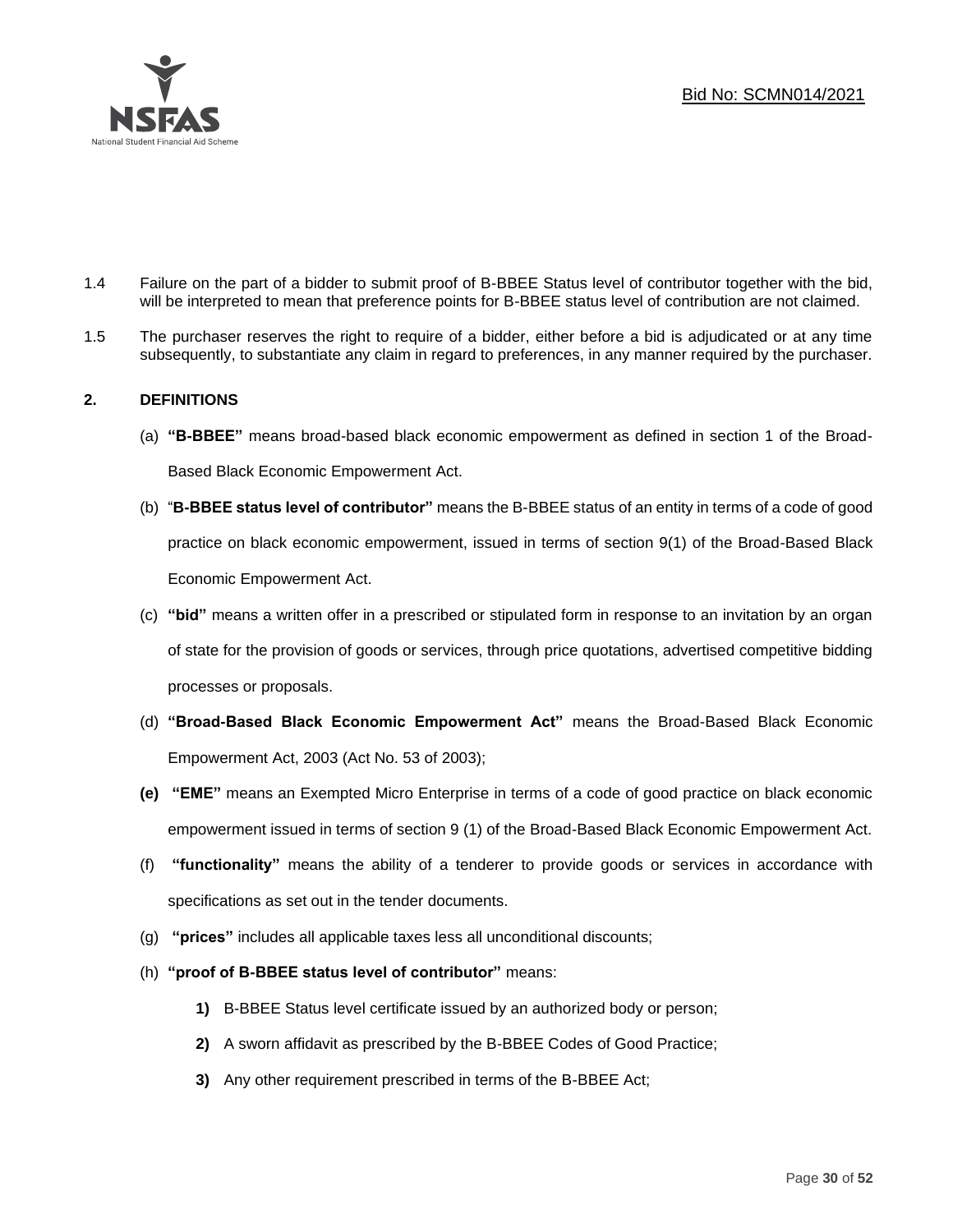

- (i) **"QSE"** means a qualifying small business enterprise in terms of a code of good practice on black economic empowerment issued in terms of section 9 (1) of the Broad-Based Black Economic Empowerment Act.
- *(j)* **"rand value"** means the total estimated value of a contract in Rand, calculated at the time of bid invitation, and includes all applicable taxes.

# **3. POINTS AWARDED FOR PRICE**

# 3.1 **THE 80/20 PREFERENCE POINT SYSTEMS**

A maximum of 80 points is allocated for price on the following basis:

**80/20**

$$
Ps = 80 \left( 1 - \frac{Pt - P \min}{P \min} \right)
$$

Where

Ps = Points scored for price of bid under consideration

l

 $Pt =$  Price of bid under consideration

Pmin = Price of lowest acceptable bid

# **4. POINTS AWARDED FOR B-BBEE STATUS LEVEL OF CONTRIBUTOR**

4.1 In terms of Regulation 6 (2) and 7 (2) of the Preferential Procurement Regulations, preference points must be awarded to a bidder for attaining the B-BBEE status level of contribution in accordance with the table below: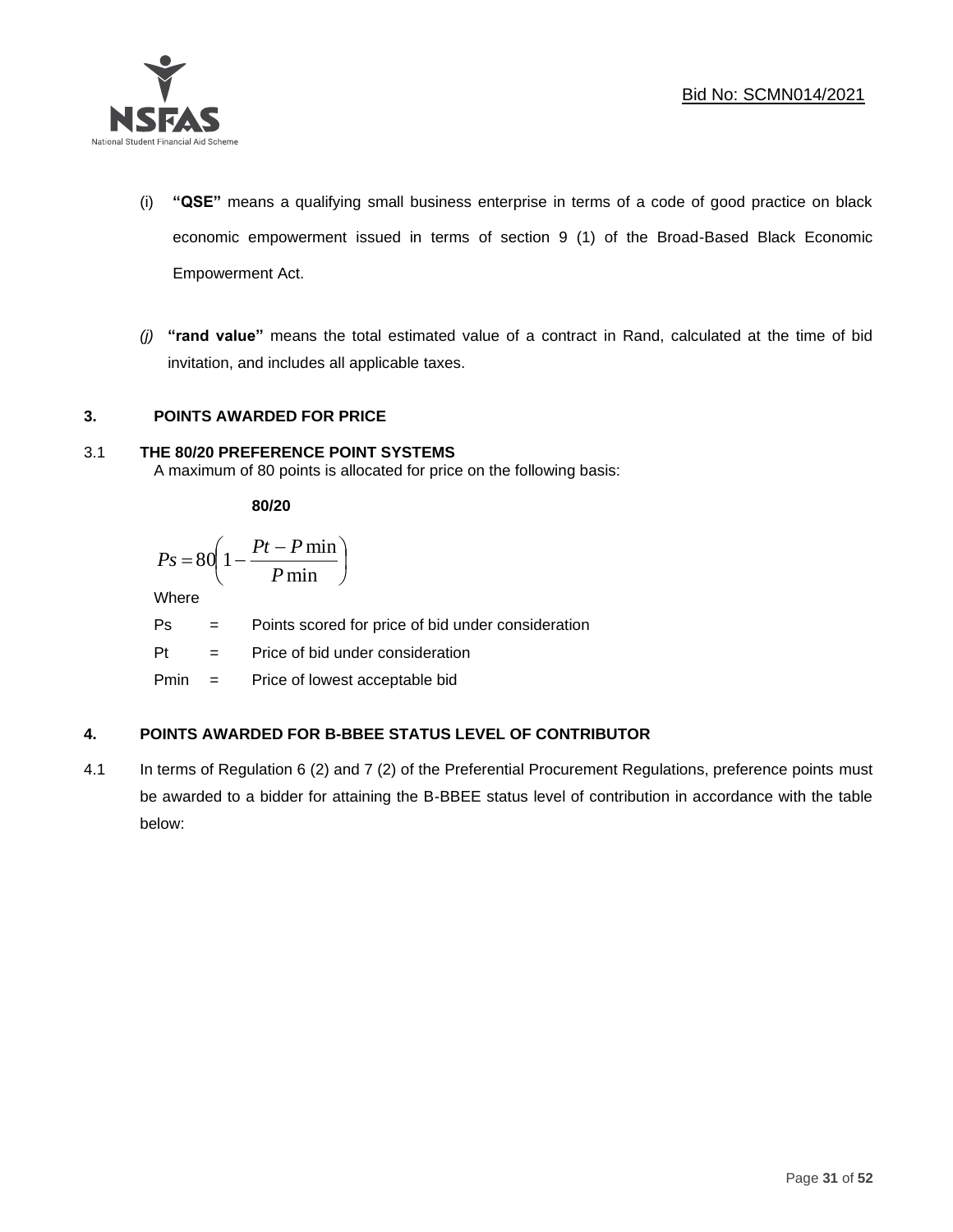

| <b>B-BBEE Status Level of</b><br><b>Contributor</b> | <b>Number of points</b><br>(90/10 system) | <b>Number of points</b><br>(80/20 system) |
|-----------------------------------------------------|-------------------------------------------|-------------------------------------------|
|                                                     | 10                                        | 20                                        |
| 2                                                   | 9                                         | 18                                        |
| 3                                                   | 6                                         | 14                                        |
|                                                     | 5                                         | 12                                        |
| 5                                                   |                                           | 8                                         |
| 6                                                   |                                           | 6                                         |
|                                                     |                                           |                                           |
| 8                                                   |                                           |                                           |
| Non-compliant contributor                           |                                           |                                           |

# **5. BID DECLARATION**

5.1 Bidders who claim points in respect of B-BBEE Status Level of Contribution must complete the following:

# **6. B-BBEE STATUS LEVEL OF CONTRIBUTOR CLAIMED IN TERMS OF PARAGRAPHS 1.4 AND 4.1**

6.1 B-BBEE Status Level of Contributor: = ……… (maximum of 20 points)

(Points claimed in respect of paragraph 7.1 must be in accordance with the table reflected in paragraph

4.1 and must be substantiated by relevant proof of B-BBEE status level of contributor.

# **7. SUB-CONTRACTING**

7.1 Will any portion of the contract be sub-contracted?

# (*Tick applicable box*)



7.1.1 If yes, indicate:

- i) What percentage of the contract will be subcontracted............…………….…………%
- ii) The name of the sub-contractor…………………………………………………………...
- iii) The B-BBEE status level of the sub-contractor......................................……………...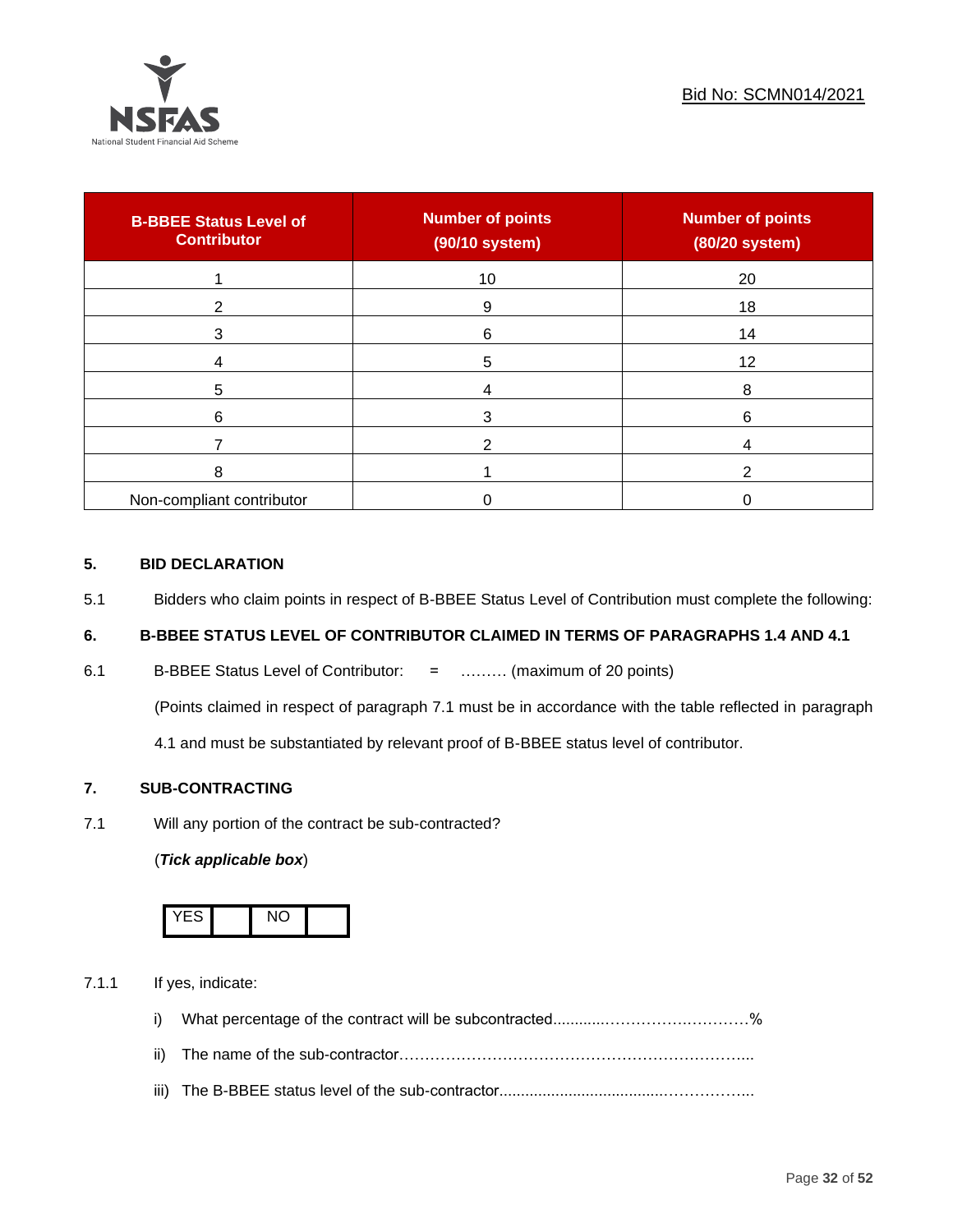

iv) Whether the sub-contractor is an EME or QSE

# *(Tick applicable box*)



v) Specify, by ticking the appropriate box, if subcontracting with an enterprise in terms of Preferential

Procurement Regulations,2017:

| Designated Group: An EME or QSE which is at last 51% owned by:    |            | QSE |
|-------------------------------------------------------------------|------------|-----|
|                                                                   | $\sqrt{ }$ | V   |
| Black people                                                      |            |     |
| Black people who are youth                                        |            |     |
| Black people who are women                                        |            |     |
| Black people with disabilities                                    |            |     |
| Black people living in rural or underdeveloped areas or townships |            |     |
| Cooperative owned by black people                                 |            |     |
| Black people who are military veterans                            |            |     |
| <b>OR</b>                                                         |            |     |
| Any EME                                                           |            |     |
| Any QSE                                                           |            |     |

# 8. **DECLARATION WITH REGARD TO COMPANY/FIRM**

- 8.1 Name of company/firm………………………………………………………………………….
- 8.2 VAT registration number…………………………………….…………………………………
- 8.3 Company registration number…………….……………………….…………………………….

# 8.4 TYPE OF COMPANY/ FIRM

- D Partnership/Joint Venture / Consortium
- □ One-person business/sole propriety
- **Close corporation**
- D Company
- (Pty) Limited

[TICK APPLICABLE BOX]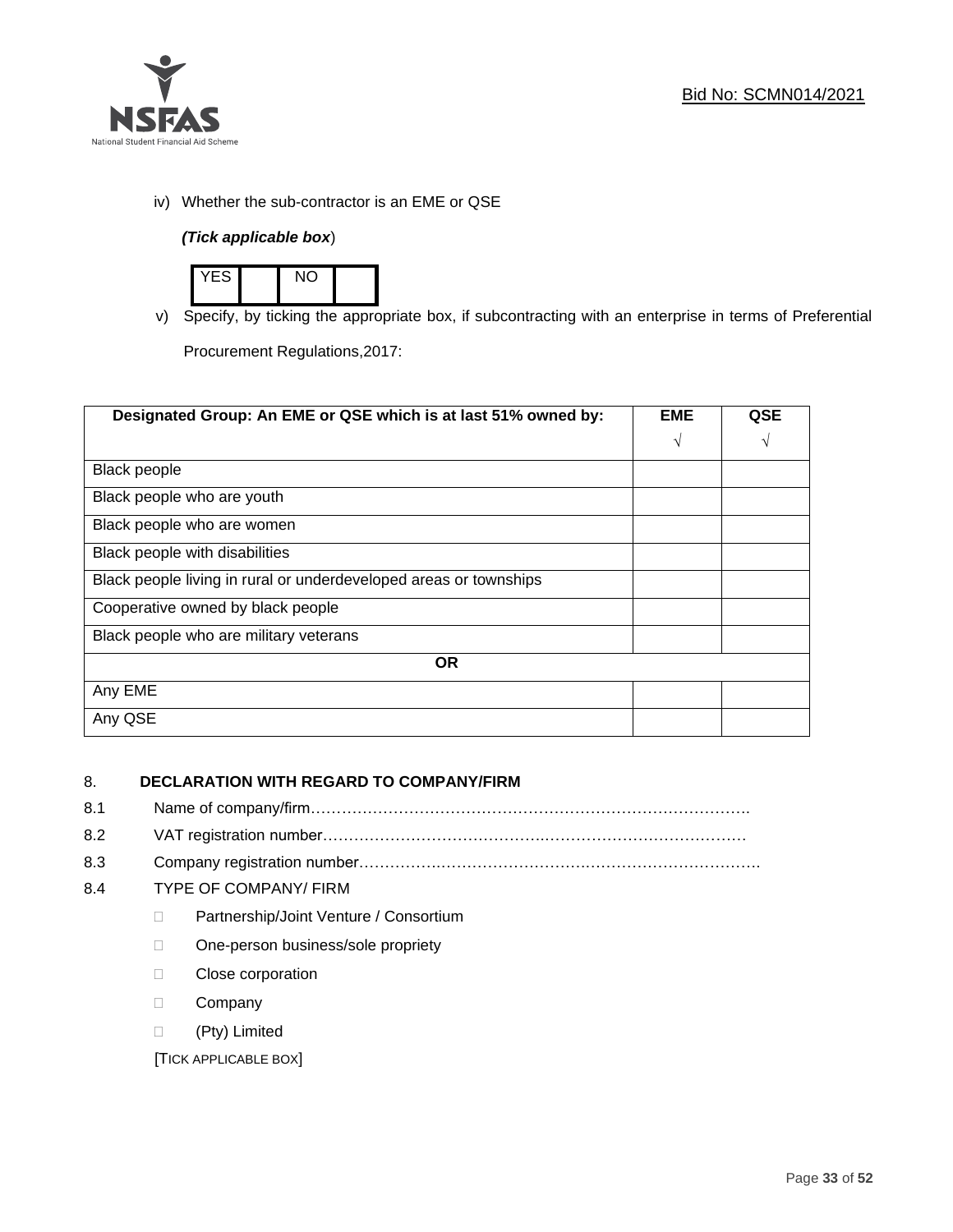

# Bid No: SCMN014/2021

| 8.5 | DESCRIBE PRINCIPAL BUSINESS ACTIVITIES                                                                       |                                                                                                           |  |
|-----|--------------------------------------------------------------------------------------------------------------|-----------------------------------------------------------------------------------------------------------|--|
|     |                                                                                                              |                                                                                                           |  |
|     |                                                                                                              |                                                                                                           |  |
|     |                                                                                                              |                                                                                                           |  |
| 8.6 |                                                                                                              | <b>COMPANY CLASSIFICATION</b>                                                                             |  |
|     | $\Box$                                                                                                       | Manufacturer                                                                                              |  |
|     | $\Box$                                                                                                       | Supplier                                                                                                  |  |
|     | $\Box$                                                                                                       | Professional service provider                                                                             |  |
|     | □                                                                                                            | Other service providers, e.g. transporter, etc.                                                           |  |
|     |                                                                                                              | [TICK APPLICABLE BOX]                                                                                     |  |
| 8.7 |                                                                                                              |                                                                                                           |  |
| 8.8 | I/we, the undersigned, who is / are duly authorised to do so on behalf of the company/firm, certify that the |                                                                                                           |  |
|     |                                                                                                              | points claimed, based on the B-BBE status level of contributor indicated in paragraphs 1.4 and 6.1 of the |  |
|     | foregoing certificates, qualifies the company/ firm for the preference(s) shown and I / we acknowledge       |                                                                                                           |  |
|     | that:                                                                                                        |                                                                                                           |  |
|     | i)                                                                                                           | The information furnished is true and correct.                                                            |  |
|     | ii)                                                                                                          | The preference points claimed are in accordance with the General Conditions as indicated in               |  |
|     |                                                                                                              | paragraph 1 of this form.                                                                                 |  |
|     | iii)                                                                                                         | In the event of a contract being awarded as a result of points claimed as shown in paragraphs 1.4 and     |  |
|     |                                                                                                              | 6.1, the contractor may be required to furnish documentary proof to the satisfaction of the purchaser     |  |
|     |                                                                                                              | that the claims are correct.                                                                              |  |
|     | iv)                                                                                                          | If the B-BBEE status level of contributor has been claimed or obtained on a fraudulent basis or any of    |  |
|     |                                                                                                              | the conditions of contract have not been fulfilled, the purchaser may, in addition to any other remedy    |  |
|     |                                                                                                              | it may have -                                                                                             |  |
|     |                                                                                                              |                                                                                                           |  |
|     |                                                                                                              | disqualify the person from the bidding process.<br>(a)                                                    |  |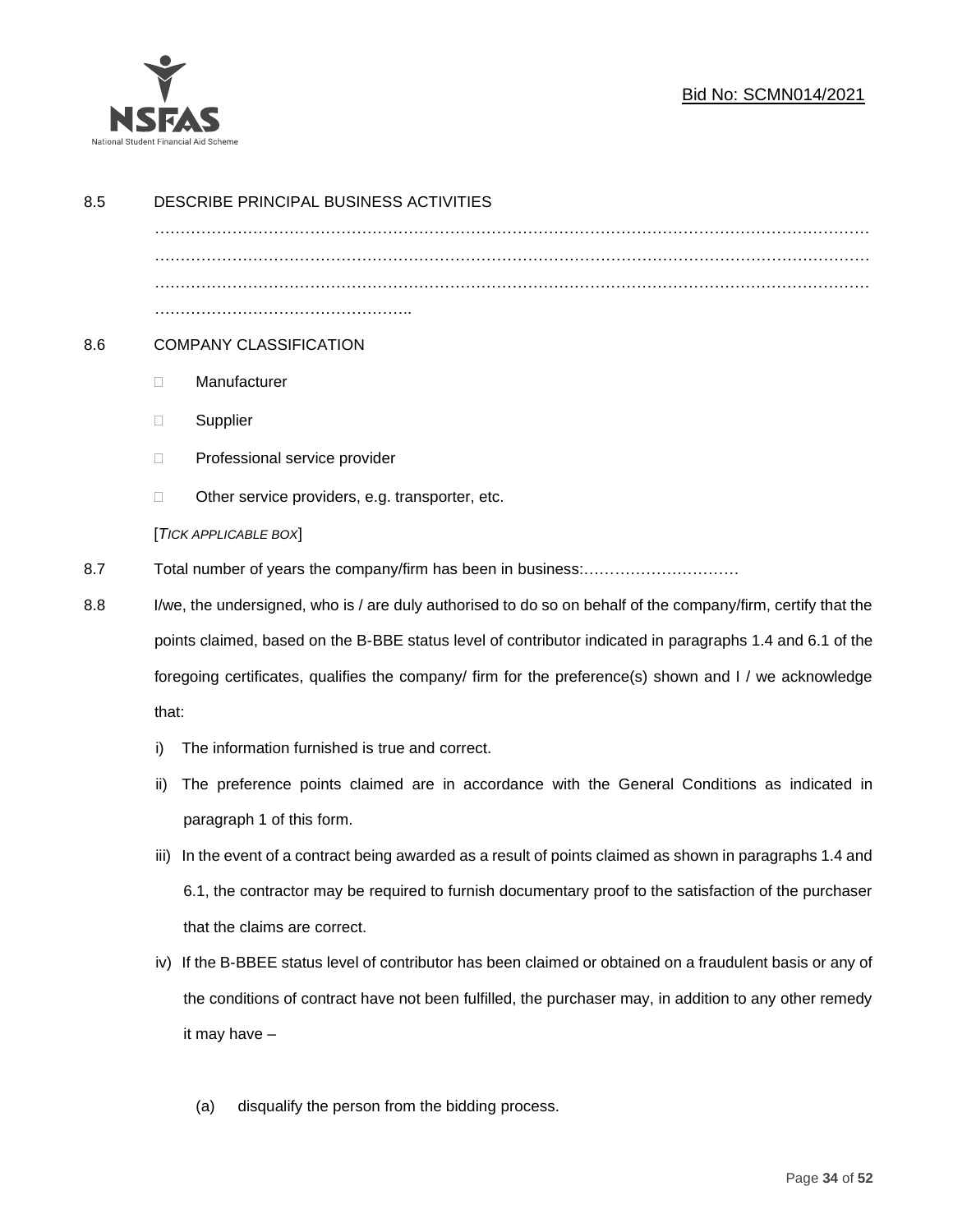

- (b) recover costs, losses or damages it has incurred or suffered as a result of that person's conduct.
- (c) cancel the contract and claim any damages which it has suffered as a result of having to make less favourable arrangements due to such cancellation.
- (d) recommend that the bidder or contractor, its shareholders and directors, or only the shareholders and directors who acted on a fraudulent basis, be restricted by the National Treasury from obtaining business from any organ of state for a period not exceeding 10 years, after the *audi alteram partem* (hear the other side) rule has been applied; and
- (e) forward the matter for criminal prosecution.

| <b>WITNESSES</b> |                            |
|------------------|----------------------------|
|                  | SIGNATURE(S) OF BIDDERS(S) |
|                  | DATE:<br>.<br>ADDRESS      |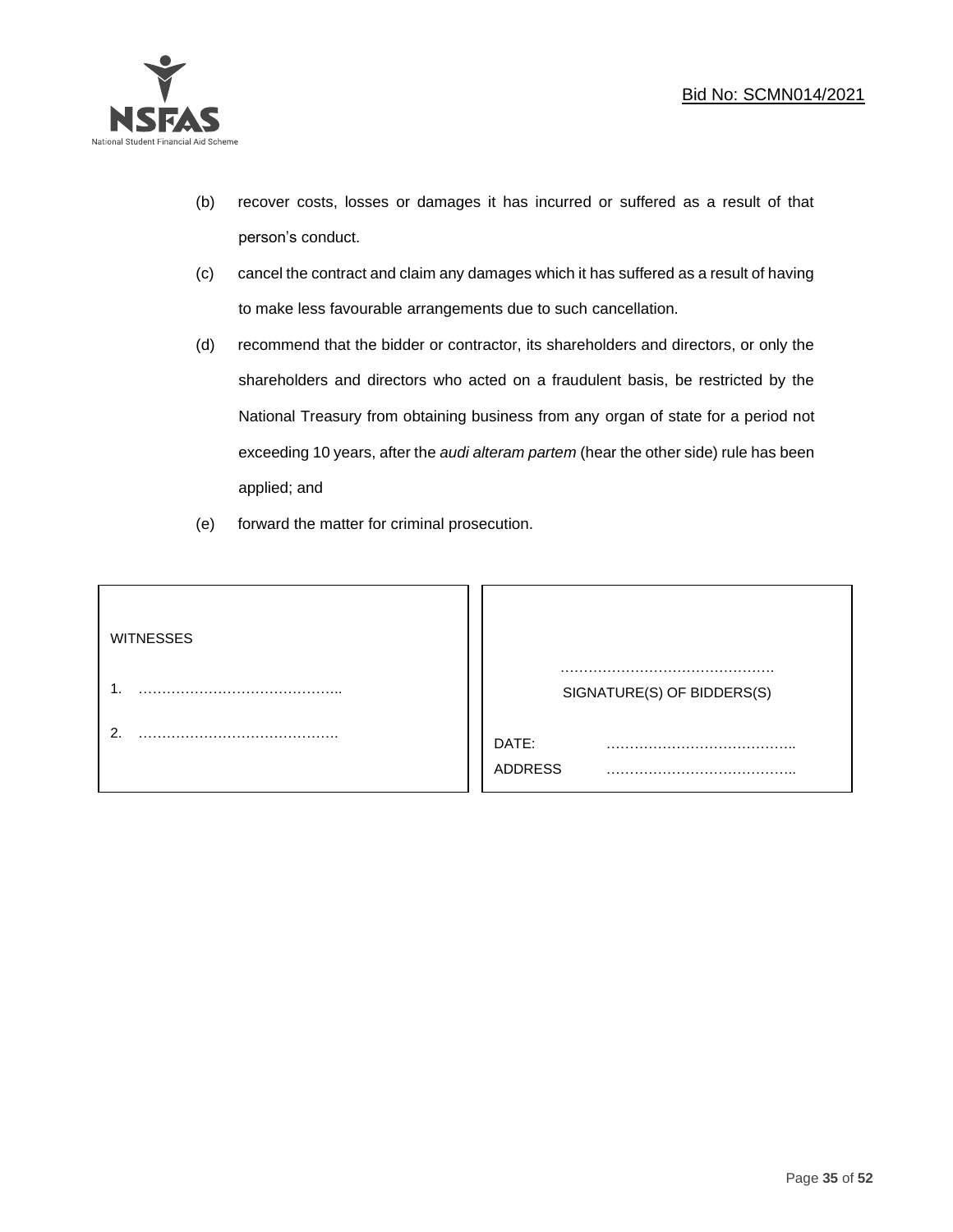

# GOVERNMENT PROCUREMENT

# **GENERAL CONDITIONS OF CONTRACT July 2010**

# **NOTES**

The purpose of this document is to:

(i) Draw special attention to certain general conditions applicable to government bids, contracts and orders; and

(ii) To ensure that clients be familiar with regard to the rights and obligations of all parties involved in doing business with government.

In this document words in the singular also mean in the plural and vice versa and words in the masculine also mean in the feminine and neuter.

• The General Conditions of Contract will form part of all bid documents and may not be amended.

Special Conditions of Contract (SCC) relevant to a specific bid, should be compiled separately for every bid (if applicable) and will supplement the General Conditions of Contract. Whenever there is a conflict, the provisions in the SCC shall prevail.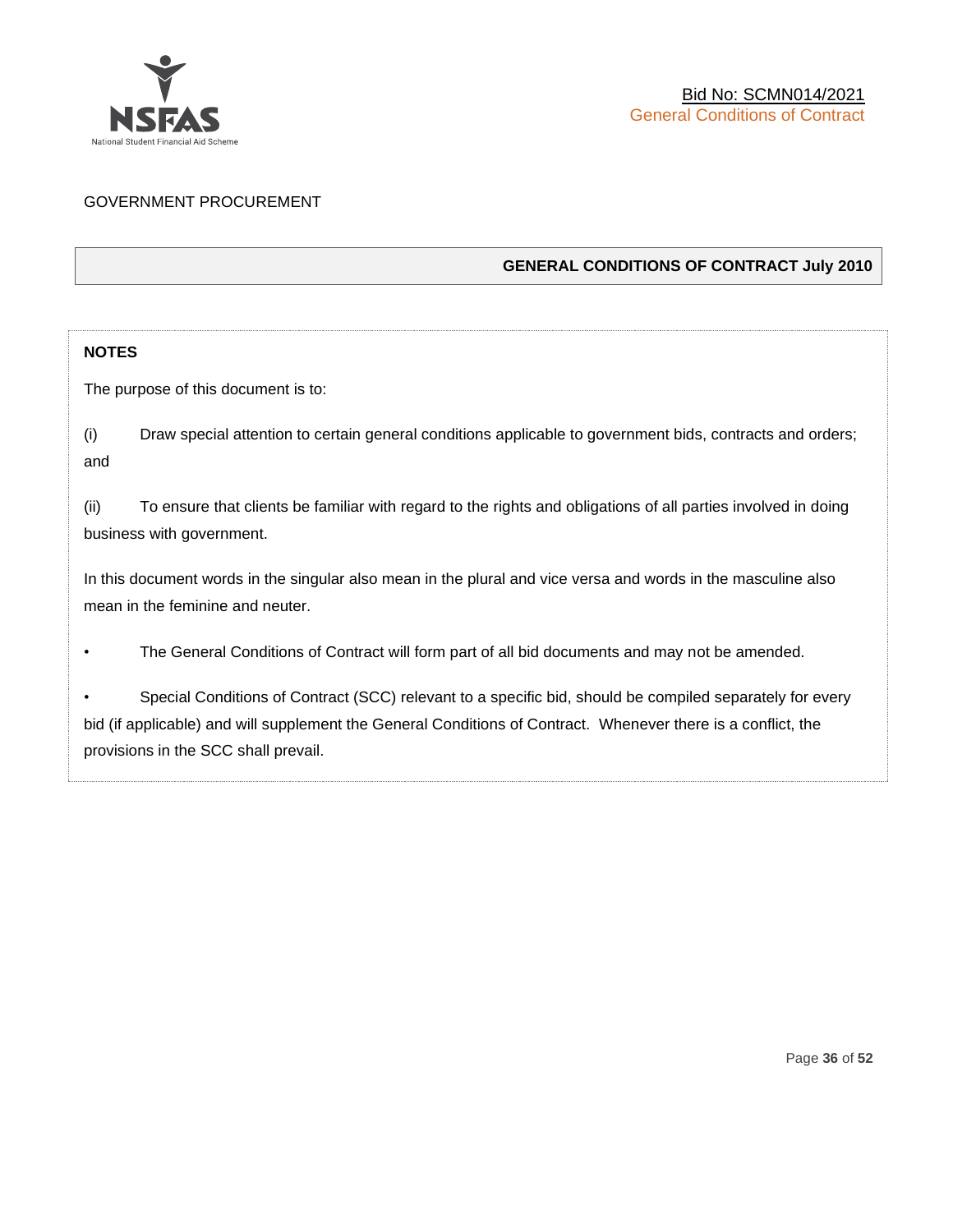

# TABLE OF CLAUSES

- 1. Definitions
- 2. Application
- 3. General
- 4. Standards
- 5. Use of contract documents and information; inspection
- 6. Patent rights
- 7. Performance security
- 8. Inspections, tests and analysis
- 9. Packing
- 10. Delivery and documents
- 11. Insurance
- 12. Transportation
- 13. Incidental services
- 14. Spare parts
- 15. Warranty
- 16. Payment
- 17. Prices
- 18. Contract amendments
- 19. Assignment
- 20. Subcontracts
- 21. Delays in the supplier's performance
- 22. Penalties
- 23. Termination for default
- 24. Dumping and countervailing duties
- 25. Force Majeure
- 26. Termination for insolvency
- 27. Settlement of disputes
- 28. Limitation of liability
- 29. Governing language
- 30. Applicable law
- 31. Notices
- 32. Taxes and duties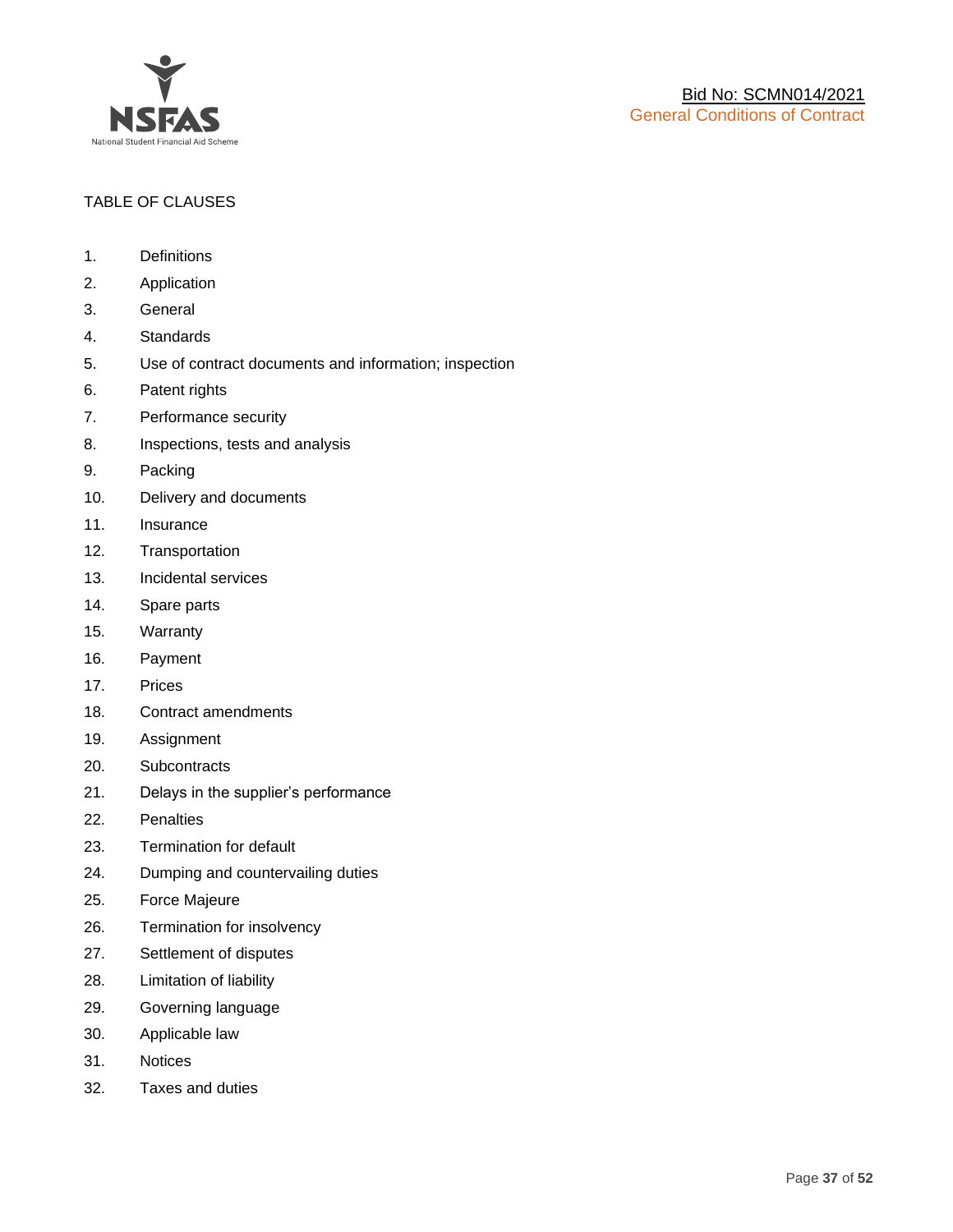

- 33. National Industrial Participation Programme (NIPP)
- 34. Prohibition of restrictive practices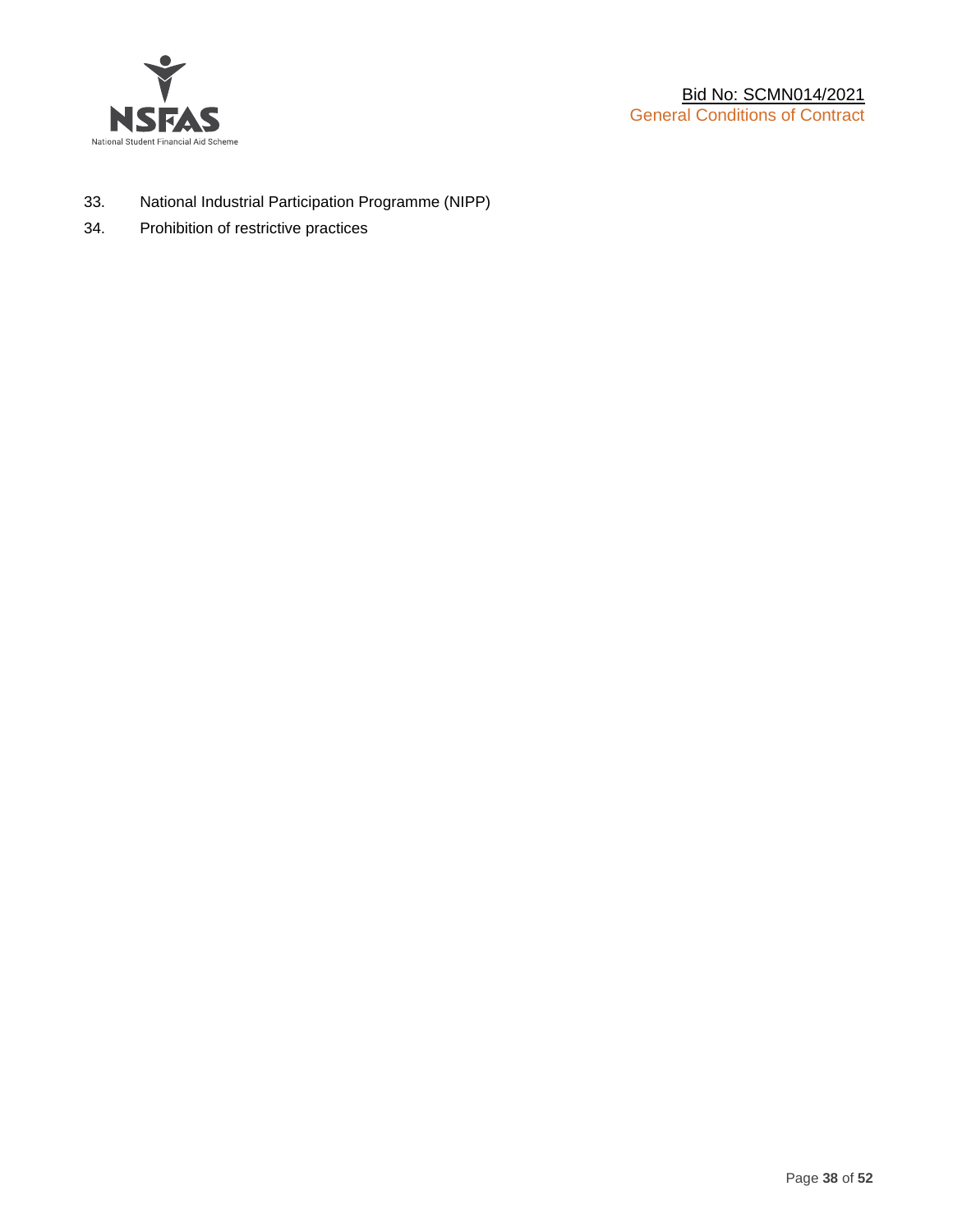

#### **General Conditions of Contract**

#### **1. Definitions**

- 1. The following terms shall be interpreted as indicated:
- 1.1 "Closing time" means the date and hour specified in the bidding documents for the receipt of bids.
- 1.2 "Contract" means the written agreement entered into between the purchaser and the supplier, as recorded in the contract form signed by the parties, including all attachments and appendices thereto and all documents incorporated by reference therein.
- 1.3 "Contract price" means the price payable to the supplier under the contract for the full and proper performance of his contractual obligations.
- 1.4 "Corrupt practice" means the offering, giving, receiving, or soliciting of anything of value to influence the action of a public official in the procurement process or in contract execution.
- 1.5 "Countervailing duties" are imposed in cases where an enterprise abroad is subsidized by its government and encouraged to market its products internationally.
- 1.6 "Country of origin" means the place where the goods were mined, grown or produced or from which the services are supplied. Goods are produced when, through manufacturing, processing or substantial and major assembly of components, a commercially recognized new product results that is substantially different in basic characteristics or in purpose or utility from its components.
- 1.7 "Day" means calendar day.
- 1.8 "Delivery" means delivery in compliance of the conditions of the contract or order.
- 1.9 "Delivery ex stock" means immediate delivery directly from stock actually on hand.
- 1.10 "Delivery into consignees store or to his site" means delivered and unloaded in the specified store or depot or on the specified site in compliance with the conditions of the contract or order, the supplier bearing all risks and charges involved until the supplies are so delivered and a valid receipt is obtained.
- 1.11 "Dumping" occurs when a private enterprise abroad market its goods on own initiative in the RSA at lower prices than that of the country of origin and which have the potential to harm the local industries in the RSA.
- 1.12 " Force majeure" means an event beyond the control of the supplier and not involving the supplier's fault or negligence and not foreseeable. Such events may include, but is not restricted to, acts of the purchaser in its sovereign capacity, wars or revolutions, fires, floods, epidemics, quarantine restrictions and freight embargoes.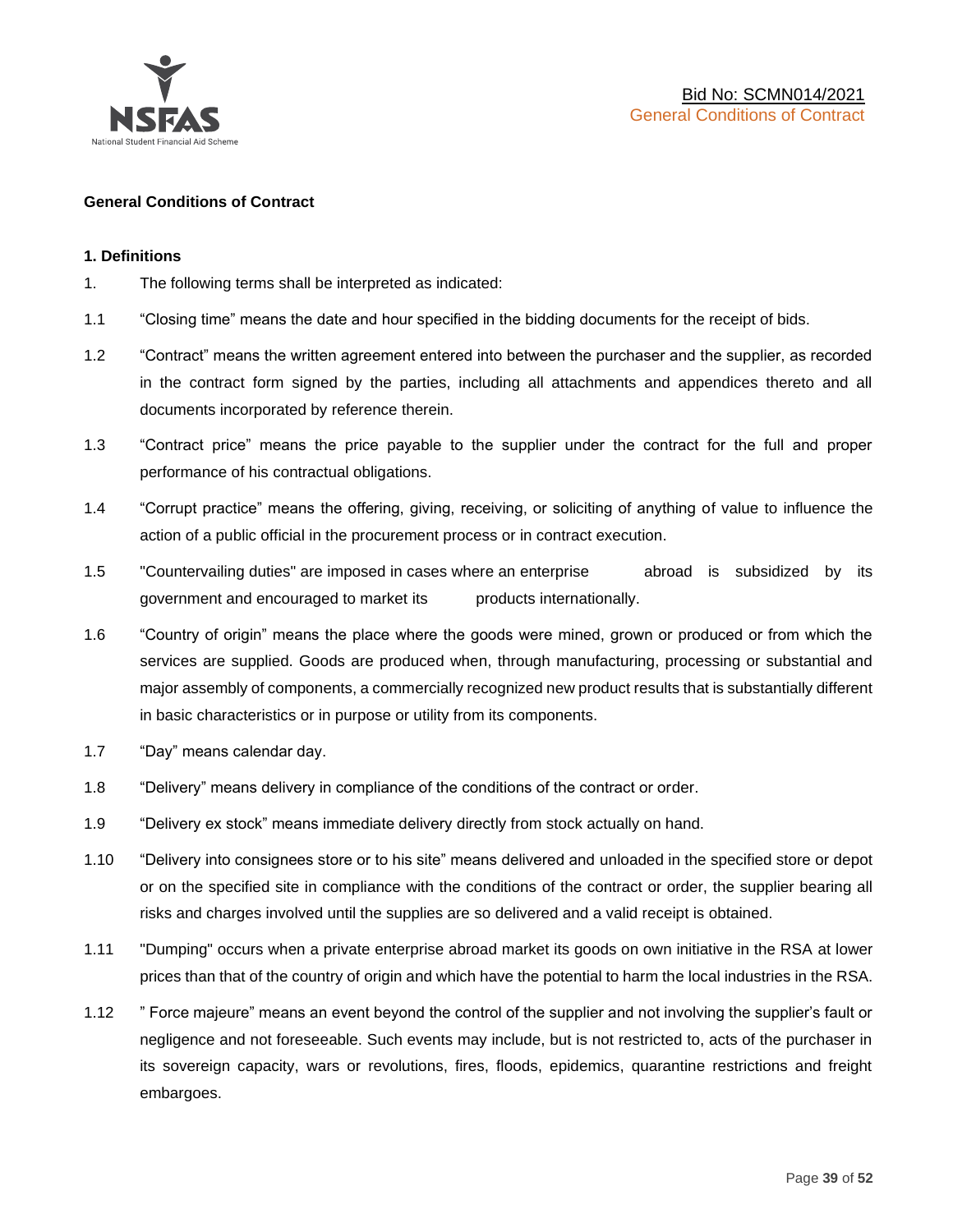

- 1.13 "Fraudulent practice" means a misrepresentation of facts in order to influence a procurement process or the execution of a contract to the detriment of any bidder and includes collusive practice among bidders (prior to or after bid submission) designed to establish bid prices at artificial non-competitive levels and to deprive the bidder of the benefits of free and open competition.
- 1.14 "GCC" means the General Conditions of Contract.
- 1.15 "Goods" means all of the equipment, machinery, and/or other materials that the supplier is required to supply to the purchaser under the contract.
- 1.16 "Imported content" means that portion of the bidding price represented by the cost of components, parts or materials which have been or are still to be imported (whether by the supplier or his subcontractors) and which costs are inclusive of the costs abroad, plus freight and other direct importation costs such as landing costs, dock dues, import duty, sales duty or other similar tax or duty at the South African place of entry as well as transportation and handling charges to the factory in the Republic where the supplies covered by the bid will be manufactured.
- 1.17 "Local content" means that portion of the bidding price which is not included in the imported content provided that local manufacture does take place.
- 1.18 "Manufacture" means the production of products in a factory using labour, materials, components and machinery and includes other related value-adding activities.
- 1.19 "Order" means an official written order issued for the supply of goods or works or the rendering of a service.
- 1.20 "Project site," where applicable, means the place indicated in bidding documents.
- 1.21 "Purchaser" means the organization purchasing the goods.
- 1.22 "Republic" means the Republic of South Africa.
- 1.23 "SCC" means the Special Conditions of Contract.
- 1.24 "Services" means those functional services ancillaries to the supply of the goods, such as transportation and any other incidental services, such as installation, commissioning, provision of technical assistance, training, catering, gardening, security, maintenance and other such obligations of the supplier covered under the contract.
- 1.25 "Written" or "in writing" means handwritten in ink or any form of electronic or mechanical writing.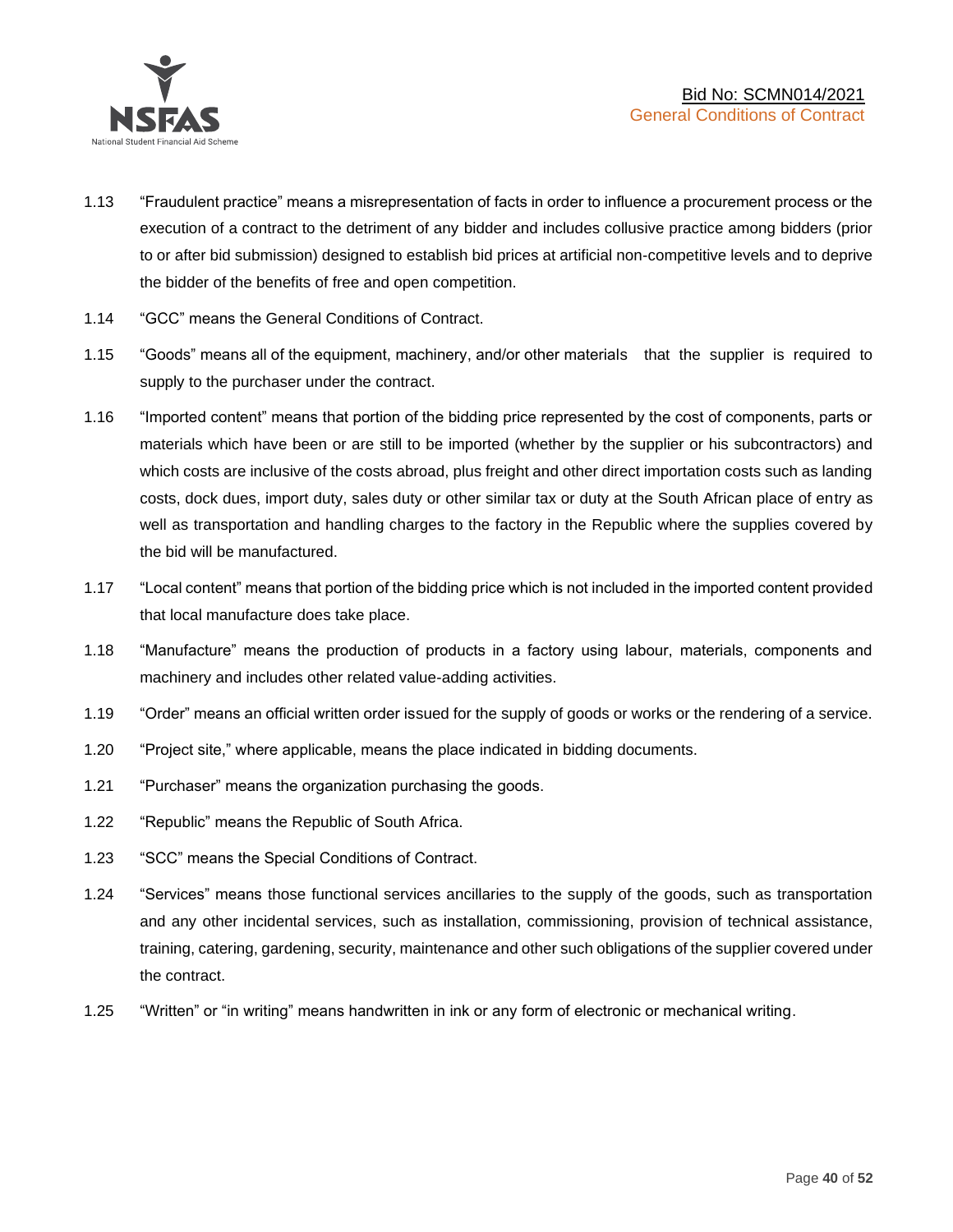

# **2. Application**

- 2.1 These general conditions are applicable to all bids, contracts and orders including bids for functional and professional services, sales, hiring, letting and the granting or acquiring of rights, but excluding immovable property, unless otherwise indicated in the bidding documents.
- 2.2 Where applicable, special conditions of contract are also laid down to cover specific supplies, services or works.
- 2.3 Where such special conditions of contract are in conflict with these general conditions, the special conditions shall apply.

#### **3 General**

- 3.1 Unless otherwise indicated in the bidding documents, the purchaser shall not be liable for any expense incurred in the preparation and submission of a bid. Where applicable a non-refundable fee for documents may be charged.
- 3.2 With certain exceptions, invitations to bid are only published in the Government Tender Bulletin. The Government Tender Bulletin may be obtained directly from the Government Printer, Private Bag X85, Pretoria 0001, or accessed electronically from [www.treasury.gov.za](http://www.treasury.gov.za/)

#### **4. Standards**

4.1 The goods supplied shall conform to the standards mentioned in the bidding documents and specifications.

#### **5. Use of contract documents and information; inspection**.

- 5.1 The supplier shall not, without the purchaser's prior written consent, disclose the contract, or any provision thereof, or any specification, plan, drawing, pattern, sample, or information furnished by or on behalf of the purchaser in connection therewith, to any person other than a person employed by the supplier in the performance of the contract. Disclosure to any such employed person shall be made in confidence and shall extend only so far as may be necessary for purposes of such performance.
- 5.2 The supplier shall not, without the purchaser's prior written consent, make use of any document or information mentioned in GCC clause 5.1 except for purposes of performing the contract.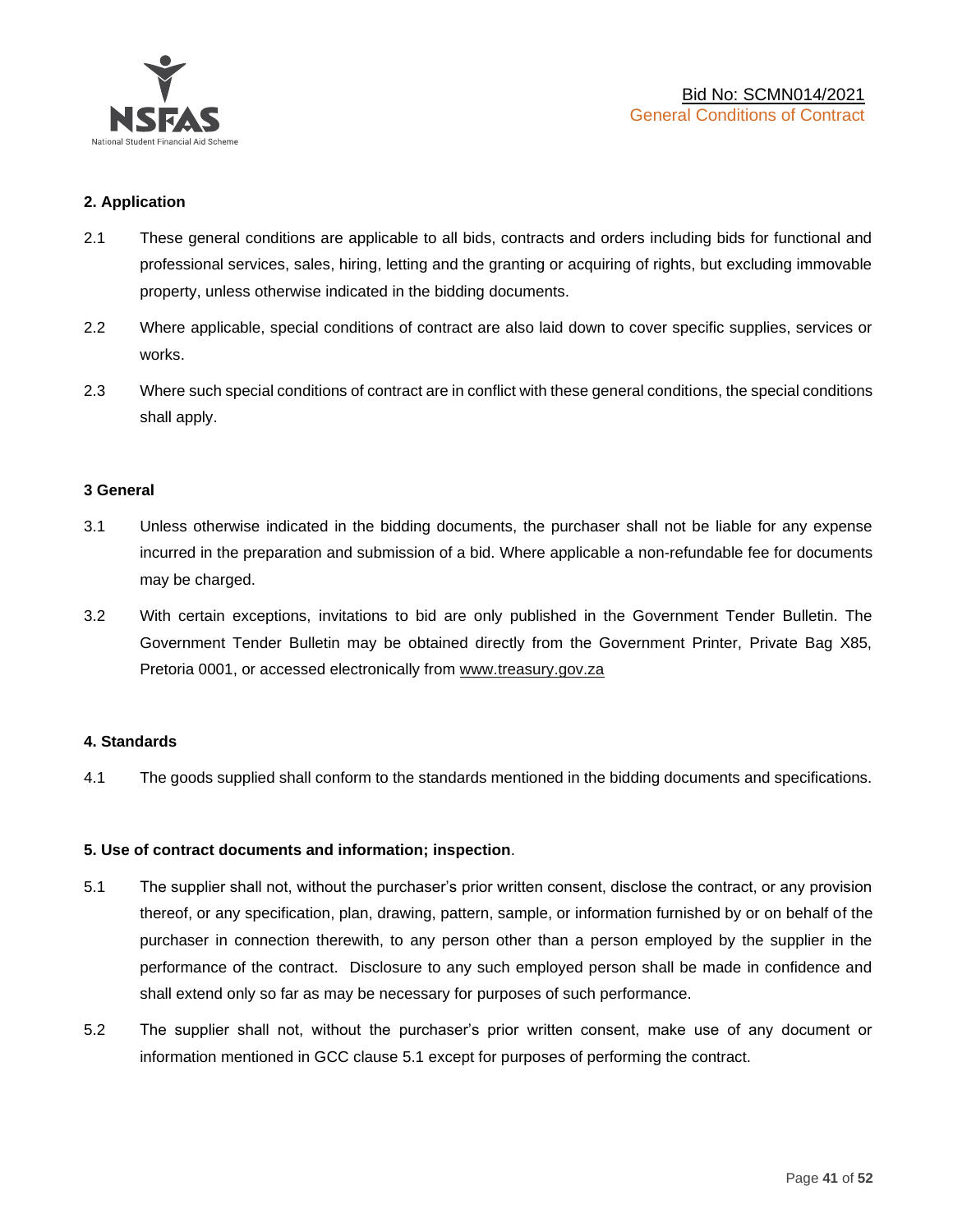

- 5.3 Any document, other than the contract itself mentioned in GCC clause 5.1 shall remain the property of the purchaser and shall be returned (all copies) to the purchaser on completion of the supplier's performance under the contract if so, required by the purchaser.
- 5.4 The supplier shall permit the purchaser to inspect the supplier's records relating to the performance of the supplier and to have them audited by auditors appointed by the purchaser, if so, required by the purchaser.

#### **6. Patent rights**

6.1 The supplier shall indemnify the purchaser against all third-party claims of infringement of patent, trademark, or industrial design rights arising from use of the goods or any part thereof by the purchaser.

# **7. Performance security**

- 7.1 Within thirty (30) days of receipt of the notification of contract award, the successful bidder shall furnish to the purchaser the performance security of the amount specified in SCC.
- 7.2 The proceeds of the performance security shall be payable to the purchaser as compensation for any loss resulting from the supplier's failure to complete his obligations under the contract.
- 7.3 The performance security shall be denominated in the currency of the contract, or in a freely convertible currency acceptable to the purchaser and shall be in one of the following forms:
	- (a) a bank guarantee or an irrevocable letter of credit issued by a reputable bank located in the purchaser's country or abroad, acceptable to the purchaser, in the form provided in the bidding documents or another form acceptable to the purchaser; or
	- (b) a cashier's or certified cheque
- 7.4 The performance security will be discharged by the purchaser and returned to the supplier not later than thirty (30) days following the date of completion of the supplier's performance obligations under the contract, including any warranty obligations, unless otherwise specified in SCC.

#### **8. Inspections, tests and analyses**

- 8.1 All pre-bidding testing will be for the account of the bidder.
- 8.2 If it is a bid condition that supplies to be produced or services to be rendered should at any stage during production or execution or on completion be subject to inspection, the premises of the bidder or contractor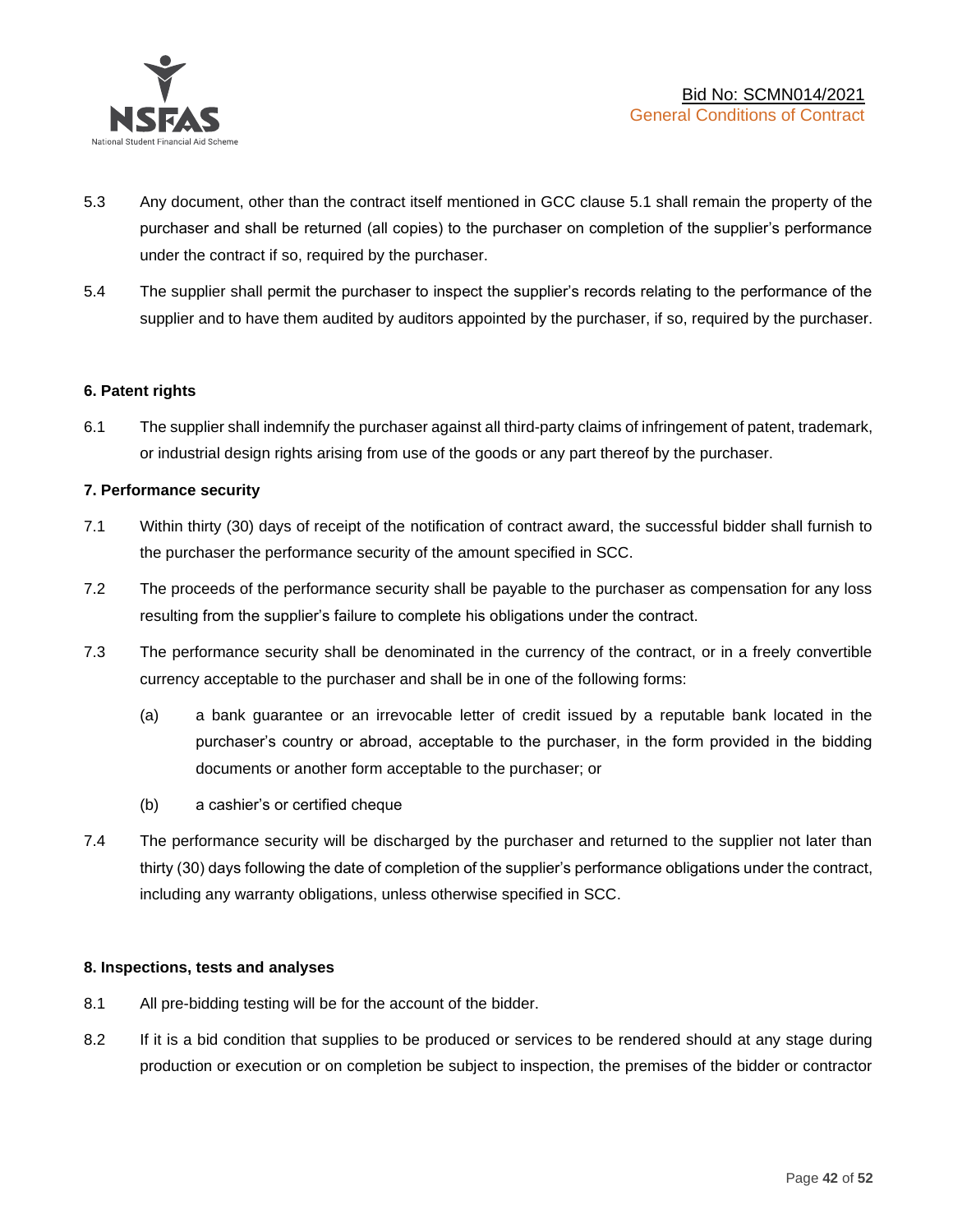shall be open, at all reasonable hours, for inspection by a representative of the Department or an organization acting on behalf of the Department.

- 8.3 If there are no inspection requirements indicated in the bidding documents and no mention is made in the contract, but during the contract period it is decided that inspections shall be carried out, the purchaser shall itself make the necessary arrangements, including payment arrangements with the testing authority concerned.
- 8.4 If the inspections, tests and analyses referred to in clauses 8.2 and 8.3 show the supplies to be in accordance with the contract requirements, the cost of the inspections, tests and analyses shall be defrayed by the purchaser.
- 8.5 Where the supplies or services referred to in clauses 8.2 and 8.3 do not comply with the contract requirements, irrespective of whether such supplies or services are accepted or not, the cost in connection with these inspections, tests or analyses shall be defrayed by the supplier.
- 8.6 Supplies and services which are referred to in clauses 8.2 and 8.3 and which do not comply with the contract requirements may be rejected.
- 8.7 Any contract supplies may on or after delivery be inspected, tested or analysed and may be rejected if found not to comply with the requirements of the contract. Such rejected supplies shall be held at the cost and risk of the supplier who shall, when called upon, remove them immediately at his own cost and forthwith substitute them with supplies which do comply with the requirements of the contract. Failing such removal, the rejected supplies shall be returned at the supplier's cost and risk. Should the supplier fail to provide the substitute supplies forthwith, the purchaser may, without giving the supplier further opportunity to substitute the rejected supplies, purchase such supplies as may be necessary at the expense of the supplier.
- 8.8 The provisions of clauses 8.4 to 8.7 shall not prejudice the right of the purchaser to cancel the contract on account of a breach of the conditions thereof, or to act in terms of Clause 23 of GCC.

# **9. Packing**

9.1 The supplier shall provide such packing of the goods as is required to prevent their damage or deterioration during transit to their final destination, as indicated in the contract. The packing shall be sufficient to withstand, without limitation, rough handling during transit and exposure to extreme temperatures, salt and precipitation during transit, and open storage. Packing, case size and weights shall take into consideration, where appropriate, the remoteness of the goods' final destination and the absence of heavy handling facilities at all points in transit.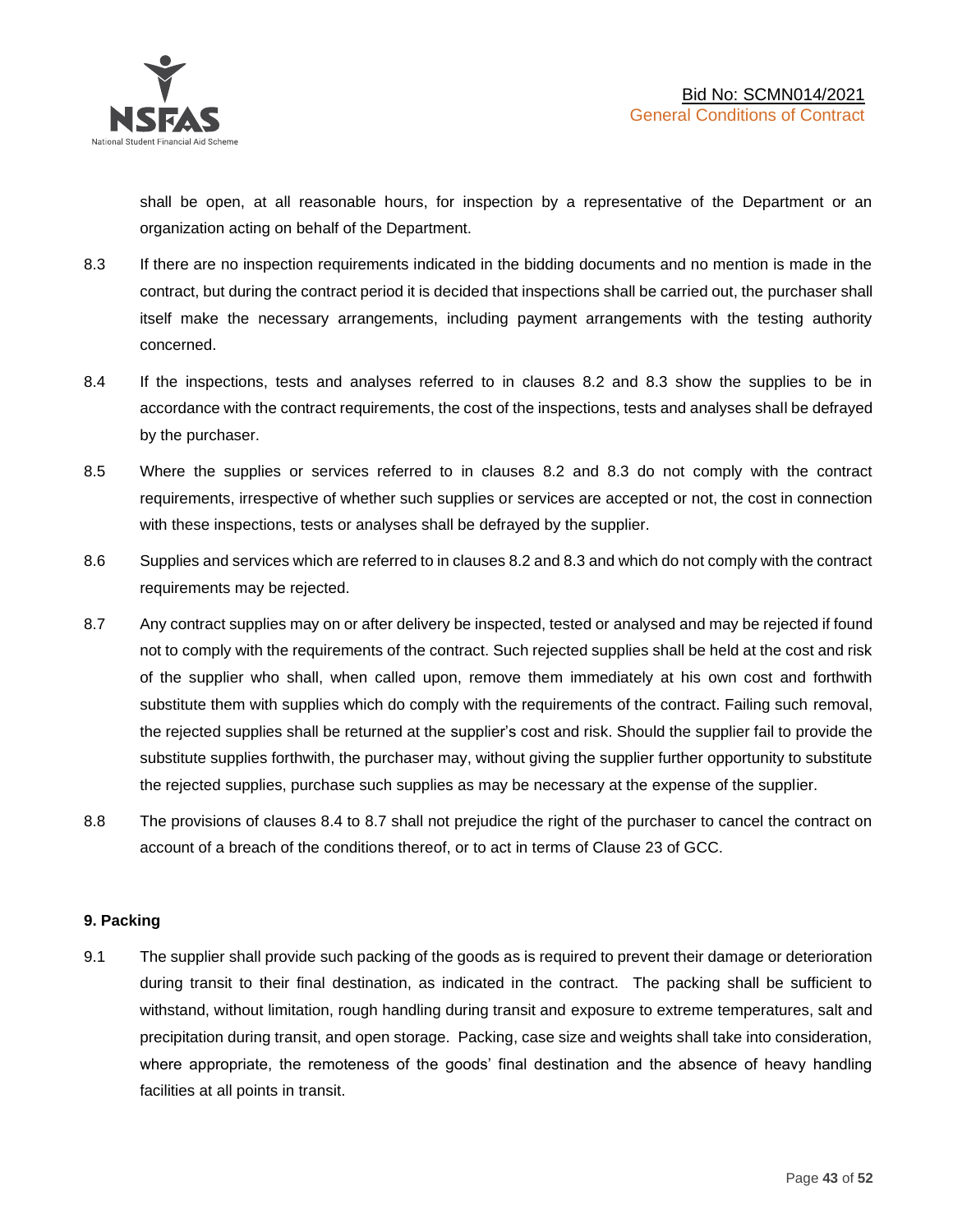

9.2 The packing, marking, and documentation within and outside the packages shall comply strictly with such special requirements as shall be expressly provided for in the contract, including additional requirements, if any, specified in SCC, and in any subsequent instructions ordered by the purchaser.

#### **10. Delivery and documents**

- 10.1 Delivery of the goods shall be made by the supplier in accordance with the terms specified in the contract. The details of shipping and/or other documents to be furnished by the supplier are specified in SCC.
- 10.2 Documents to be submitted by the supplier are specified in SCC.

#### **11. Insurance**

11.1 The goods supplied under the contract shall be fully insured in a freely convertible currency against loss or damage incidental to manufacture or acquisition, transportation, storage and delivery in the manner specified in the SCC.

#### **12. Transportation**

12.1 Should a price other than an all-inclusive delivered price be required, this shall be specified in the SCC.

#### **13. Incidental services**

13.1 The supplier may be required to provide any or all of the following services, including additional services, if any, specified in SCC:

(a) performance or supervision of on-site assembly and/or commissioning of the supplied ` goods;

- (b) furnishing of tools required for assembly and/or maintenance of the supplied goods;
- (c) furnishing of a detailed operations and maintenance manual for each appropriate unit of the supplied goods;
- (d) performance or supervision or maintenance and/or repair of the supplied goods, for a period of time agreed by the parties, provided that this service shall not relieve the supplier of any warranty obligations under this contract; and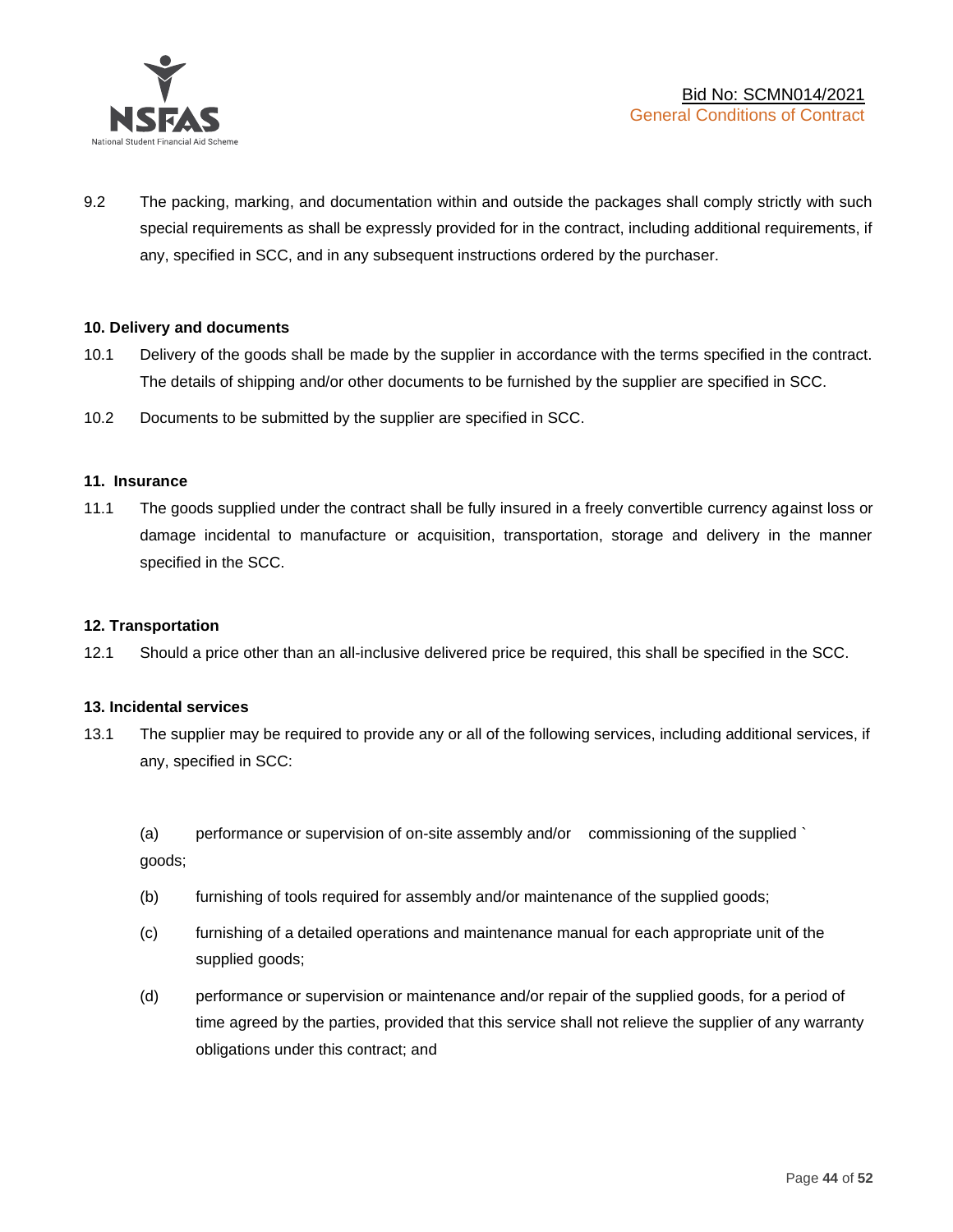

- (e) training of the purchaser's personnel, at the supplier's plant and/or on-site, in assembly, start-up, operation, maintenance, and/or repair of the supplied goods.
- 13.2 Prices charged by the supplier for incidental services, if not included in the contract price for the goods, shall be agreed upon in advance by the parties and shall not exceed the prevailing rates charged to other parties by the supplier for similar services.

# **14. Spare parts**

- 14.1 As specified in SCC, the supplier may be required to provide any or all of the following materials, notifications, and information pertaining to spare parts manufactured or distributed by the supplier:
	- (a) such spare parts as the purchaser may elect to purchase from the supplier, provided that this election shall not relieve the supplier of any warranty obligations under the contract; and
	- (b) in the event of termination of production of the spare parts:

(i) Advance notification to the purchaser of the pending termination, in sufficient time to permit the purchaser to procure needed requirements; and

(ii) following such termination, furnishing at no cost to the purchaser, the blueprints, drawings, and specifications of the spare parts, if requested.

#### **15. Warranty**

- 15.1 The supplier warrants that the goods supplied under the contract are new, unused, of the most recent or current models, and that they incorporate all recent improvements in design and materials unless provided otherwise in the contract. The supplier further warrants that all goods supplied under this contract shall have no defect, arising from design, materials, or workmanship (except when the design and/or material is required by the purchaser's specifications) or from any act or omission of the supplier, that may develop under normal use of the supplied goods in the conditions prevailing in the country of final destination.
- 15.2 This warranty shall remain valid for twelve (12) months after the goods, or any portion thereof as the case may be, have been delivered to and accepted at the final destination indicated in the contract, or for eighteen (18) months after the date of shipment from the port or place of loading in the source country, whichever period concludes earlier, unless specified otherwise in SCC.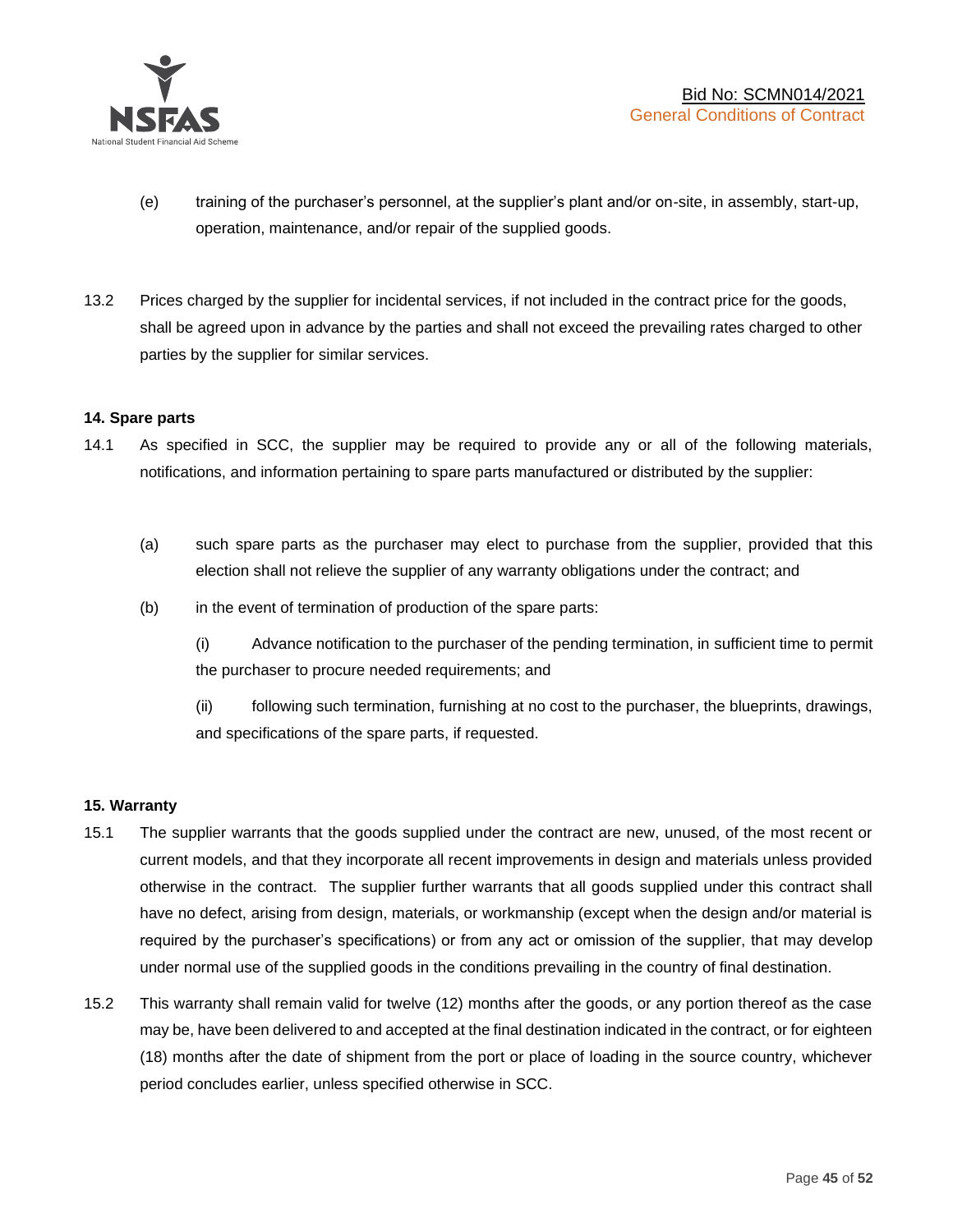

- 15.3 The purchaser shall promptly notify the supplier in writing of any claims arising under this warranty.
- 15.4 Upon receipt of such notice, the supplier shall, within the period specified in SCC and with all reasonable speed, repair or replace the defective goods or parts thereof, without costs to the purchaser.
- 15.5 If the supplier, having been notified, fails to remedy the defect(s) within the period specified in SCC, the purchaser may proceed to take such remedial action as may be necessary, at the supplier's risk and expense and without prejudice to any other rights which the purchaser may have against the supplier under the contract.

# **16. Payment**

- 16.1 The method and conditions of payment to be made to the supplier under this contract shall be specified in SCC.
- 16.2 The supplier shall furnish the purchaser with an invoice accompanied by a copy of the delivery note and upon fulfilment of other obligations stipulated in the contract.
- 16.3 Payments shall be made promptly by the purchaser, but in no case later than thirty (30) days after submission of an invoice or claim by the supplier.
- 16.4 Payment will be made in Rand unless otherwise stipulated in SCC.

#### **17. Prices**

17.1 Prices charged by the supplier for goods delivered and services performed under the contract shall not vary from the prices quoted by the supplier in his bid, with the exception of any price adjustments authorized in SCC or in the purchaser's request for bid validity extension, as the case may be.

#### **18. Contract amendments**

18.1 No variation in or modification of the terms of the contract shall be made except by written amendment signed by the parties concerned.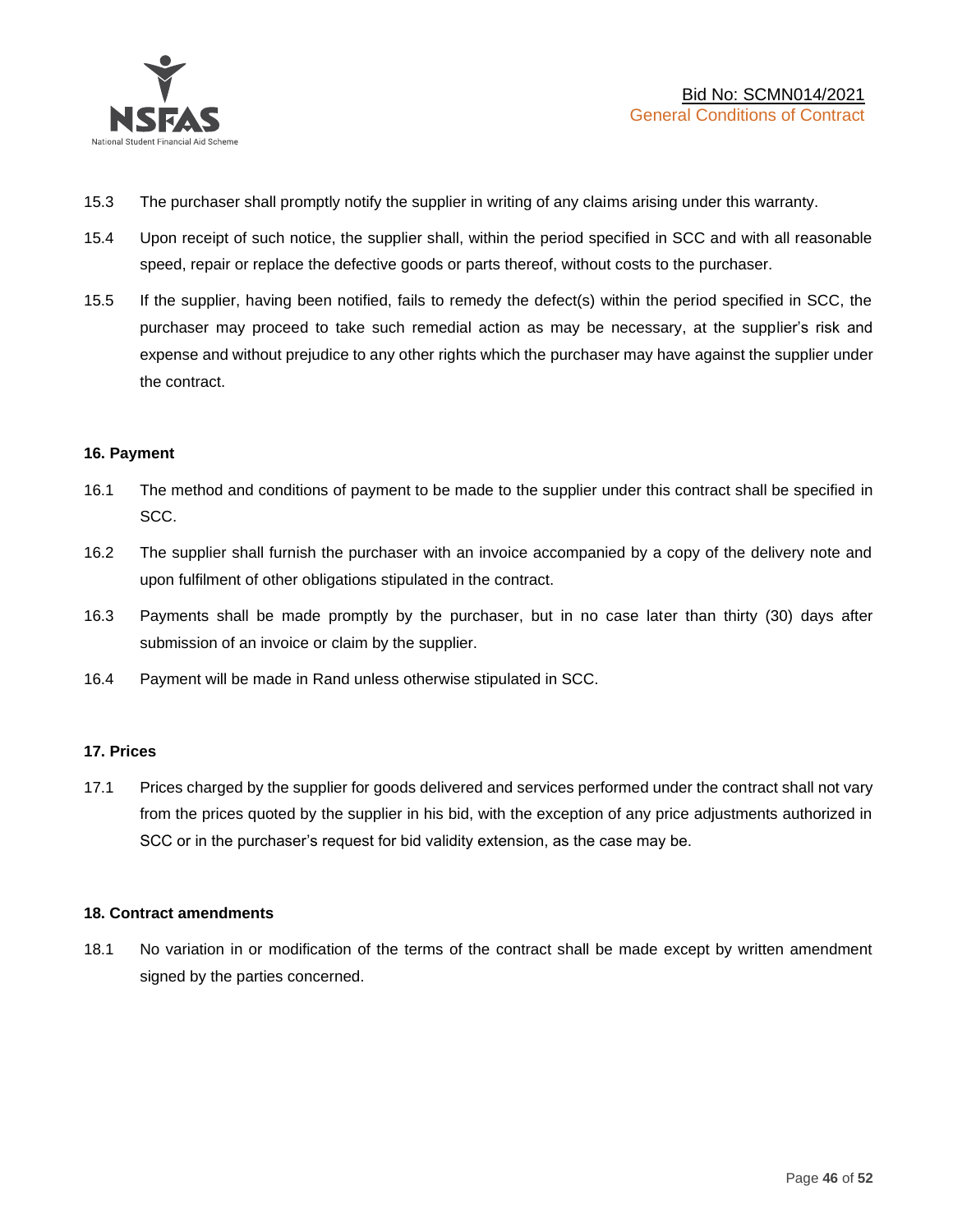

#### **19. Assignment**

19.1 The supplier shall not assign, in whole or in part, its obligations to perform under the contract, except with the purchaser's prior written consent.

#### **20. Subcontracts**

20.1 The supplier shall notify the purchaser in writing of all subcontracts awarded under this contract if not already specified in the bid. Such notification, in the original bid or later, shall not relieve the supplier from any liability or obligation under the contract.

# **21. Delays in the supplier's performance**

- 21.1 Delivery of the goods and performance of services shall be made by the supplier in accordance with the time schedule prescribed by the purchaser in the contract.
- 21.2 If at any time during performance of the contract, the supplier or its subcontractor(s) should encounter conditions impeding timely delivery of the goods and performance of services, the supplier shall promptly notify the purchaser in writing of the fact of the delay, its likely duration and its cause(s). As soon as practicable after receipt of the supplier's notice, the purchaser shall evaluate the situation and may at his discretion extend the supplier's time for performance, with or without the imposition of penalties, in which case the extension shall be ratified by the parties by amendment of contract.
- 21.3 No provision in a contract shall be deemed to prohibit the obtaining of supplies or services from a national department, provincial department, or a local authority.
- 21.4 The right is reserved to procure outside of the contract small quantities or to have minor essential services executed if an emergency arises, the supplier's point of supply is not situated at or near the place where the supplies are required, or the supplier's services are not readily available.
- 21.5 Except as provided under GCC Clause 25, a delay by the supplier in the performance of its delivery obligations shall render the supplier liable to the imposition of penalties, pursuant to GCC Clause 22, unless an extension of time is agreed upon pursuant to GCC Clause 21.2 without the application of penalties.
- 21.6 Upon any delay beyond the delivery period in the case of a supplies contract, the purchaser shall, without cancelling the contract, be entitled to purchase supplies of a similar quality and up to the same quantity in substitution of the goods not supplied in conformity with the contract and to return any goods delivered later at the supplier's expense and risk, or to cancel the contract and buy such goods as may be required to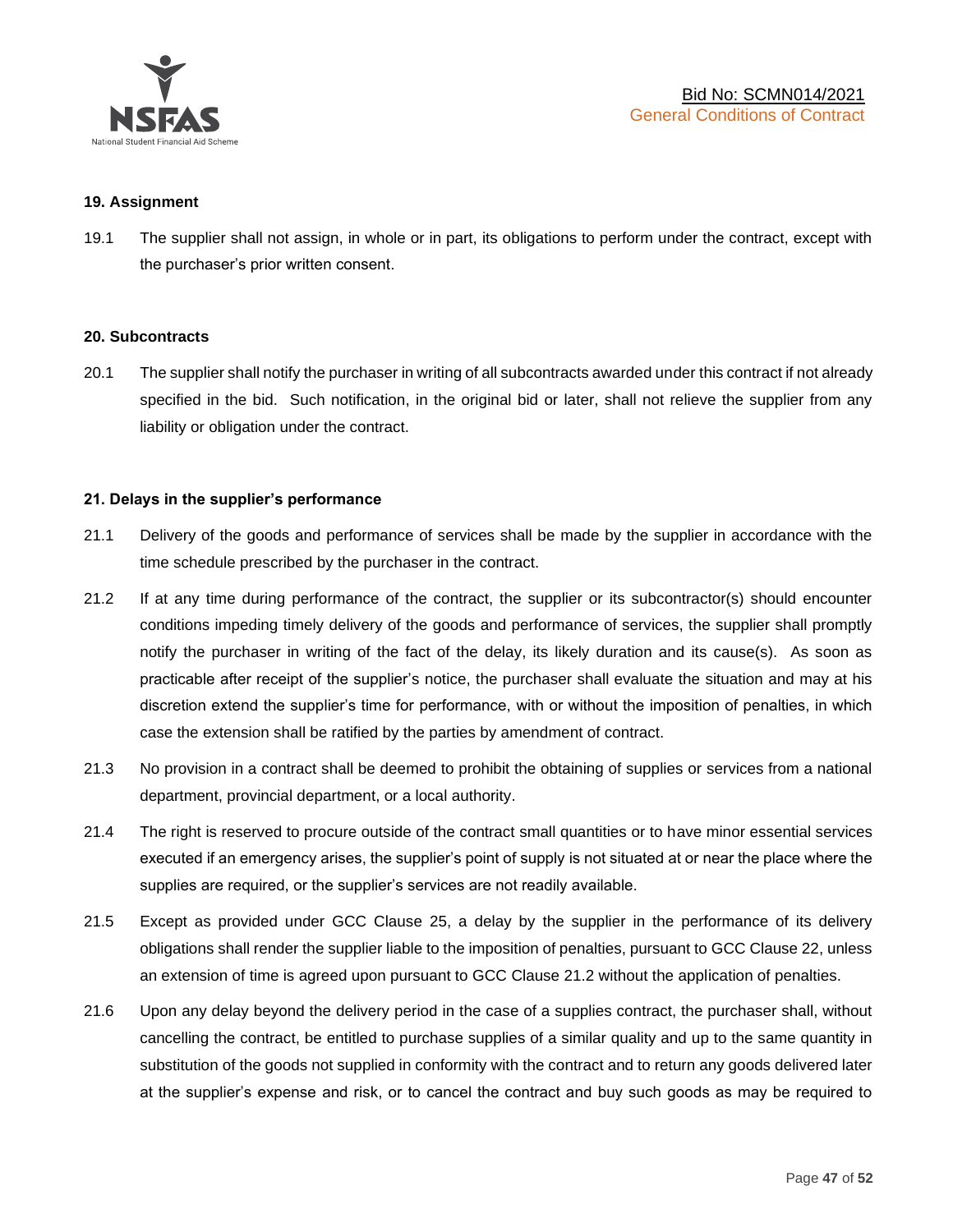

complete the contract and without prejudice to his other rights, be entitled to claim damages from the supplier.

#### **22. Penalties**

22.1 Subject to GCC Clause 25, if the supplier fails to deliver any or all of the goods or to perform the services within the period(s) specified in the contract, the purchaser shall, without prejudice to its other remedies under the contract, deduct from the contract price, as a penalty, a sum calculated on the delivered price of the delayed goods or unperformed services using the current prime interest rate calculated for each day of the delay until actual delivery or performance. The purchaser may also consider termination of the contract pursuant to GCC Clause 23.

# **23. Termination for default**

- 23.1 The purchaser, without prejudice to any other remedy for breach of contract, by written notice of default sent to the supplier, may terminate this contract in whole or in part:
	- (a) if the supplier fails to deliver any or all of the goods within the period(s) specified in the contract, or within any extension thereof granted by the purchaser pursuant to GCC Clause 21.2;
	- (b) if the Supplier fails to perform any other obligation(s) under the contract; or
	- (c) if the supplier, in the judgment of the purchaser, has engaged in corrupt or fraudulent practices in competing for or in executing the contract.
- 23.2 In the event the purchaser terminates the contract in whole or in part, the purchaser may procure, upon such terms and in such manner as it deems appropriate, goods, works or services similar to those undelivered, and the supplier shall be liable to the purchaser for any excess costs for such similar goods, works or services. However, the supplier shall continue performance of the contract to the extent not terminated.
- 23.3 Where the purchaser terminates the contract in whole or in part, the purchaser may decide to impose a restriction penalty on the supplier by prohibiting such supplier from doing business with the public sector for a period not exceeding 10 years.
- 23.4 If a purchaser intends imposing a restriction on a supplier or any person associated with the supplier, the supplier will be allowed a time period of not more than fourteen (14) days to provide reasons why the envisaged restriction should not be imposed. Should the supplier fail to respond within the stipulated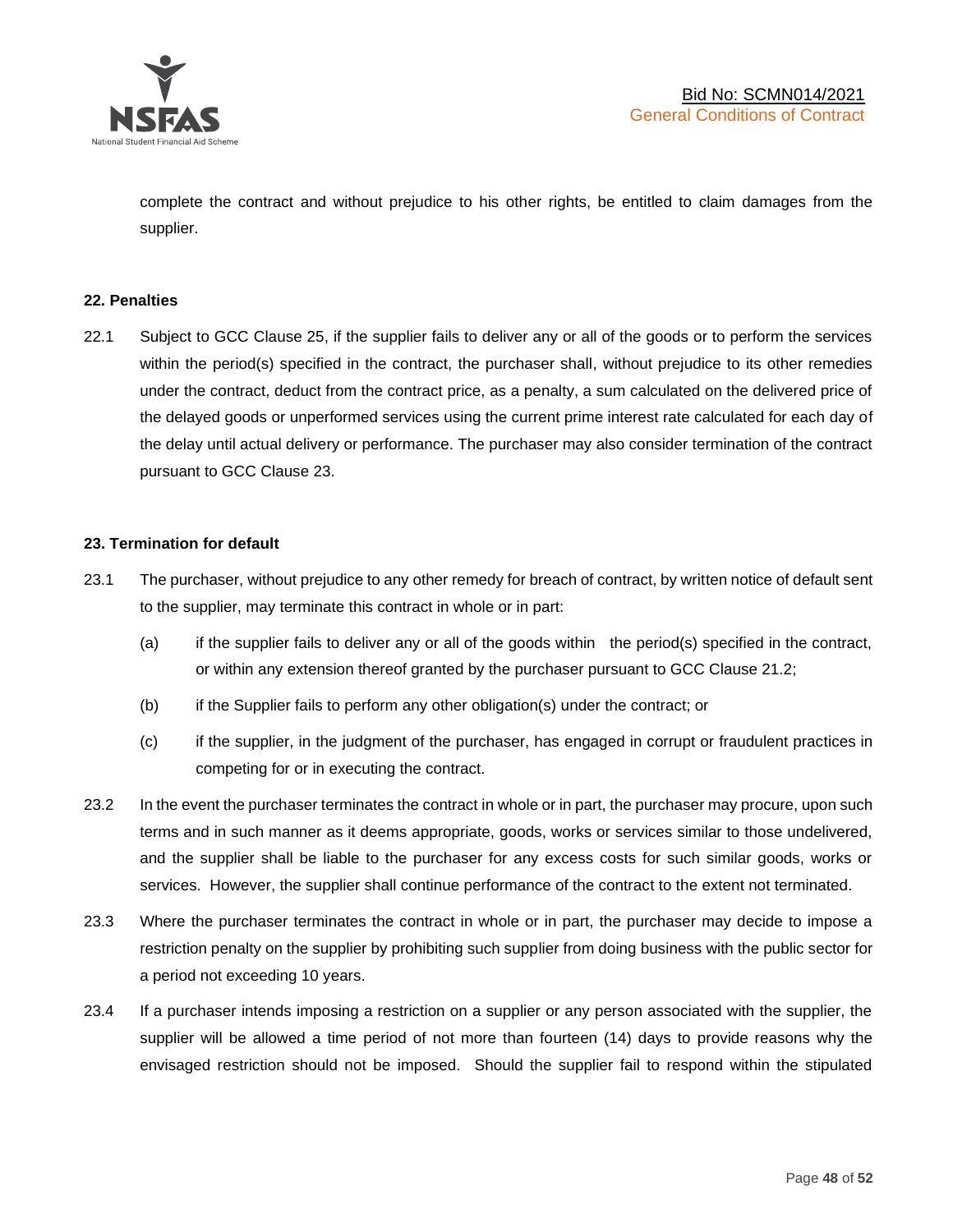

fourteen (14) days the purchaser may regard the intended penalty as not objected against and may impose it on the supplier.

- 23.5 Any restriction imposed on any person by the Accounting Officer / Authority will, at the discretion of the Accounting Officer / Authority, also be applicable to any other enterprise or any partner, manager, director or other person who wholly or partly exercises or exercised or may exercise control over the enterprise of the first-mentioned person, and with which enterprise or person the first-mentioned person, is or was in the opinion of the Accounting Officer / Authority actively associated.
- 23.6 If a restriction is imposed, the purchaser must, within five (5) working days of such imposition, furnish the National Treasury, with the following information:
	- (i) the name and address of the supplier and / or person restricted by the purchaser;
	- (ii) the date of commencement of the restriction
	- (iii) the period of restriction; and
	- (iv) the reasons for the restriction.

These details will be loaded in the National Treasury's central database of suppliers or persons prohibited from doing business with the public sector.

23.7 If a court of law convicts a person of an offence as contemplated in sections 12 or 13 of the Prevention and Combating of Corrupt Activities Act, No. 12 of 2004, the court may also rule that such person's name be endorsed on the Register for Tender Defaulters. When a person's name has been endorsed on the Register, the person will be prohibited from doing business with the public sector for a period not less than five years and not more than 10 years. The National Treasury is empowered to determine the period of restriction and each case will be dealt with on its own merits. According to section 32 of the Act the Register must be open to the public. The Register can be perused on the National Treasury website.

# **24. Anti- dumping and countervailing duties and rights**

24.1 When, after the date of bid, provisional payments are required, or anti-dumping or countervailing duties are imposed, or the amount of a provisional payment or anti-dumping or countervailing right is increased in respect of any dumped or subsidized import, the State is not liable for any amount so required or imposed, or for the amount of any such increase. When, after the said date, such a provisional payment is no longer required or any such anti-dumping or countervailing right is abolished, or where the amount of such provisional payment or any such right is reduced, any such favourable difference shall on demand be paid forthwith by the contractor to the State or the State may deduct such amounts from moneys (if any) which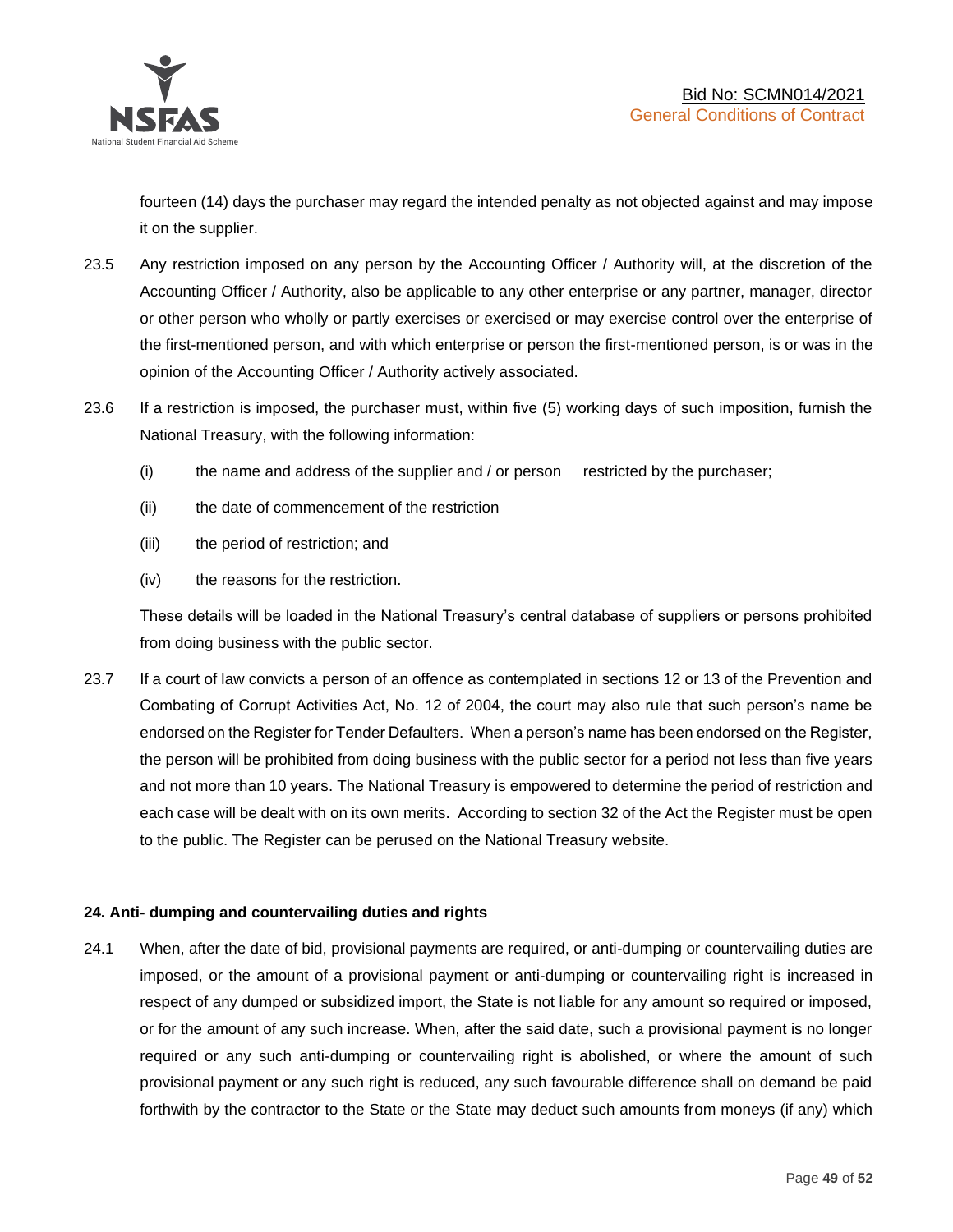

may otherwise be due to the contractor in regard to supplies or services which he delivered or rendered, or is to deliver or render in terms of the contract or any other contract or any other amount which may be due to him

# **25. Force Majeure**

- 25.1 Notwithstanding the provisions of GCC Clauses 22 and 23, the supplier shall not be liable for forfeiture of its performance security, damages, or termination for default if and to the extent that his delay in performance or other failure to perform his obligations under the contract is the result of an event of force majeure.
- 25.2 If a force majeure situation arises, the supplier shall promptly notify the purchaser in writing of such condition and the cause thereof. Unless otherwise directed by the purchaser in writing, the supplier shall continue to perform its obligations under the contract as far as is reasonably practical, and shall seek all reasonable alternative means for performance not prevented by the force majeure event.

#### **26. Termination for insolvency**

26.1 The purchaser may at any time terminate the contract by giving written notice to the supplier if the supplier becomes bankrupt or otherwise insolvent. In this event, termination will be without compensation to the supplier, provided that such termination will not prejudice or affect any right of action or remedy which has accrued or will accrue thereafter to the purchaser.

#### **27. Settlement of Disputes**

- 27.1 If any dispute or difference of any kind whatsoever arises between the purchaser and the supplier in connection with or arising out of the contract, the parties shall make every effort to resolve amicably such dispute or difference by mutual consultation.
- 27.2 If, after thirty (30) days, the parties have failed to resolve their dispute or difference by such mutual consultation, then either the purchaser or the supplier may give notice to the other party of his intention to commence with mediation. No mediation in respect of this matter may be commenced unless such notice is given to the other party.
- 27.3 Should it not be possible to settle a dispute by means of mediation, it may be settled in a South African court of law.
- 27.4 Mediation proceedings shall be conducted in accordance with the rules of procedure specified in the SCC.
- 27.5 Notwithstanding any reference to mediation and/or court proceedings herein,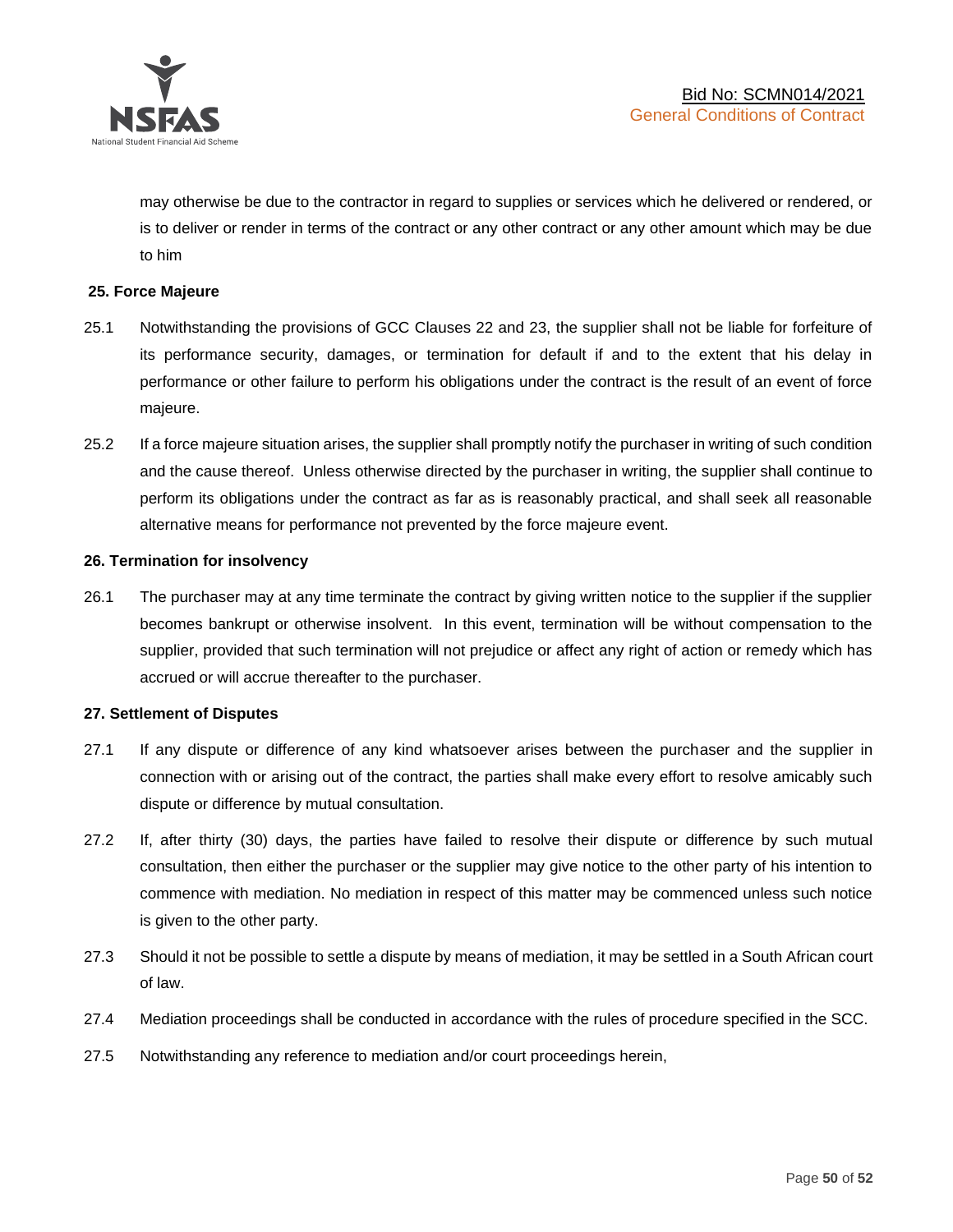

(a) the parties shall continue to perform their respective obligations under the contract unless they otherwise agree; and

(b) the purchaser shall pay the supplier any monies due the supplier.

# **28. Limitation of liability**

28.1 Except in cases of criminal negligence or wilful misconduct, and in the case of infringement pursuant to Clause 6;

(a) the supplier shall not be liable to the purchaser, whether in contract, tort, or otherwise, for any indirect or consequential loss or damage, loss of use, loss of production, or loss of profits or interest costs, provided that this exclusion shall not apply to any obligation of the supplier to pay penalties and/or damages to the purchaser; and

(b) the aggregate liability of the supplier to the purchaser, whether under the contract, in tort or otherwise, shall not exceed the total contract price, provided that this limitation shall not apply to the cost of repairing or replacing defective equipment.

#### **29. Governing language**

29.1 The contract shall be written in English. All correspondence and other documents pertaining to the contract that is exchanged by the parties shall also be written in English.

#### **30. Applicable Law**

30.1 The contract shall be interpreted in accordance with South African laws, unless otherwise specified in SCC.

#### **31. Notices**

31.1 Every written acceptance of a bid shall be posted to the supplier concerned by registered or certified mail and any other notice to him shall be posted by ordinary mail to the address furnished in his bid or to the address notified later by him in writing and such posting shall be deemed to be proper service of such notice

The time mentioned in the contract documents for performing any act after such aforesaid notice has been given, shall be reckoned from the date of posting of such notice.